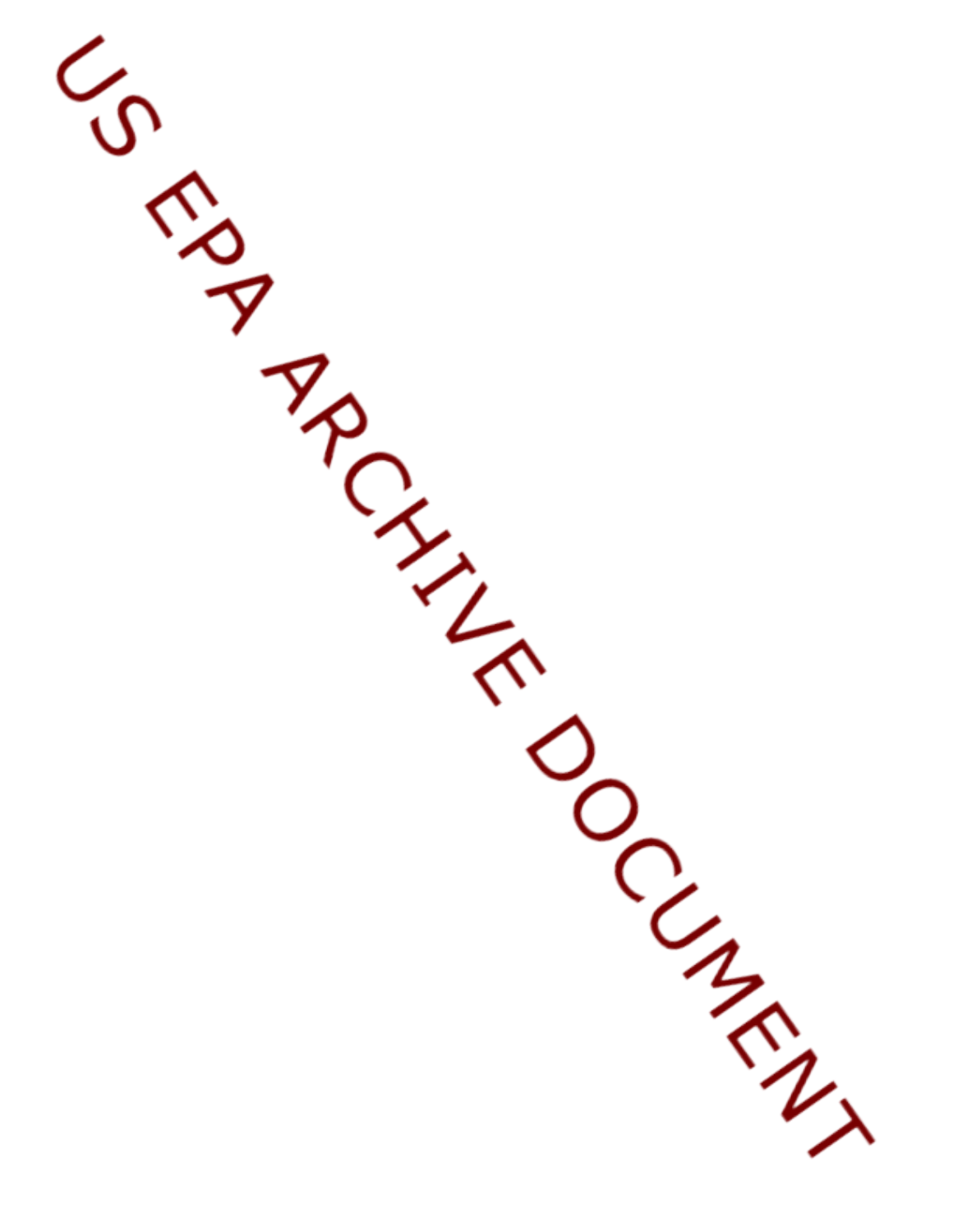

## **Environmental Technology Verification Program** Advanced Monitoring Systems Center

Test/QA Plan for Field Demonstration of Mercury Continuous Emission Monitors at the TSCA Incinerator

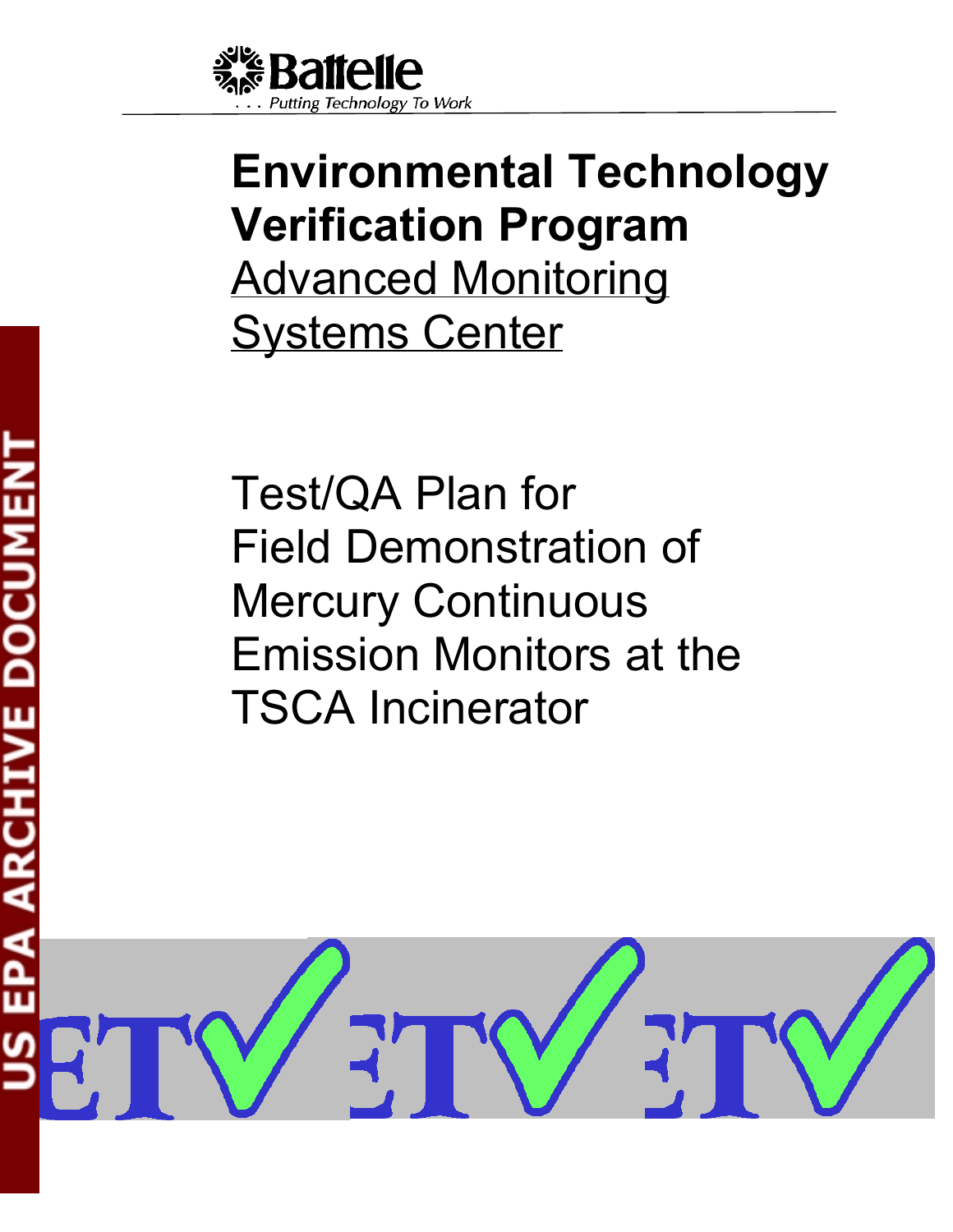### **Table of Contents**

| 1.0 |      |                                                                      |    |
|-----|------|----------------------------------------------------------------------|----|
|     | 1.1  |                                                                      |    |
|     | 1.2  |                                                                      |    |
|     | 1.3  |                                                                      |    |
|     | 1.4  |                                                                      |    |
|     |      | 1.4.1                                                                |    |
|     |      | 1.4.2                                                                |    |
|     |      | 1.4.3                                                                |    |
| 2.0 |      |                                                                      |    |
|     | 2.1  |                                                                      |    |
|     |      | 2.1.1                                                                |    |
|     |      | 2.1.2                                                                |    |
|     |      | 213                                                                  |    |
|     | 2.2  |                                                                      |    |
|     |      |                                                                      |    |
|     |      |                                                                      |    |
|     | 3.1  |                                                                      |    |
|     | 3.2  |                                                                      |    |
|     | 3.3  |                                                                      |    |
|     | 3.4  |                                                                      |    |
|     | 3.5  |                                                                      |    |
|     | 3.6  |                                                                      |    |
|     | 3.7  |                                                                      |    |
| 4.0 |      |                                                                      |    |
|     | 4.1  |                                                                      |    |
|     | 4.2  |                                                                      |    |
|     | 4.3  |                                                                      |    |
|     | 4.4  |                                                                      |    |
|     | 4.5  |                                                                      |    |
|     | 4.6  |                                                                      |    |
|     | 4.7  |                                                                      | 42 |
|     | 4.8  |                                                                      |    |
|     | 4.9  |                                                                      | 43 |
|     | 4.10 |                                                                      |    |
|     |      |                                                                      |    |
| 5.0 |      |                                                                      |    |
|     | 5.1  |                                                                      |    |
|     | 5.2  |                                                                      |    |
|     | 5.3  | Mercury Injection for Adjusting Mercury Levels in Waste Feeds        | 46 |
|     | 5.4  | Mercury Spiking Standard for Reference Method Performance Evaluation | 46 |
|     | 5.5  |                                                                      |    |
|     | 5.6  |                                                                      |    |
|     | 5.7  |                                                                      |    |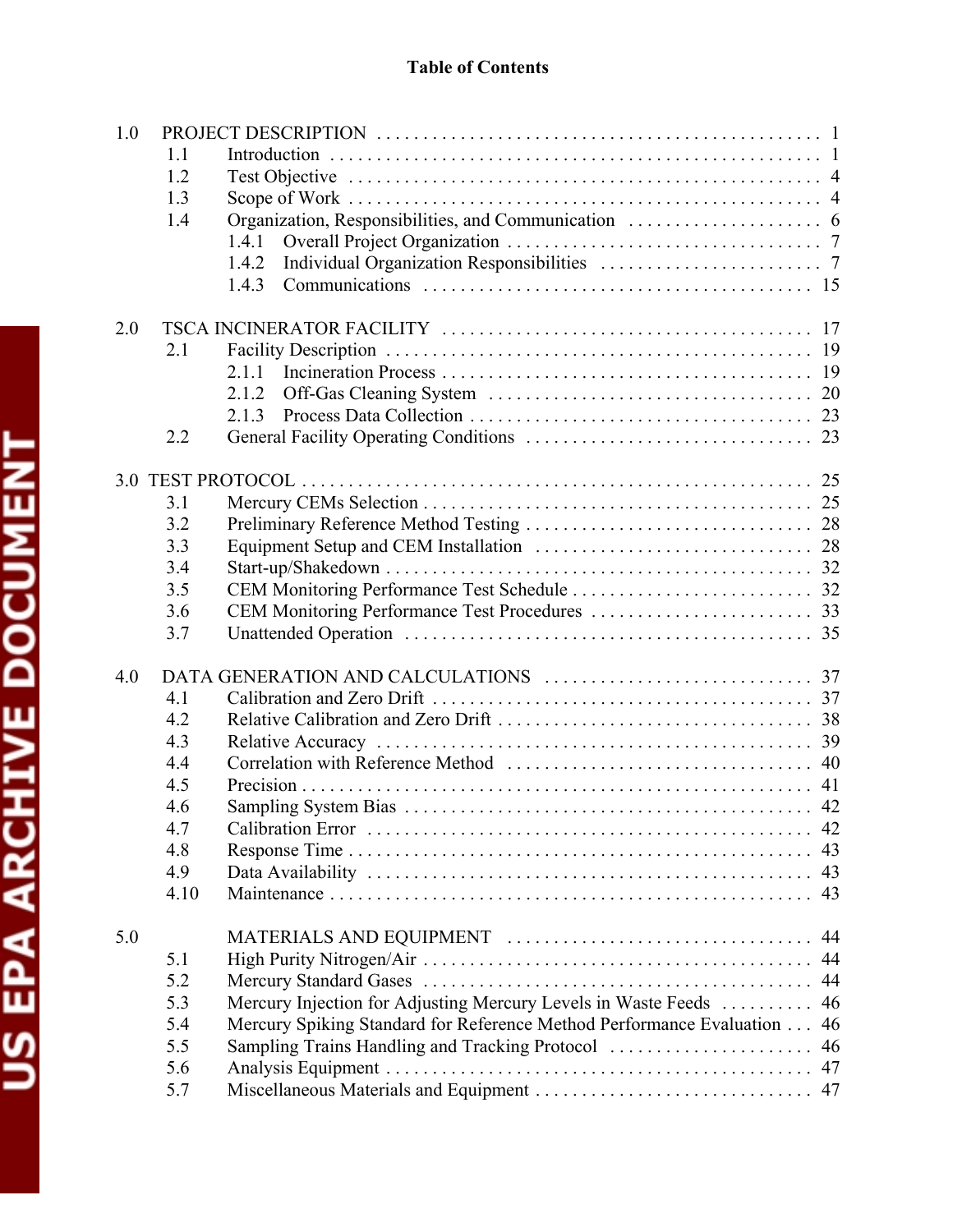| 6.0 |     |       |  |  |
|-----|-----|-------|--|--|
|     | 6.1 |       |  |  |
|     |     | 6.1.1 |  |  |
|     |     | 612   |  |  |
|     |     | 6 1 3 |  |  |
|     | 6.2 |       |  |  |
|     |     | 6.2.1 |  |  |
|     |     | 6.2.2 |  |  |
|     |     | 6.2.3 |  |  |
|     |     | 6.2.4 |  |  |
|     |     | 6.2.5 |  |  |
|     |     |       |  |  |
| 7.0 |     |       |  |  |
|     | 71  |       |  |  |
|     | 7.2 |       |  |  |
|     | 7.3 |       |  |  |
|     |     |       |  |  |
| 8.0 |     |       |  |  |
|     |     |       |  |  |
|     |     |       |  |  |
|     |     |       |  |  |
| 58  |     |       |  |  |
|     |     |       |  |  |
|     |     |       |  |  |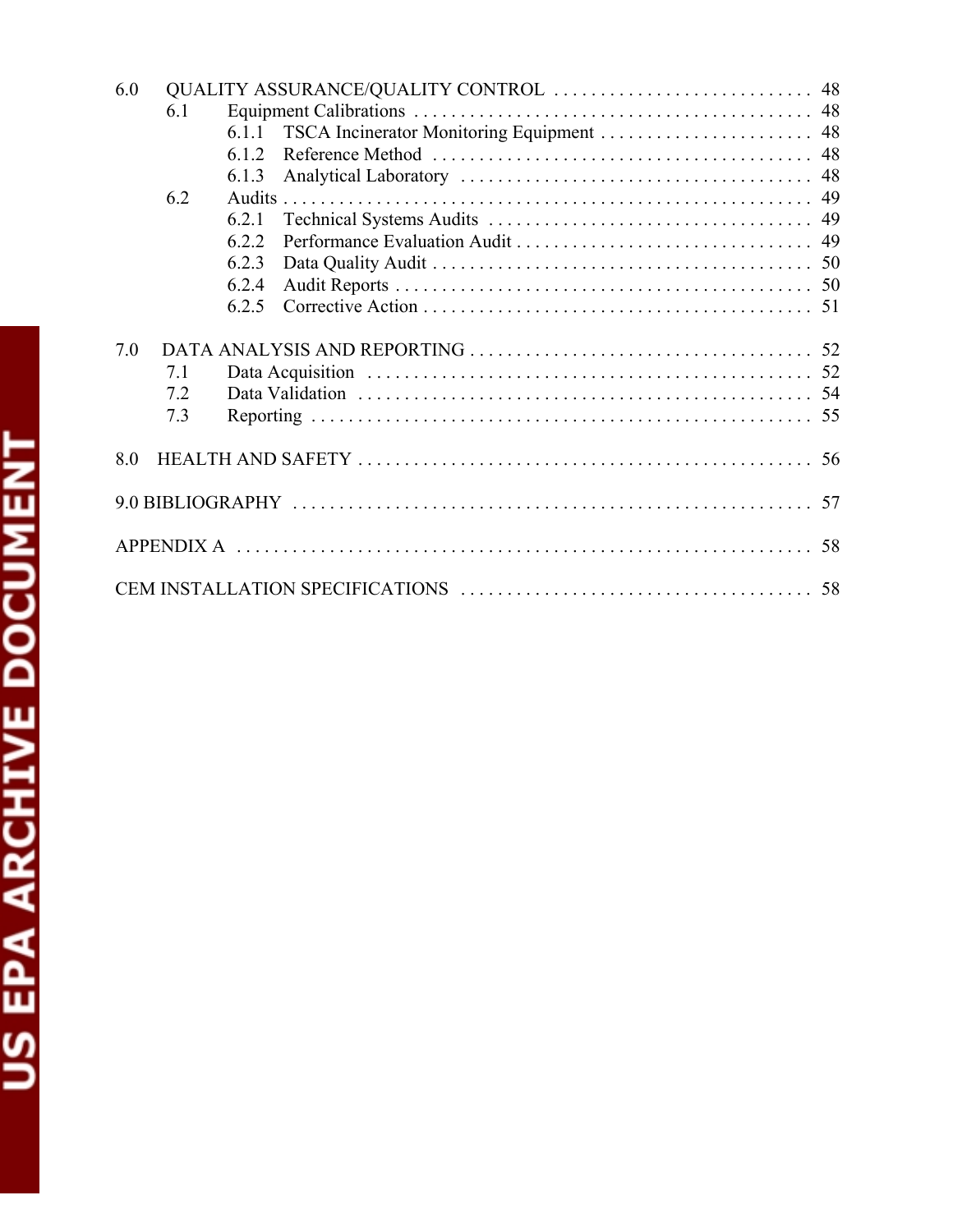### **DISTRIBUTION LIST**

| Mr. Philip C. Efthimion<br>Envimetrics<br>P.O. Box $6$<br>Pluckemin, NJ 07978                                                            | Ms. Karen Riggs<br><b>Battelle</b><br>505 King Avenue<br>Columbus, Ohio 43201-2693                                                                                                                   |
|------------------------------------------------------------------------------------------------------------------------------------------|------------------------------------------------------------------------------------------------------------------------------------------------------------------------------------------------------|
| Dr. Warren Corns<br>P.S. Analytical, Ltd.<br>Arthur House, Crayfields Industrial Estate<br>Main Road, Orpington, Kent BR5 3HP<br>England | Mr. Charles Lawrie<br><b>Battelle</b><br>505 King Avenue<br>Columbus, Ohio 43201-2693                                                                                                                |
| Dr. Koji Tanida<br>Director, Tech Center<br>Nippon Instruments Corp.<br>14-8, Akaoji, Takatsuki, Osaka, 569-1146,<br>Japan               | Ms. Elizabeth A. Betz<br>U.S. Environmental Protection Agency<br>National Exposure Research Laboratory<br>$MD-44$<br>Research Triangle Park, NC 27711                                                |
| Carl Kamme<br><b>OPSIS AB</b><br>P.O. 244<br>SE-244 02 Furulund<br>Sweden                                                                | Mr. Robert Fuerst<br>U.S. Environmental Protection Agency<br>National Exposure Research Laboratory<br>$MD-46$<br>Research Triangle Park, NC 27711                                                    |
| <b>Bob Ballantyne</b><br>Genesis Laboratory Systems, Inc.<br>1005 North 12th Street<br>Grand Junction, CO 81501                          | Ms. Elizabeth Hunike<br><b>Quality Assurance Specialist</b><br>U.S. Environmental Protection Agency<br>National Exposure Research Laboratory<br>ERC Annex, MD-46<br>Research Triangle Park, NC 27711 |
|                                                                                                                                          | Mr. Jim Dunn<br><b>Shaw Environmental and Infrastructure</b><br>PO Box 4699<br>Oak Ridge, TN 37831-7345                                                                                              |
| Dr. Thomas Kelly<br><b>Battelle</b><br>505 King Avenue<br>Columbus, Ohio 43201-2693                                                      | Mr. Marshall Allen<br>Hemispheric Center for Environmental<br>Technology<br>Florida International University<br>10555 West Flagler Street, EAS-2100<br>Miami, Florida 33174                          |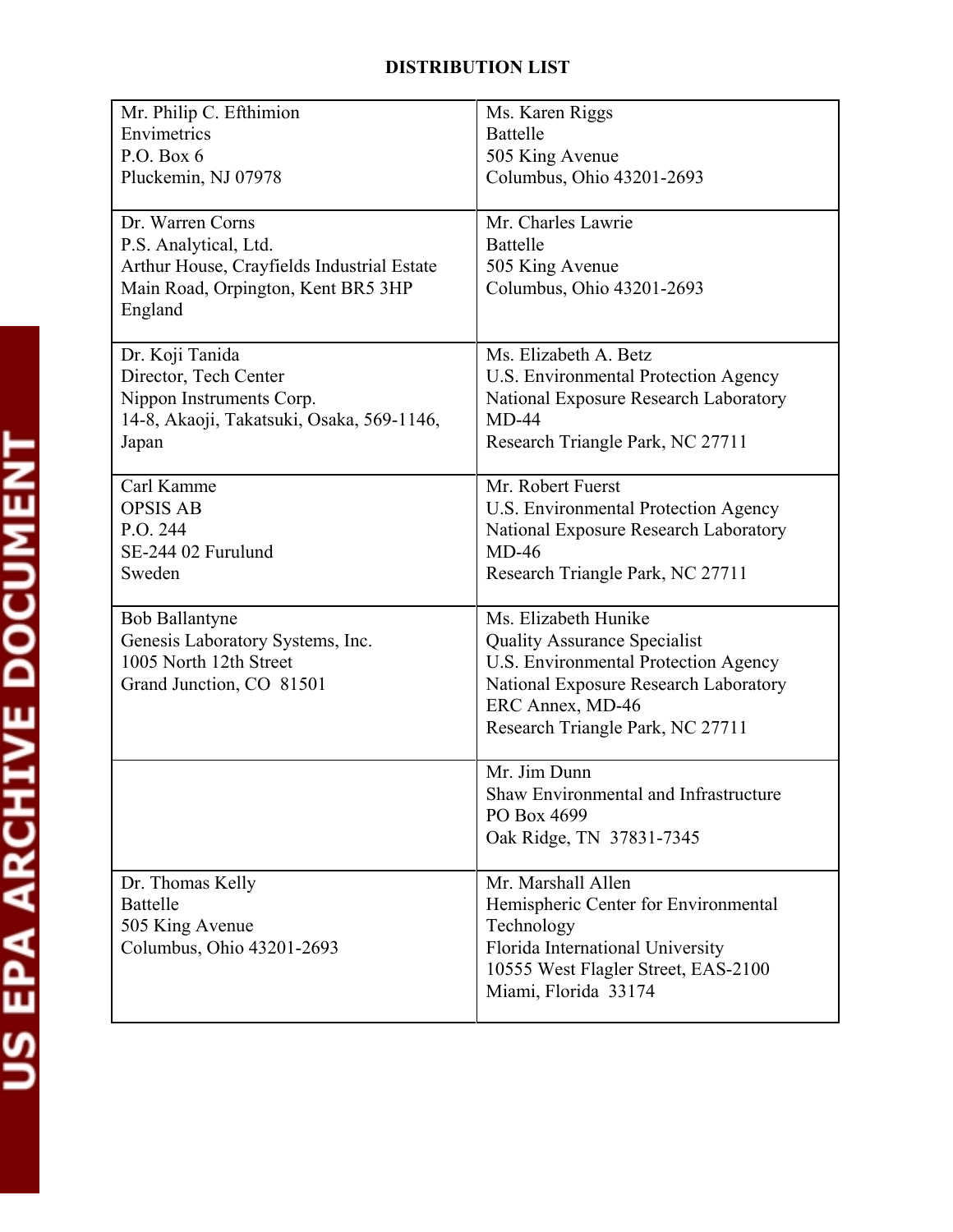Steve Priebe Idaho National Engineering and Environmental Laboratory PO Box 1625 Idaho Falls, ID 83415-3875

David Hutchins U.S. Department of Energy 55 Jefferson Circle Oak Ridge, TN 37831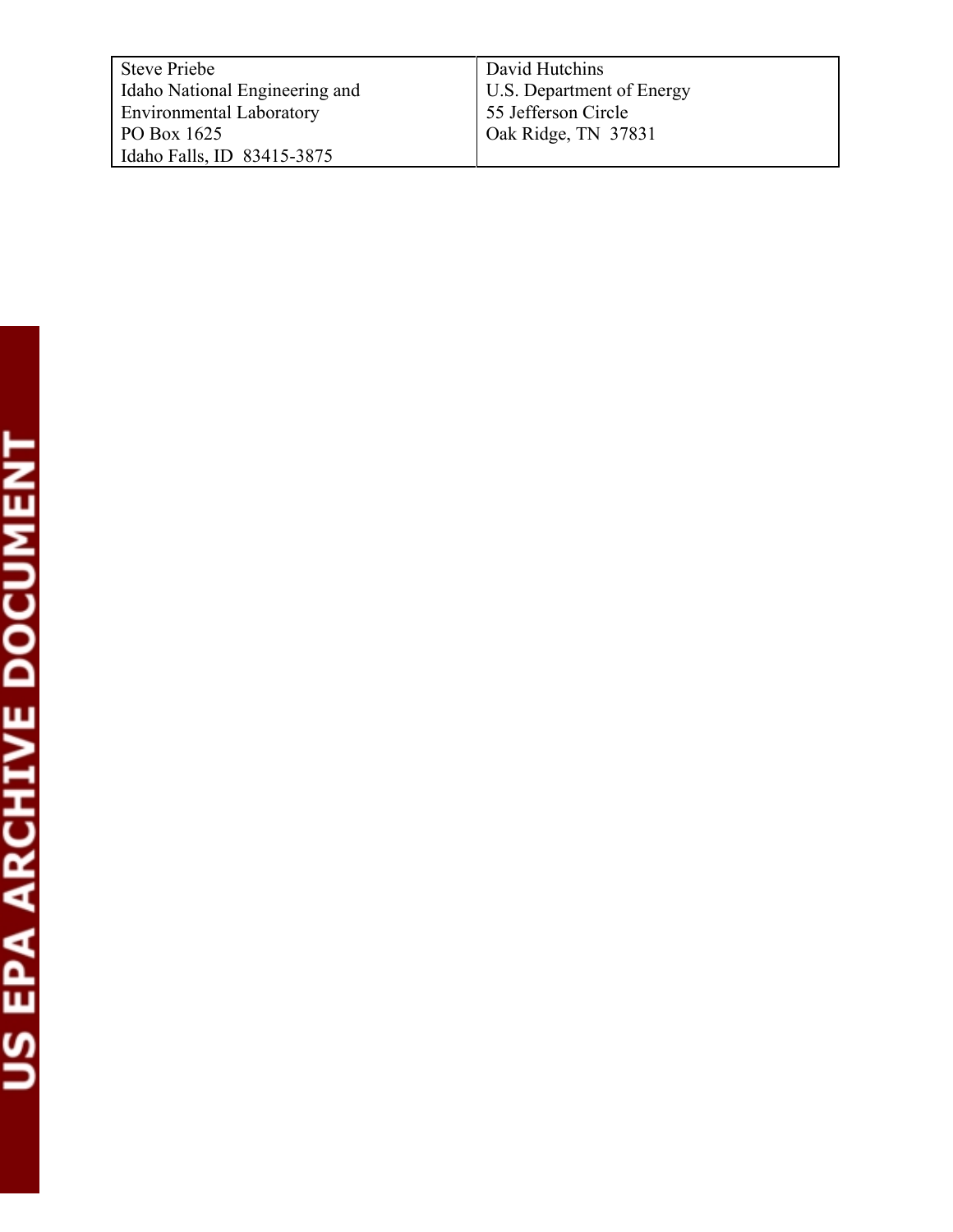### Approval of Joint DOE/ETV Test/QA plan for

### **Field Demonstration of Mercury Continuous Emission Monitors at the TSCA Incinerator**

**Revision 3**

June 2002

**Name\_\_\_\_\_\_\_\_\_\_\_\_\_\_\_\_\_\_\_\_\_\_Signature\_\_\_\_\_\_\_\_\_\_\_\_\_\_\_\_\_\_\_\_\_\_\_\_**

**Company\_\_\_\_\_\_\_\_\_\_\_\_\_\_\_\_\_\_\_\_\_\_\_\_\_\_\_\_\_\_\_\_\_**

**Date\_\_\_\_\_\_\_\_\_\_\_\_\_\_\_\_**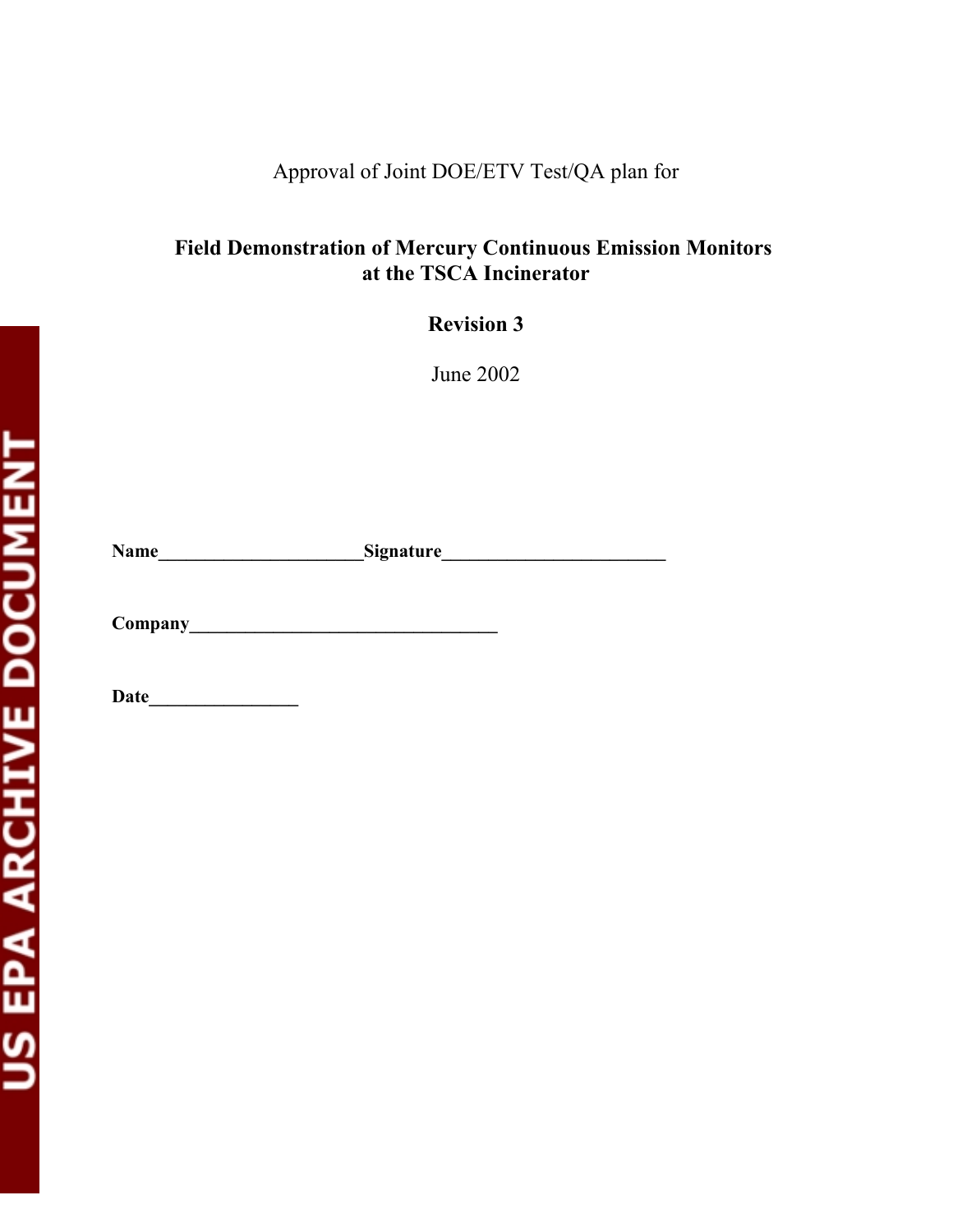### **1.0 PROJECT DESCRIPTION**

### **1.1 Introduction**

Most U.S. Department of Energy (DOE) sites rely on incineration and other forms of thermal treatment such as high temperature vitrification and lower temperature calcination to treat a wide variety of mixed wastes. Mercury and mercury containing compounds are often present in the mixed waste matrices stored in the DOE complex and mercury emissions from thermal treatment processes pose unique challenges for air pollution control technologies. Monitoring methods for mercury vapors are required to ensure that mercury is not being released, particularly from processes operating at elevated temperatures. Increasingly strict regulatory standards and growing public concerns are causing operators of mixed waste treatment facilities to control air emissions to unprecedented low levels, and to provide continuing assurance through monitoring that emissions controls are effective.

In September 1999, the U.S. Environmental Protection Agency (EPA) finalized the Hazardous Waste Combustor (HWC) Maximum Achievable Control Technology (MACT) Rule. The MACT Rule will limit heavy metal releases in stack emissions from hazardous waste combustors. Mercury is one of the contaminants of concern under the new MACT standards. The emission limits are being lowered and the MACT Rule includes provisions for the use of continuous emission monitors (CEMs).

While the use of continuous emissions monitors will not directly improve pollutant emission control, it will satisfy regulatory requirements, verify emission compliance, provide data to optimize emissions control, provide evidence that demonstrates the degree of emission controls achieved, and increase public confidence in the safety and technical credibility of the incineration process. In some cases, the implementation of a suitable CEM will enable the operator of the incinerator to operate closer to the emission standard than they could otherwise with feed rate control. This is an incentive for the operator to employ CEM technology as a more verifiable means of monitoring compliance with the regulation.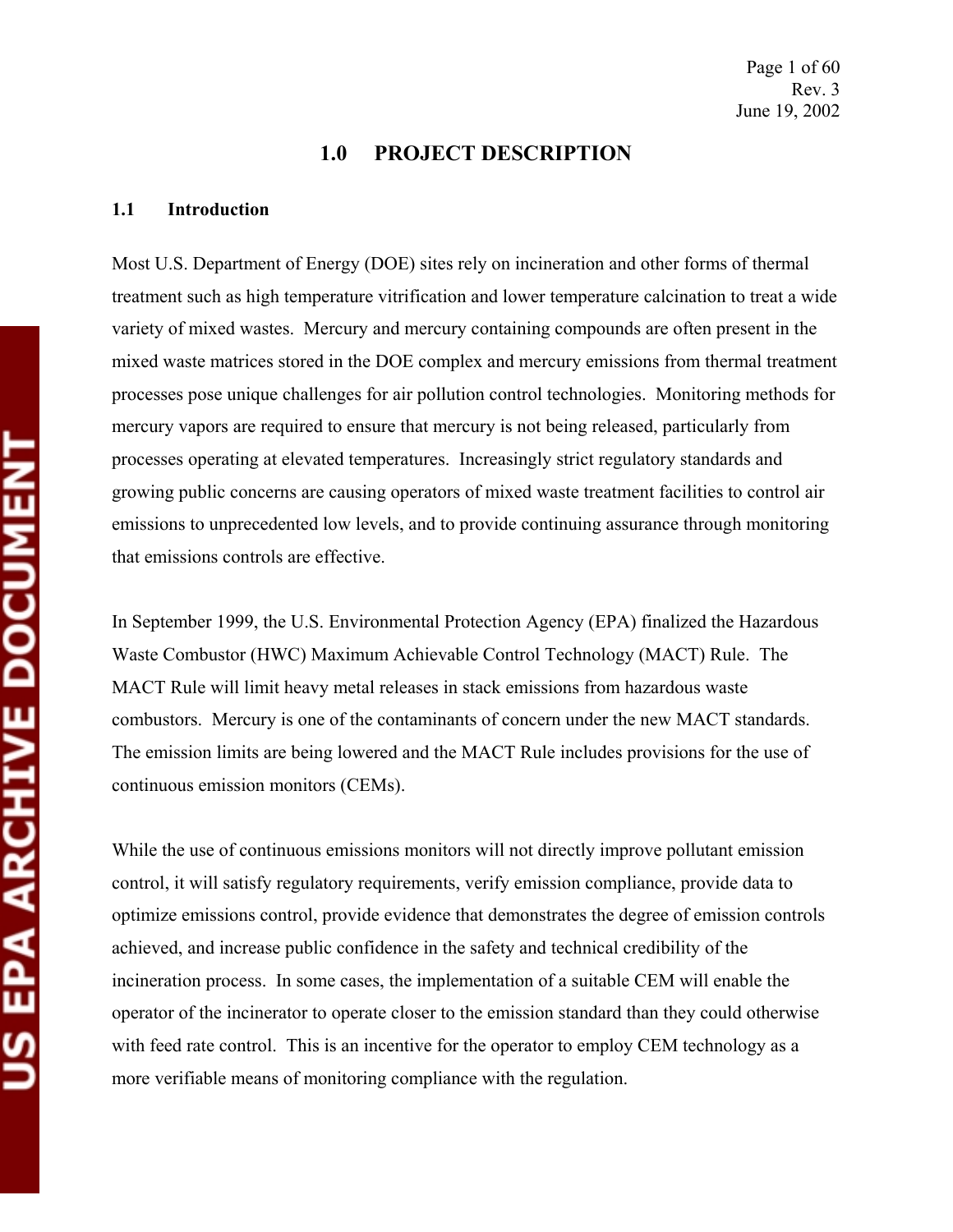The Toxic Substances Control Act (TSCA) Incinerator (TSCAI) at the East Tennessee Technology Park (ETTP) in Oak Ridge, Tennessee provides a unique venue for mercury CEM performance testing. The TSCAI holds federal and state permits and agreements to incinerate mixed waste, which consists of low-level radioactive and Resource Conservation and Recovery Act (RCRA) hazardous (mixed) wastes contaminated with polychlorinated biphenyls (PCBs). It is the only operational incinerator in the United States that can process PCB containing hazardous and radioactive waste.

The TSCAI has encountered considerable public scrutiny in recent years about the nature of the materials being handled at the facility and potential impacts of incinerator emissions on local public health. One of the primary concerns expressed by public policy makers was the absence of continuous emission monitoring systems for measuring hazardous metals, semi-volatile organic compounds, and other toxic pollutants. The TSCAI facility currently monitors  $O<sub>2</sub>$ , CO,  $CO<sub>2</sub>$ , and radionuclide emissions as required by permit. A developmental system for monitoring metals emissions is also in use. Although evidence has showed that the incinerator performs well within its permitted operating limits, the concerned parties have pushed for more use of advanced monitoring technologies. The Governor of Tennessee has recommended that the state regulatory agency include permit provisions requiring the facility to use the best available monitoring technologies.

In order to stay on the forefront of emissions monitoring technology, the TSCAI staff has been closely following the development and field testing of advanced CEM technologies. DOE has designated the TSCAI as a primary testing unit for advanced monitoring technologies. A field study evaluating the performance of three candidate multi-metals monitoring techniques was completed at the TSCAI in 1997. The results showed that none of the CEMs produced data of sufficient quality for compliance monitoring at a level that would be acceptable to EPA. In FY98-99, a two-month evaluation of a mercury CEM was performed at the TSCAI.<sup>1</sup> This effort demonstrated that the incinerator was a useful test site in determining the feasibility of using a CEM to measure total mercury in a saturated flue gas. Three commercial particulate matter  $(PM)$  CEMs were field tested in 1999-2000.<sup>2</sup> As a result of this evaluation, a recommendation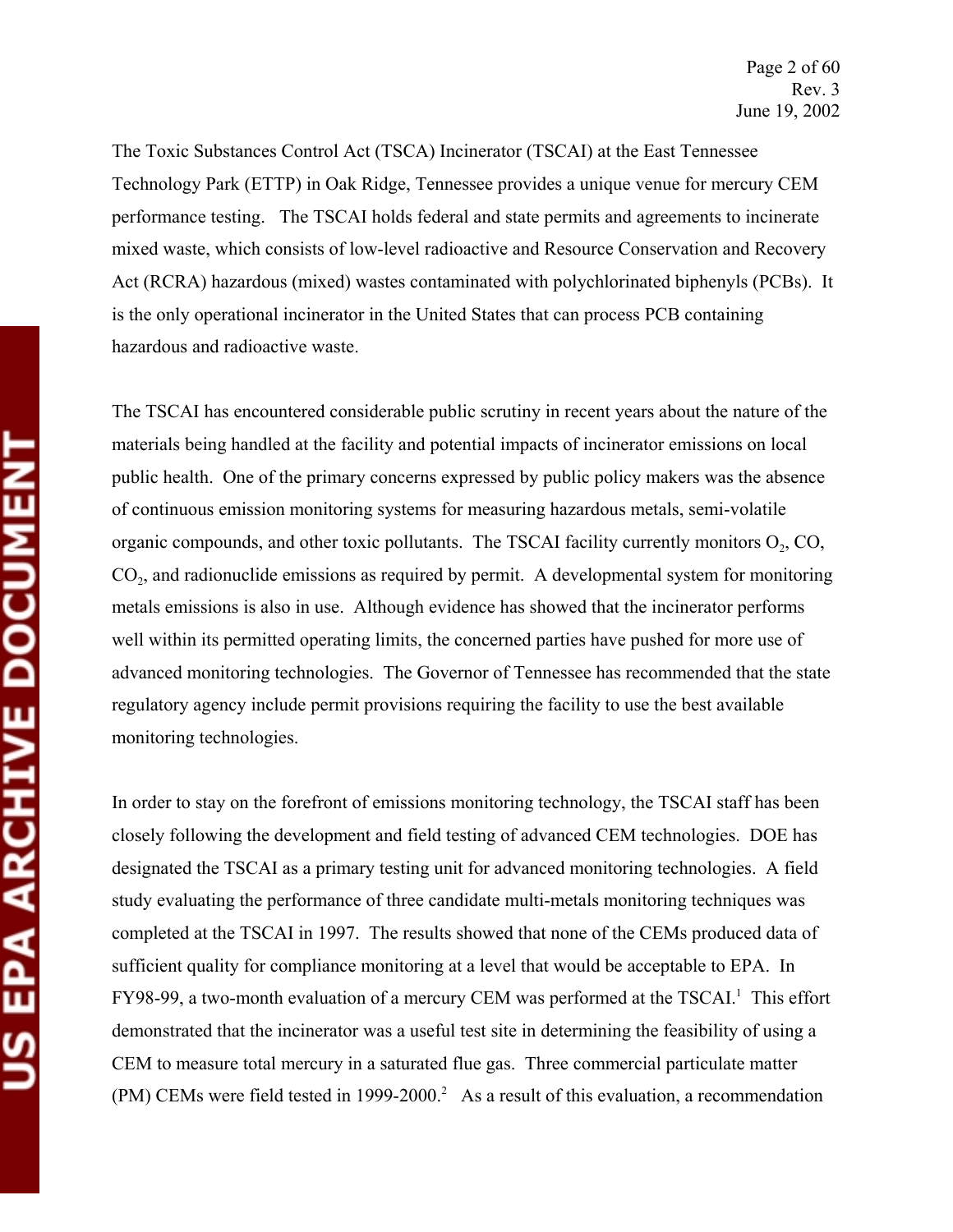was made to deploy a beta gauge type monitor for measuring PM emissions from the TSCAI. Given this background, a full-scale evaluation of mercury CEMs at the TSCAI will certainly provide valuable information to DOE, EPA and stakeholders.<sup>3</sup>

Functional and performance requirements for CEMs are driven primarily by EPA performance specifications, which generally include requirements for (a) "continuous" operation, (b) calibration requirements, (c) providing measurement results that compare within specified relative accuracy limits to applicable EPA-approved reference methods, and (d) downtime and maintenance limits. EPA has published draft Performance Specification 12 (PS-12) as a guide for assessing acceptability of mercury CEMs upon installation and use.4

EPA's Environmental Technology Verification (ETV) program recently completed a pilot-scale Phase I verification test of continuous emission monitors for mercury at the Rotary Kiln Incinerator Simulator (RKIS) within EPA's Incineration Research Laboratory in Research Triangle Park (RTP), North Carolina.<sup>5</sup> The objective of the ETV test was to quantify the performance of commercial-ready mercury CEMs, by comparison to reference mercury measurements, and by challenges with mercury standard gases and interferences, under controlled conditions in a pilot-scale combustion facility. Four commercial mercury CEMs were tested, and ETV verification reports on those CEMs are publicly available at http://www.epa.gov/etv/verifrpt.htm#07). The ETV Phase 1 verification test provides a basis for establishing the testing methodology and selection of CEMs for field performance testing at the TSCAI. Furthermore, the testing to be done under this test/QA plan will serve as part of Phase 2 of mercury CEM testing in ETV. The role of ETV in this test will include strengthening contacts with CEM vendors, assisting in study planning, and providing additional quality assurance activities. CEM vendors who participate in testing at the TSCAI can receive ETV verification of their CEM by authorizing an ETV Vendor's Agreement prior to test initiation.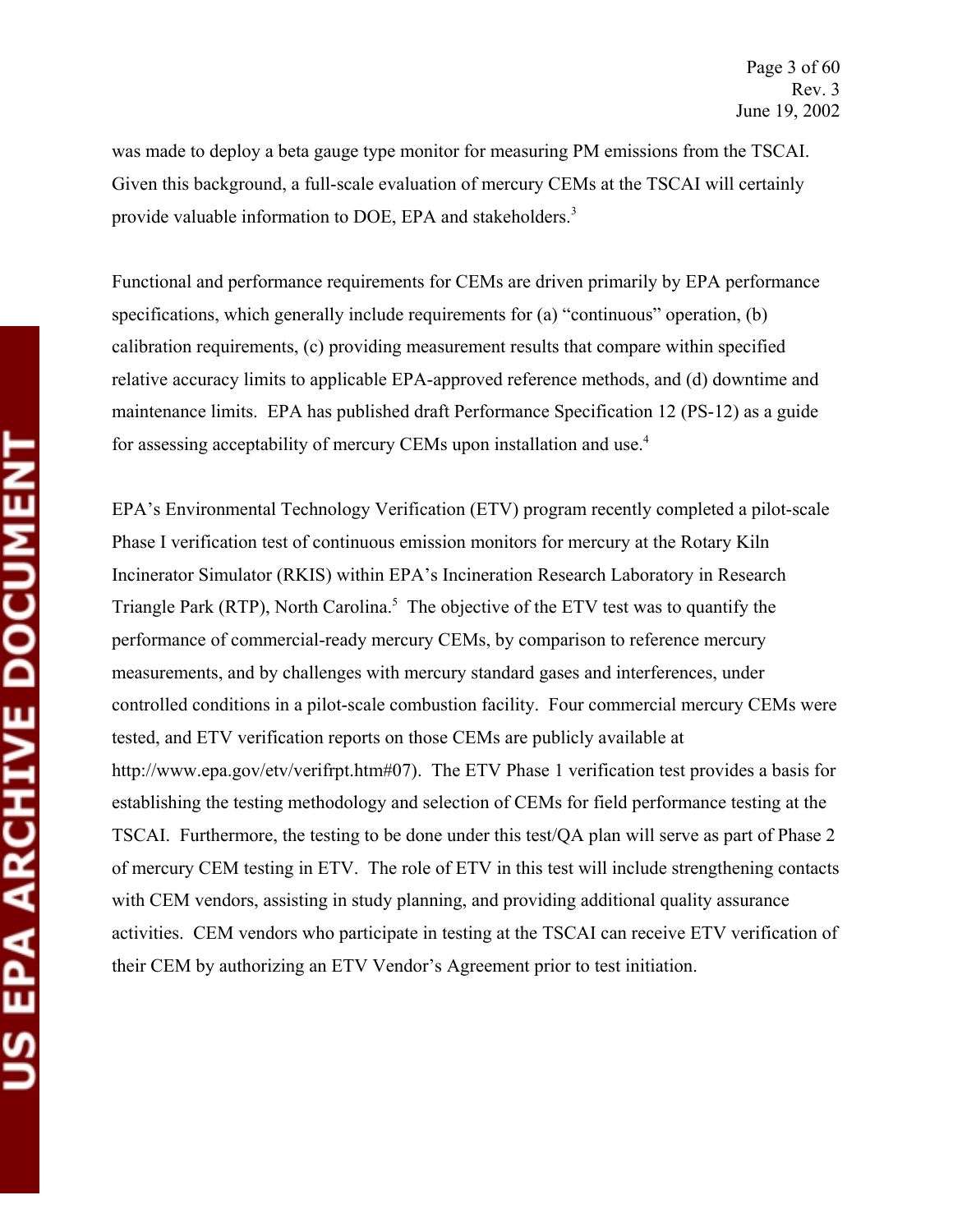### **1.2 Test Objective**

The primary objective of this field evaluation is to support EPA, DOE, industry, CEM vendors, and the public in gathering information that will be useful in assessing the performance of mercury CEMs as the debate continues on the regulatory implementation of mercury CEMs for compliance monitoring. To that end, the test will be conducted in a manner that satisfies the requirements of the ETV program, so that verification reports on the test CEMs may be prepared as part of the Phase 2 testing within ETV. A secondary objective is to compare the performance of mercury CEMs in a full-scale incinerator environment so that the results can be used to select CEMs for deployment at DOE facilities. (The ETV program also plans to conduct another performance verification of mercury CEMs at a coal-fired power plant).

The mercury CEMs will be challenged by stack gases generated from the thermal treatment of a variety of actual wastes in the TSCAI. Depending on the levels of mercury that are present in the waste, mercury may be injected into the incinerator combustion chambers to adjust the concentration level in the stack for testing purposes. CEM responses will be compared to reference mercury measurements of total, oxidized, and elemental mercury. Mercury standard gases will be used to challenge the CEMs for calibration purposes, and the stability of the standards themselves will be evaluated. The project will identify issues associated with moving mercury CEMs out of the pilot-scale test arena and into an operating facility environment.

### **1.3 Scope of Work**

The overall objective of the demonstration is to provide quantitative verification of the performance of the mercury CEMs in a field installation setting while monitoring emissions from the TSCAI that were generated from the treatment of actual wastes. Since mercury CEMs are a relatively new group of instruments, performance expectations and procedures to assess their performance are not fully established. EPA has published draft PS-12 as a proposed description of how to assess the acceptability of mercury CEMs.<sup>2</sup> However, draft PS-12 is patterned after performance specifications for CEMs for other pollutants, such as  $SO<sub>2</sub>$  and nitrogen oxides (e.g.,  $NO<sub>2</sub>$ ), and as a result includes requirements which may be inappropriate or currently not feasible.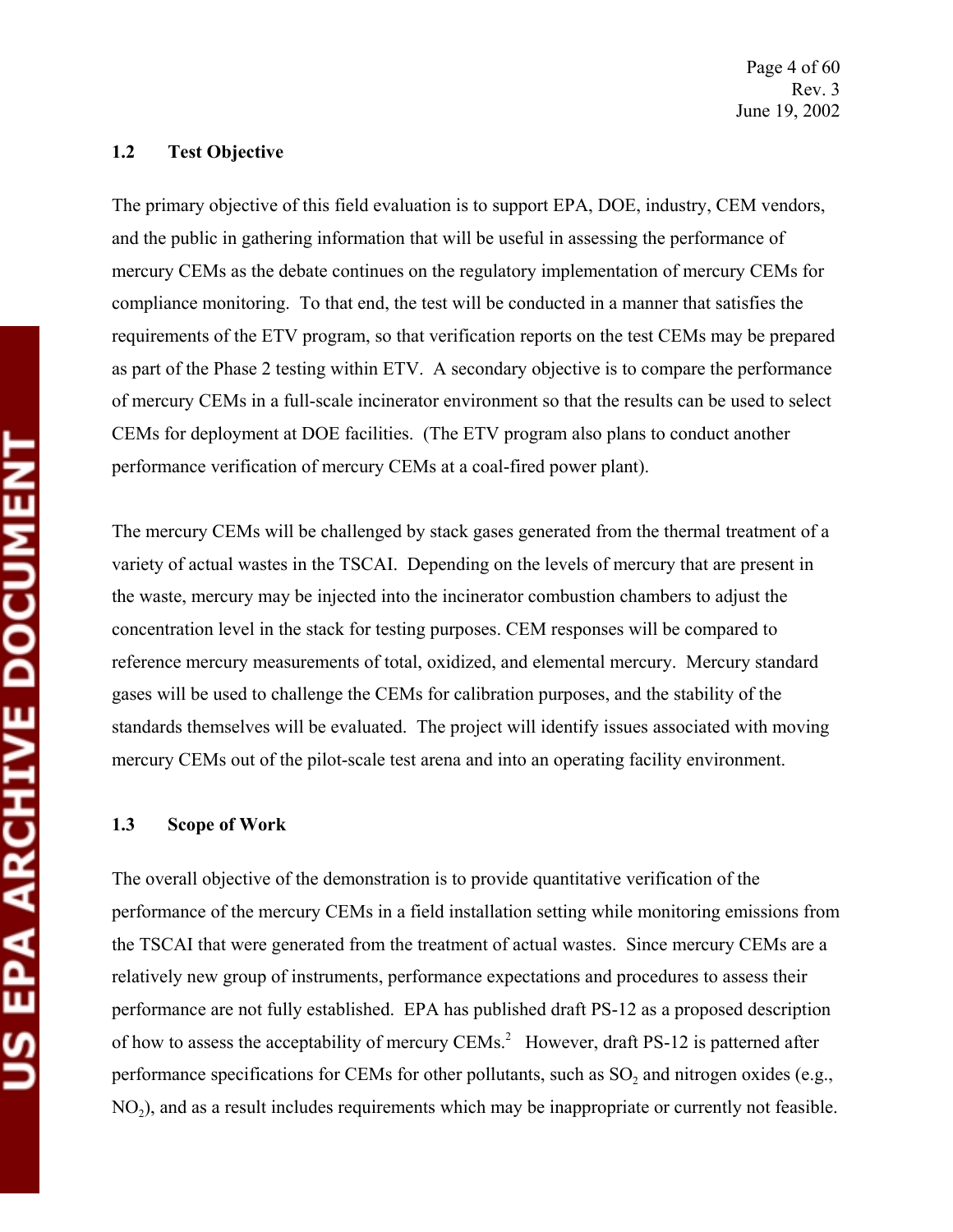As a result of such factors, and because PS-12 is a draft document subject to revision, it is not necessary to adopt PS-12 procedures as the basis for this demonstration. Instead, the final set of performance parameters that will be addressed by this test rely heavily on key monitoring characteristics identified in the ETV program verification test<sup>1</sup> and meet the spirit of quantitative and qualitative performance requirements raised in PS-12.

The basis for establishing the quantitative performance of the tested technologies will be a standard method of measurement, consisting of the Ontario Hydro (OH) method,<sup>6</sup> currently recognized as the most suitable procedure to determine total, oxidized, and elemental mercury in source emissions.

The TSCAI employs a wet off-gas cleaning system for scrubbing particulate matter and acid gases from the combustion off-gas. The gas cleaning system should remove oxidized mercury and particulate-bound mercury at a fairly high efficiency. Elemental mercury, on the other hand, is expected to pass through the off-gas system virtually untouched. No attempt has ever been made, however, to quantify the presence of oxidized mercury in the TSCAI flue gas. For this reason, preliminary reference method testing is planned prior to installation of the mercury CEMs to determine the extent of mercury speciation in the flue gas.

The mercury CEM field demonstration will be conducted in accordance with the TSCAI burn schedule. The mercury CEMs performance parameters that will be addressed by this demonstration include:

- C Zero drift
- C Calibration drift
- C Relative accuracy
- C Correlation with reference method
- C Precision
- C Sampling system bias
- C Calibration error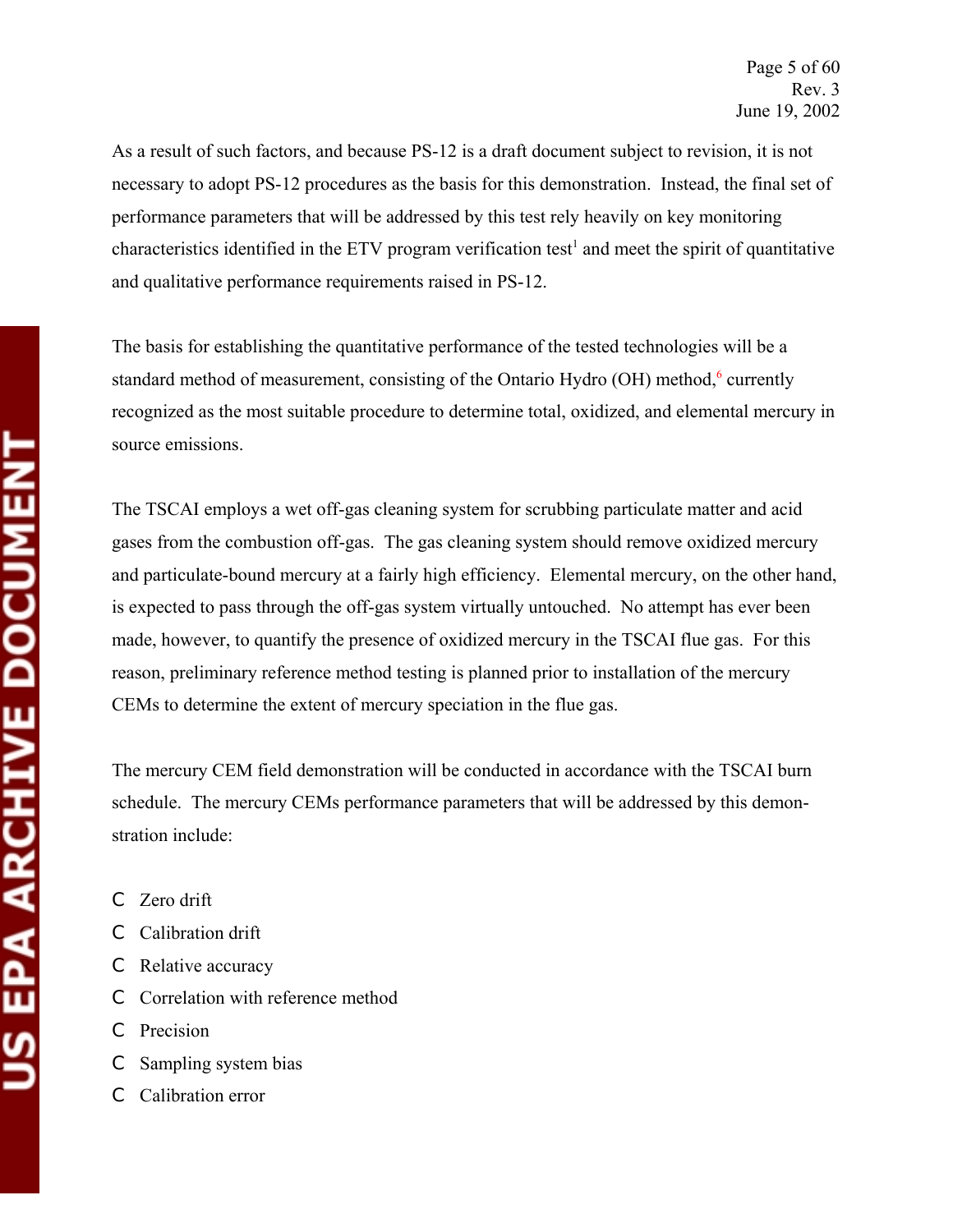### C Response time

Calibration and zero drift, response time, sampling system bias, and calibration error will be assessed for elemental mercury only, using commercial compressed gas standards of elemental mercury. Relative accuracy, correlation with the reference method, and precision (i.e., repeatability at stable test conditions) will be assessed for total, oxidized, and elemental mercury in the stack gas emissions. Interference response will not be assessed in the TSCAI field test. The extensive flue gas scrubbing at the TSCAI makes spiking of added interferants into the flue gas impractical. The alternative approach of using calibration gases introduced at the analyzer to simulate flue gas interferants, as described by PS-12,<sup>4</sup> was also discouraged in discussions with EPA and ETV staff as poorly representing actual flue gas conditions. Although the field demonstration is not expected to go beyond three months of actual monitoring of stack emissions, the reliability, availability, and maintainability of the CEMs over the course of the field test will be documented and assessed. Vendor representatives are expected to be present during installation of the CEMs to oversee installation and train technical support staff in the routine operation and maintenance of the CEMs. The vendors will also be expected to be present during initial and final weeks of CEM monitoring performance testing to ensure optimal operation of the CEMs for comparison with reference samples and calibration gas standards. Otherwise, routine daily operation and maintenance of the CEMs, as well as data logging, will be administered by a dedicated on-site technician.

### **1.4 Organization, Responsibilities, and Communication**

This section provides a detailed outline for the organization and responsibilities of all participants in the mercury CEMs field demonstration. Section 1.4.1 presents the overall project organization. Section 1.4.2 details responsibilities of individual team members. Section 1.4.3 discusses the communication mechanism to be employed during the project execution.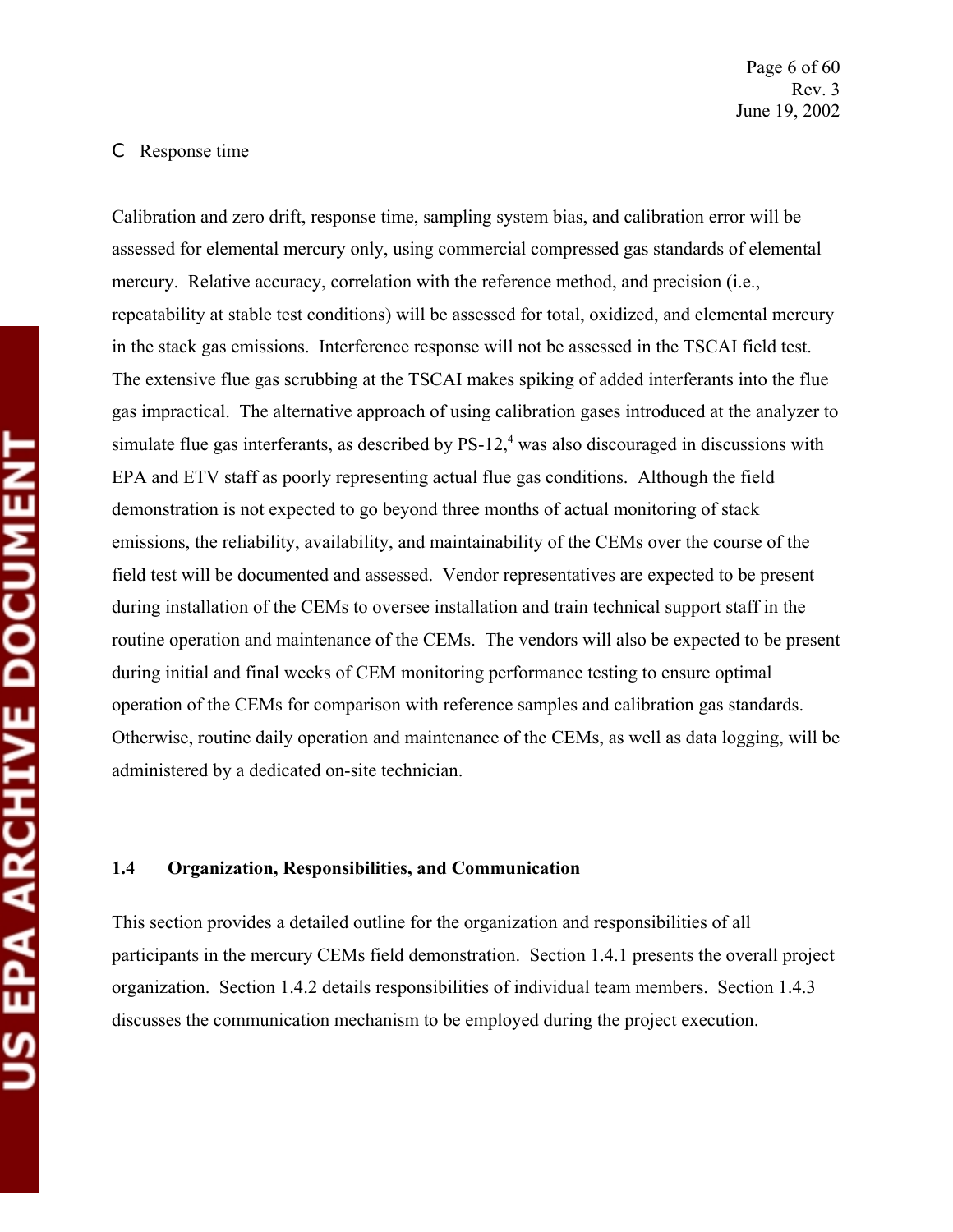

Fig Reviewing the di*re*ation chart for meneure of EM demonstration project at TSCAI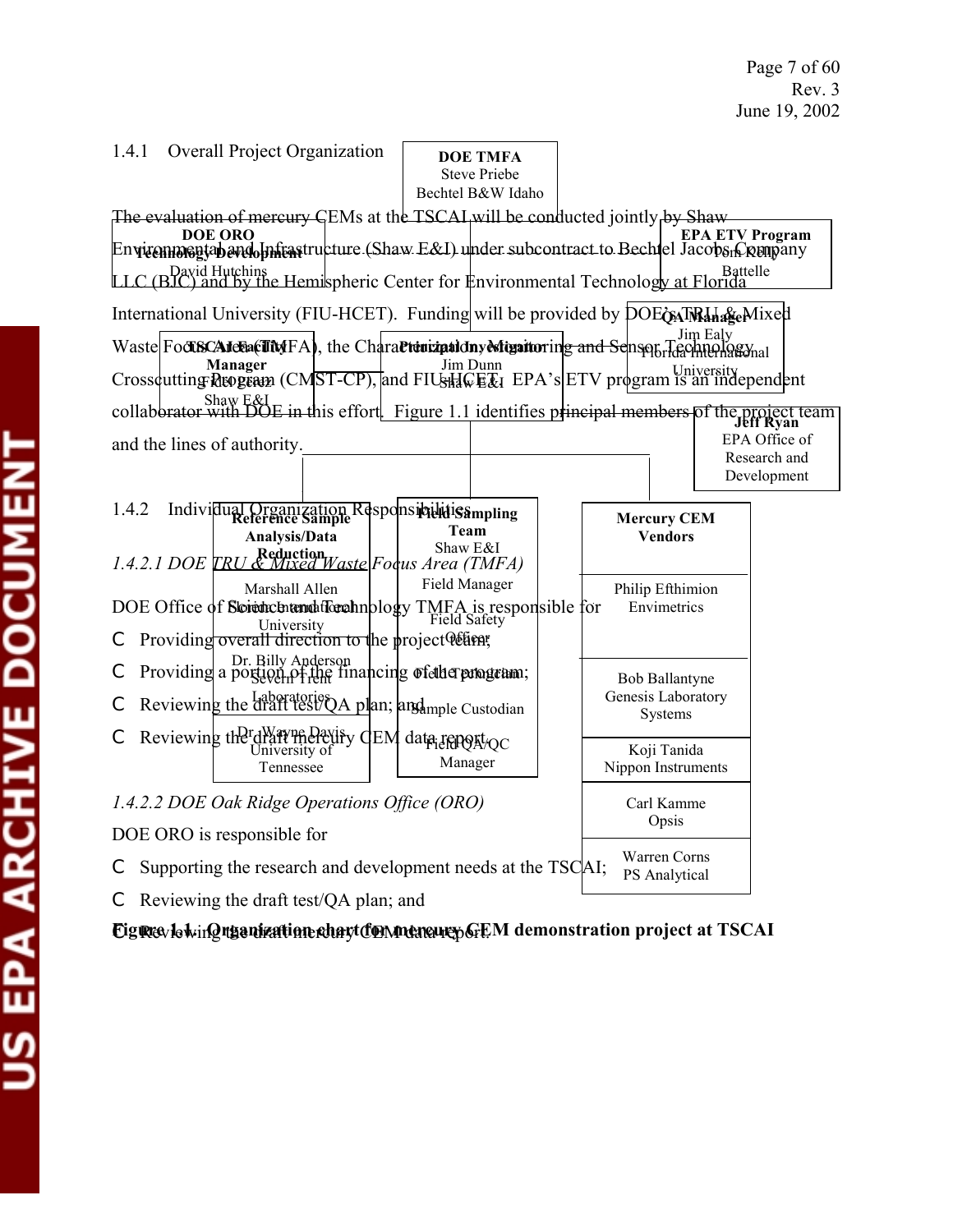### *1.4.2.3 Shaw E&I*

### (a) Project Lead

Shaw E&I, who operates and maintains the TSCAI under subcontract to BJC, has the overall responsibility for project coordination, CEM installation and decommissioning, reference method testing and day-to-day operation and maintenance of the mercury CEMs. Shaw E&I has identified the Principal Investigator, Mr. Jim Dunn, who is responsible for ensuring that the quality, schedule, and budget goals established for this field test are met. More specifically, Mr. Dunn will

- C Coordinate all test participants including DOE, TSCAI facility, mercury CEM vendors, FIU-HCET and subcontractors, and serve as the primary point of contact for all parties involved;
- C Define scope of the field evaluation and establish budget for the test;
- C Share responsibility with FIU-HCET for preparation of the draft test/QA plan and data report;
- C Provide Battelle with hard and electronic copies of the data report and copies of all raw reference method and facility operation data;
- C Assemble trained technical staff to conduct reference method sampling for the verification;
- C Provide input on facility operating conditions and procedures for the field evaluation test;
- C Assure that the test/QA plan is being followed during the field evaluation more specifically, assure that test procedures and data acquisition and analysis are conducted according to this test/QA plan, and work directly with the field team to ensure that sampling, sample analysis, and data reduction are performed accurately, efficiently, and as scheduled;
- C Respond to any issues raised in assessment reports and audits, including instituting corrective actions as necessary;
- C Revise the draft test/QA plan and data report in response to reviewers' comments; and
- C Be responsible for distribution of final test/QA plan and data report.

### (b) TSCAI Operation

Under subcontract to BJC, Shaw E&I is responsible for managing and operating the TSCAI facility. They are also responsible for planning the tests, carrying out the scope of testing as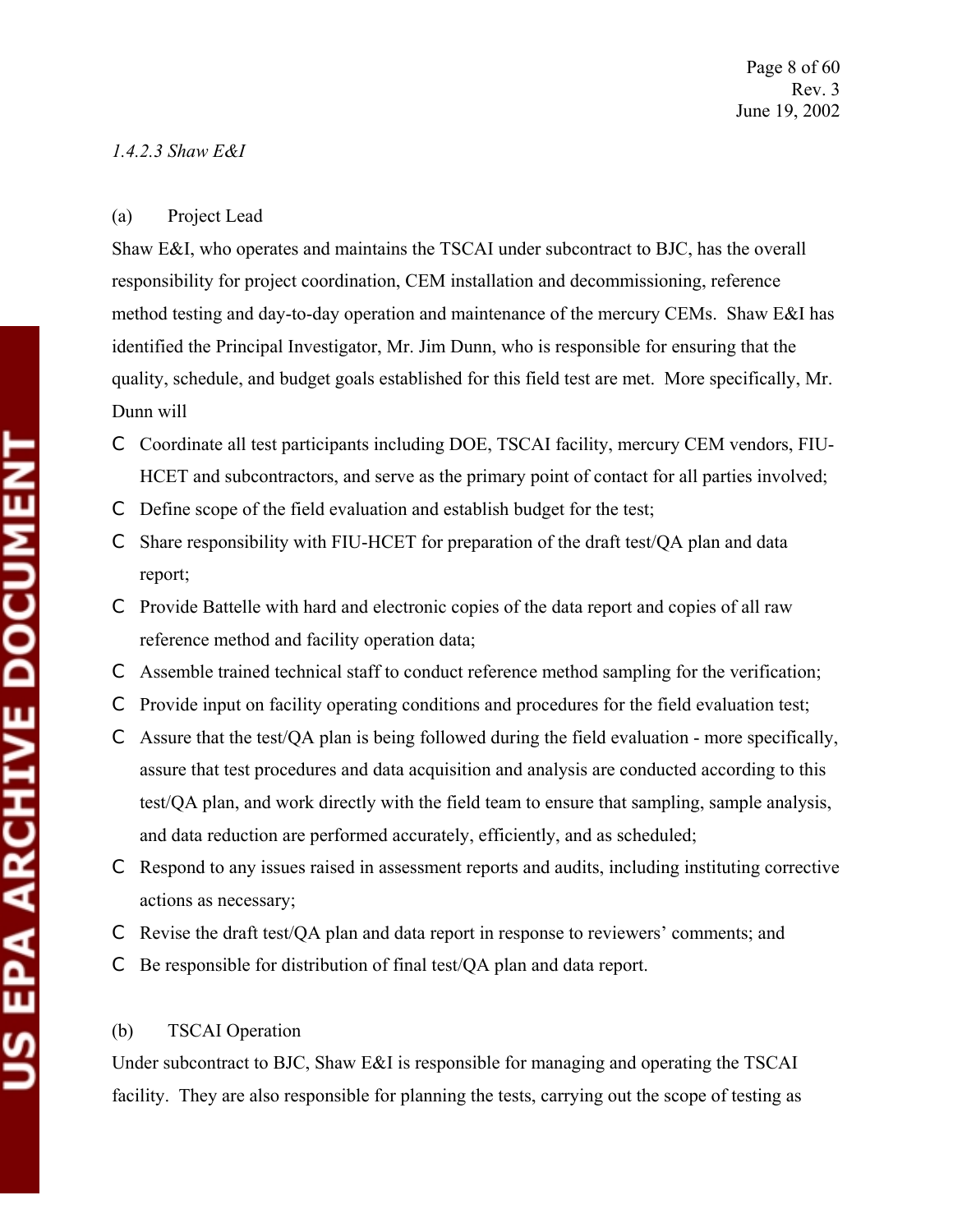defined in the approved test/QA plan, evaluating test data and reporting test data. Shaw E&I will be responsible for the preparation, operation, and management of the TSCAI facility in a manner that will accommodate all data collection needs of the project and for specific measurements during the tests. The TSCAI Facility Manager, Mr. Fidel Perez, has final authority on all process operations at the TSCAI facility, including

- C Assembling trained technical staff to operate the facility;
- C Ensuring the facility is fully functional during the time of the field evaluation;
- C Overseeing technical staff in facility operation during testing;
- C Ensuring that operating conditions and procedures for the facility are recorded during the test; and
- C Reviewing and approving all data and records related to facility operation.

### *1.4.2.4 Field Sampling Team*

### (a) Field Manager

The Field Manager, Mr. Randy Moore, will have the following responsibilities:

- C Assume overall on-site responsibility for field sampling and analysis activities, including set up, sampling, sample recovery, sample custody, data reduction, and data validation;
- C Provide a TSCAI trained technician to support operation, maintenance and repair of the mercury CEMs throughout the field test;
- C Coordinate the set up, operation, and breakdown of the OH sampling trains at each sampling location;
- C Verify that each location's OH sampling train has been properly prepared by the sample recovery team;
- C Monitor the overall progress of the on-site sampling and analytical activities and maintaining a daily written log of all events which occurred on-site;
- C Resolve problems and implement any plan deviations that are approved;
- C Review daily field data sheets;
- C Discuss any information that may invalidate results and require retesting with the Principal Investigator; and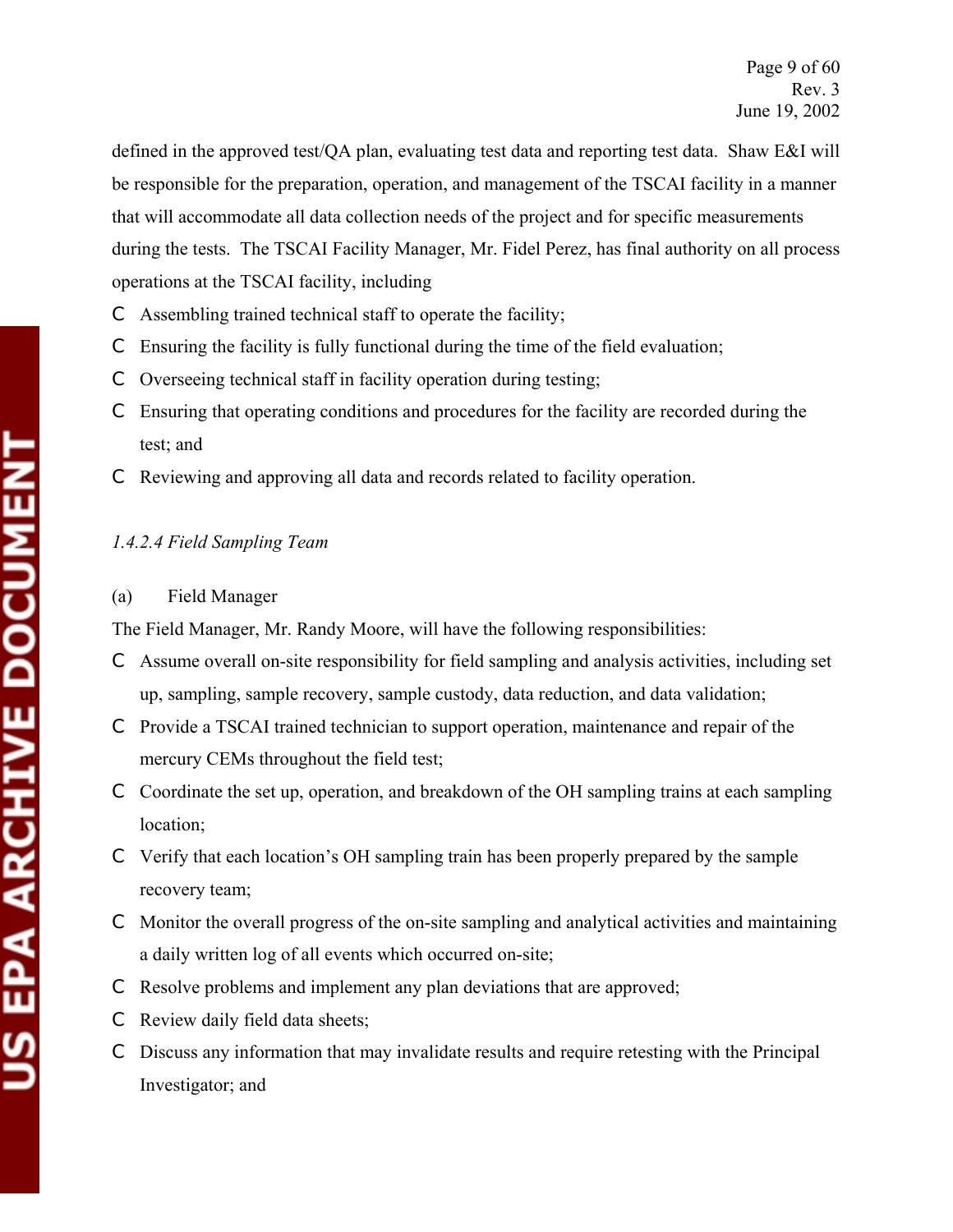C Prepare daily summaries of all site activities.

### (b) Field Safety Officer

The Field Safety Officer, Ms. Missie Smith, is responsible for:

- C Providing Health and Safety training to test participants; and
- C Performing site safety inspections and daily safety briefings with the field team.

### (c) Field Technicians

The Field Technicians are responsible for:

- C Coordinating reference method sampling with monitor operation;
- C Sending run sheets for data reduction at the end of each run to the Field Manager;
- C Informing the Field Manager of any sampling problems which would require suspension of other simultaneous sampling activities;
- C Informing the Field Manager of any port-change or leak-check problems;
- C Informing the Field Manager of any deviations from the test/QA plan prior to implementing the deviations;
- C Reviewing the run results to check for problems which would require a retest; and
- C Maintaining an individual daily log of all sampling activities and events.

### (d) Sample Custodian

The Sample Custodian will have overall responsibility for OH reference method samples including recovery, storage, custody, and shipment to Severn Trent Laboratories. He/she is responsible for:

- C The set up of the sample recovery area, including recovery equipment, reagents, dust free sample storage area, and a pre-cleaned glassware inventory;
- C Procuring, cleaning, and labeling sample containers in accordance with the requirements of the OH method;
- C Performing daily processing of all required information on sample tracking, custody, and lab analysis request forms and maintaining a central file of completed forms and custody information;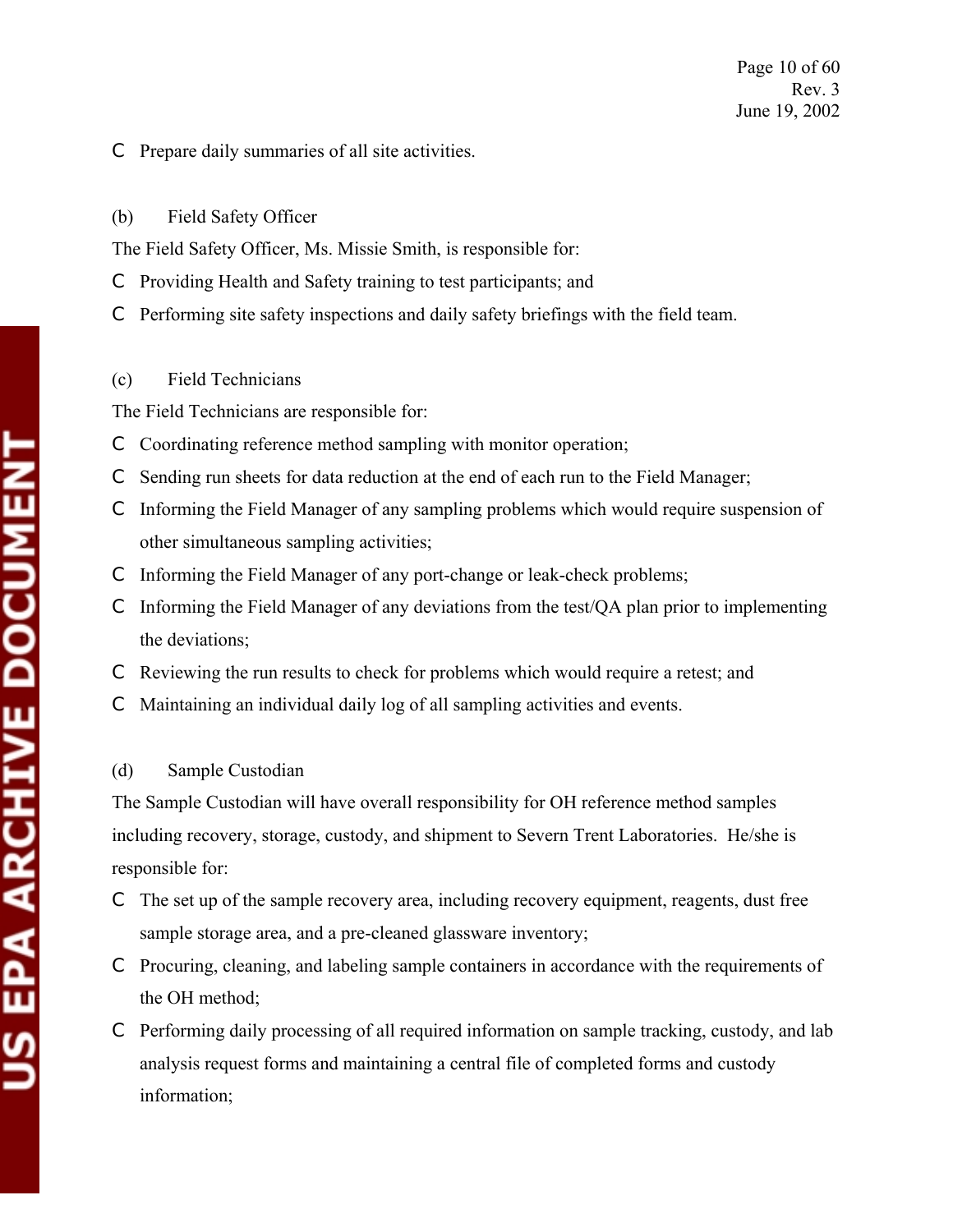- C Performing sample recovery and train preparation in accordance with sampling procedures;
- C Ensuring that all samples are stored in accordance with storage and any holding time requirements until ready for shipping;
- C Immediately informing the Field Manager and Field QA/QC Manager of any problems which may invalidate a sample;
- C Accepting custody of all samples at the completion of the program for delivery to the laboratory; and
- C Maintaining a detailed log book of all sample recovery and custody activities.

### (e) Field QA/QC Manager

Specific responsibilities of the QA Manager include:

- C Reviewing test/QA plan;
- C Preparing internal QC procedures to establish the performance of the measurement systems;
- C Performing on-site audits on operating and analytical system; and
- C Reporting all QA/QC activities and data to the Field Manager.

### *1.4.2.5 FIU-HCET*

FIU-HCET is responsible for:

- C Providing a portion of the financing of the program;
- C Contributing to the development of the test/QA plan;
- C Procurement of mercury standards, analysis of OH reference method samples, data acquisition system procurement, and other miscellaneous support materials;
- C Conducting a technical systems audit at least once during the field demonstration;
- C Performing an audit of at least 10% of the evaluation data;
- C Preparing and distributing an assessment report for each audit;
- C Verifying implementation of any necessary corrective actions; and
- C Sharing responsibility with the Principal Investigator for preparation of the data report.

Points of contact at FIU-HCET are Mr. Marshall Allen and Mr. Jim Ealy.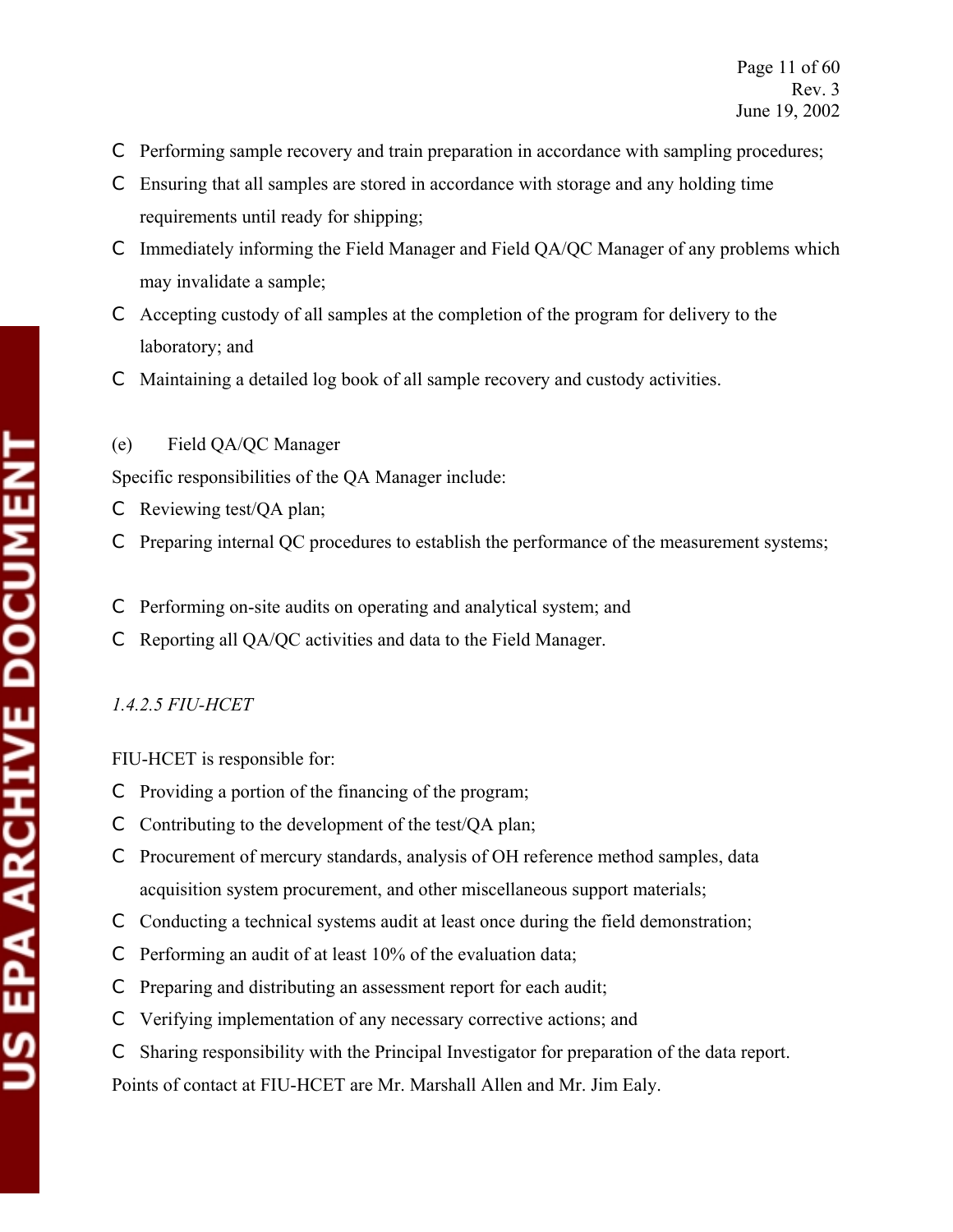### *1.4.2.6 Severn-Trent Laboratories*

The analytical laboratory for samples from the Ontario Hydro method will be Severn-Trent Labs (STL), of Knoxville, Tennessee. STL's activities will be led by Mr. Billy Anderson. The responsibilities of the analytical laboratory are as follows:

- C Establish a system to maintain chain-of-custody and accurate sample identification for OH samples;
- C Perform sample analyses according to OH method procedures, as modified in STL's standard operating procedures and related documentation;
- C Perform required laboratory QA procedures, as established prior to the test in STL's standard operating procedures and related documentation;
- C Report analytical results in an organized format, with sufficient supporting documentation to allow review of data quality;
- C Cooperate with Battelle and EPA in a brief on-site audit of procedures at STL;
- C Review portions of the test reports, to assure the accuracy of descriptions of the laboratory procedures and results.

### *1.4.2.7 University of Tennessee*

Dr. Wayne Davis at the Department of Civil and Environmental Engineering at the University of Tennessee, Knoxville, Tennessee, will be responsible for:

- C Performing statistical calculations specified in this test/QA plan on data collected during the field test; and
- C Providing results of statistical calculations and associated discussions for the data report.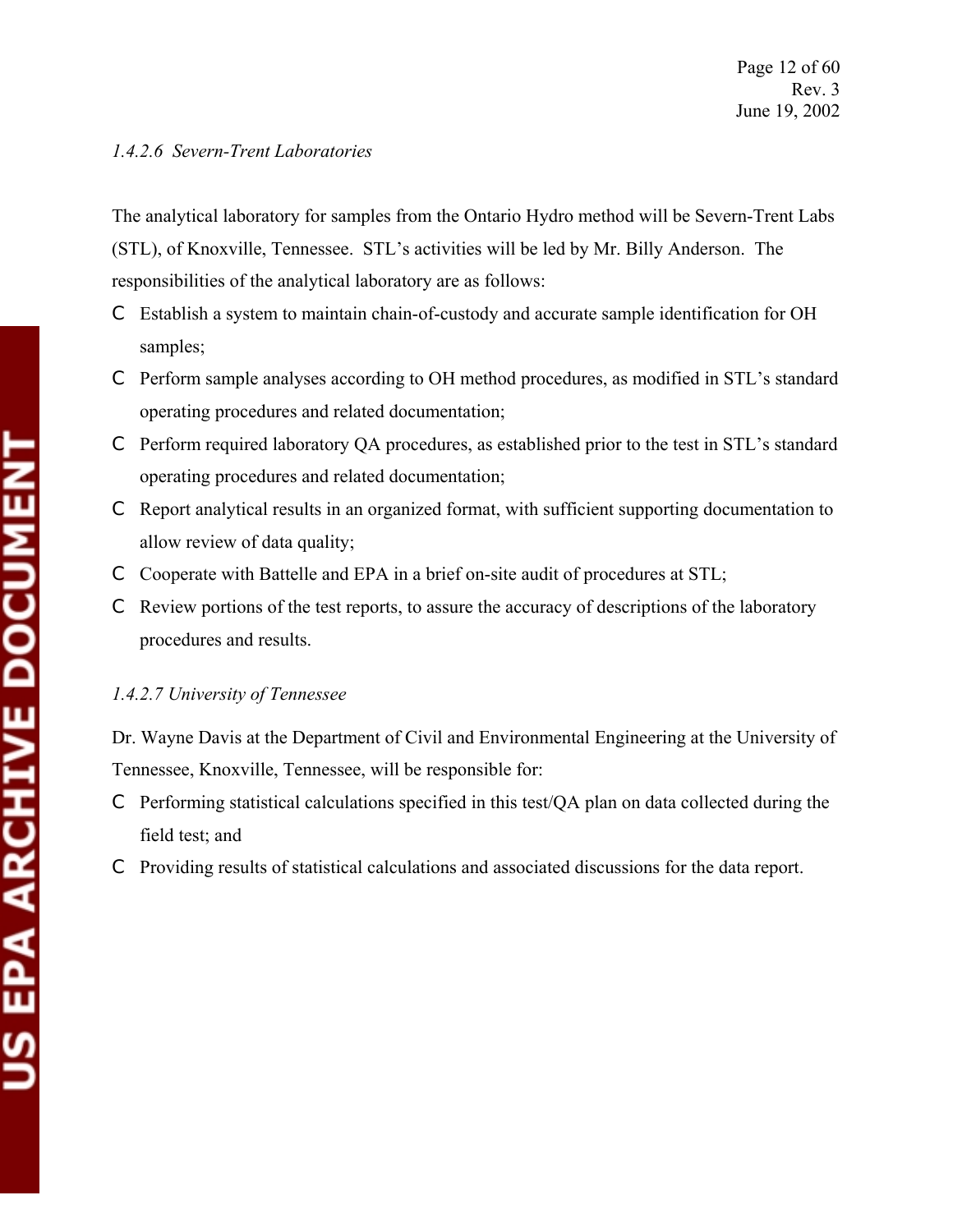### *1.4.2.8 EPA ETV Program*

The involvement of the EPA ETV program in this test will include Battelle, EPA's partner in the ETV Advanced Monitoring Systems (AMS) Center, as well as EPA staff. Battelle's involvement in this field evaluation will be primarily in an advisory role, based on experience gained in the ETV Phase 1 CEM tests, and in providing additional QA to meet ETV requirements. Dr. Thomas J. Kelly, the Verification Testing Leader in the AMS Center, will be the primary point of contact for ETV in this study. Battelle's responsibilities include

- C Assisting in securing the participation of CEM vendors, by offering ETV verification as an incentive to participate;
- C Providing input on mercury CEM technology for this field evaluation;
- C Providing input to the draft test/QA plan, and coordinating the review of the plan as required by ETV;
- C Providing information gathered in Phase I mercury CEM verification test, such as lessons learned and recommendations for improvement in test methodology;
- C Performing technical systems and performance evaluation audits as specified in this test/QA plan; and
- C Preparing an ETV verification report based on the data report, for each CEM covered by an ETV Vendor Agreement.

EPA involvement through the ETV program will include:

- C Reviewing the draft test/QA plan;
- C Reviewing the draft verification reports;
- C Approving the final verification reports and verification statements;
- C At EPA's discretion, performing an external technical systems audit during the field test.

### *1.4.2.9 Mercury CEM Vendors*

Mercury CEM vendors will be responsible for

- C Providing field-ready mercury CEMs for evaluation;
- C Reviewing the draft test/QA plan;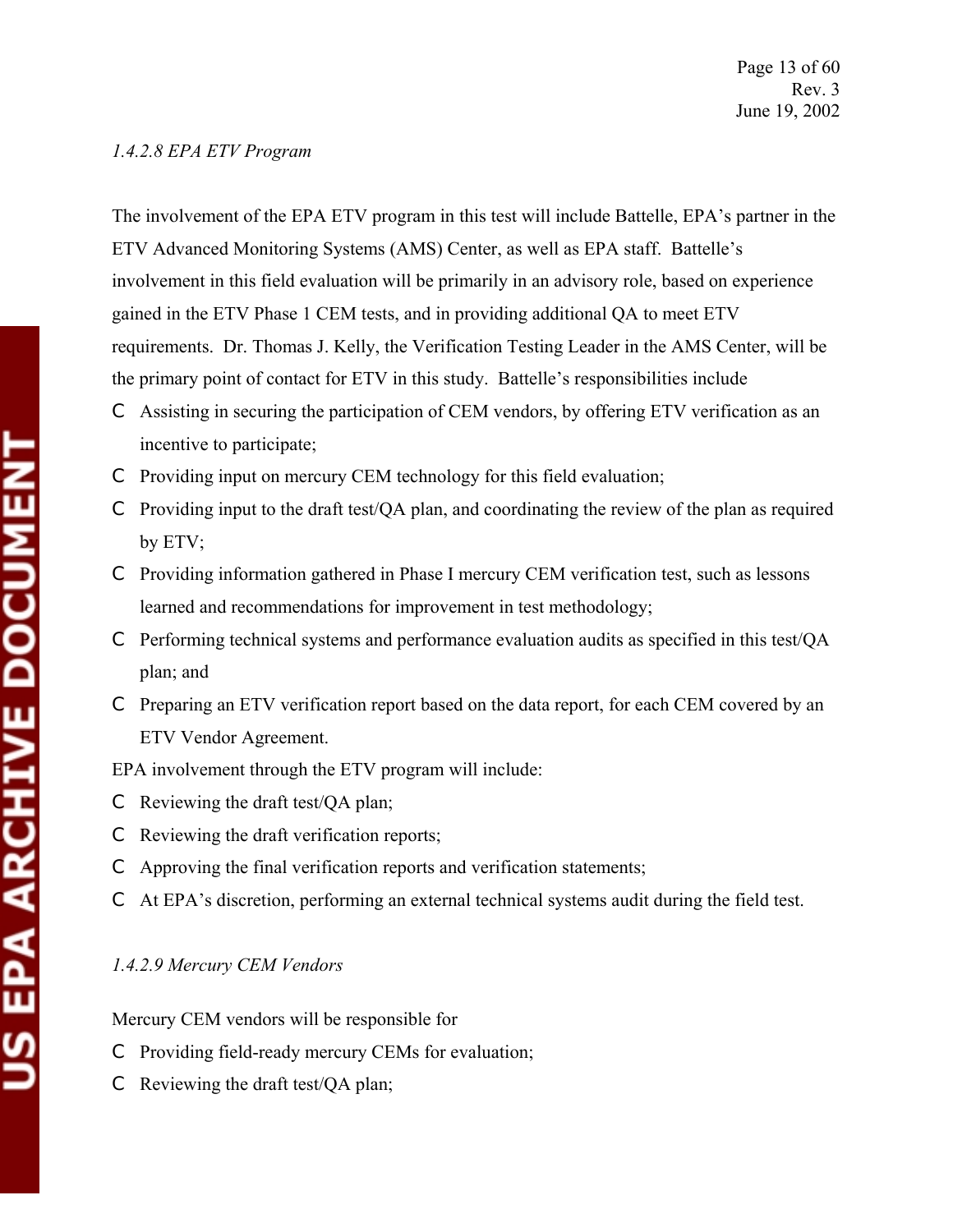- C Participating in required safety training at the test facility prior to installation of their CEM;
- C Providing data link to data logger for recording mercury CEM data;
- C Training a dedicated site technician in CEM operation and maintenance and documenting that training has been completed;
- C Providing field technician(s) to support CEM installation and ensure reliable CEM operation during the monitoring performance test weeks;
- C Validating CEM data collected during the monitoring performance test weeks; and
- C Reviewing the draft data report for their respective CEM.

Those CEM vendors who choose to undergo ETV verification based on the study data will have the following additional responsibilities:

- C Sign an ETV Vendor Agreement and pay a verification fee to formalize participation in the ETV program;
- C Review the draft verification report and verification statement for their CEM.

### *1.4.2.10 EPA Office of Research and Development*

Mr. Jeff Ryan of the EPA Office of Research and Development will provide the following technical assistance:

- C Suggest possible modifications to the OH method for handling mercury chemistry issues that arise in the presence of chlorine;
- C Loan a mercury analyzer to the project for performing audits of mercury calibration gases; and
- C Conducting calibration drift checks of the CEMs using mercuric chloride standards.

### 1.4.3 Communications

Any issues that will have a direct impact on the project quality, completeness of the data, or financial implications must be reviewed and approved by the Principal Investigator. Every effort should be made to resolve all issues prior to the field test and fully document the solutions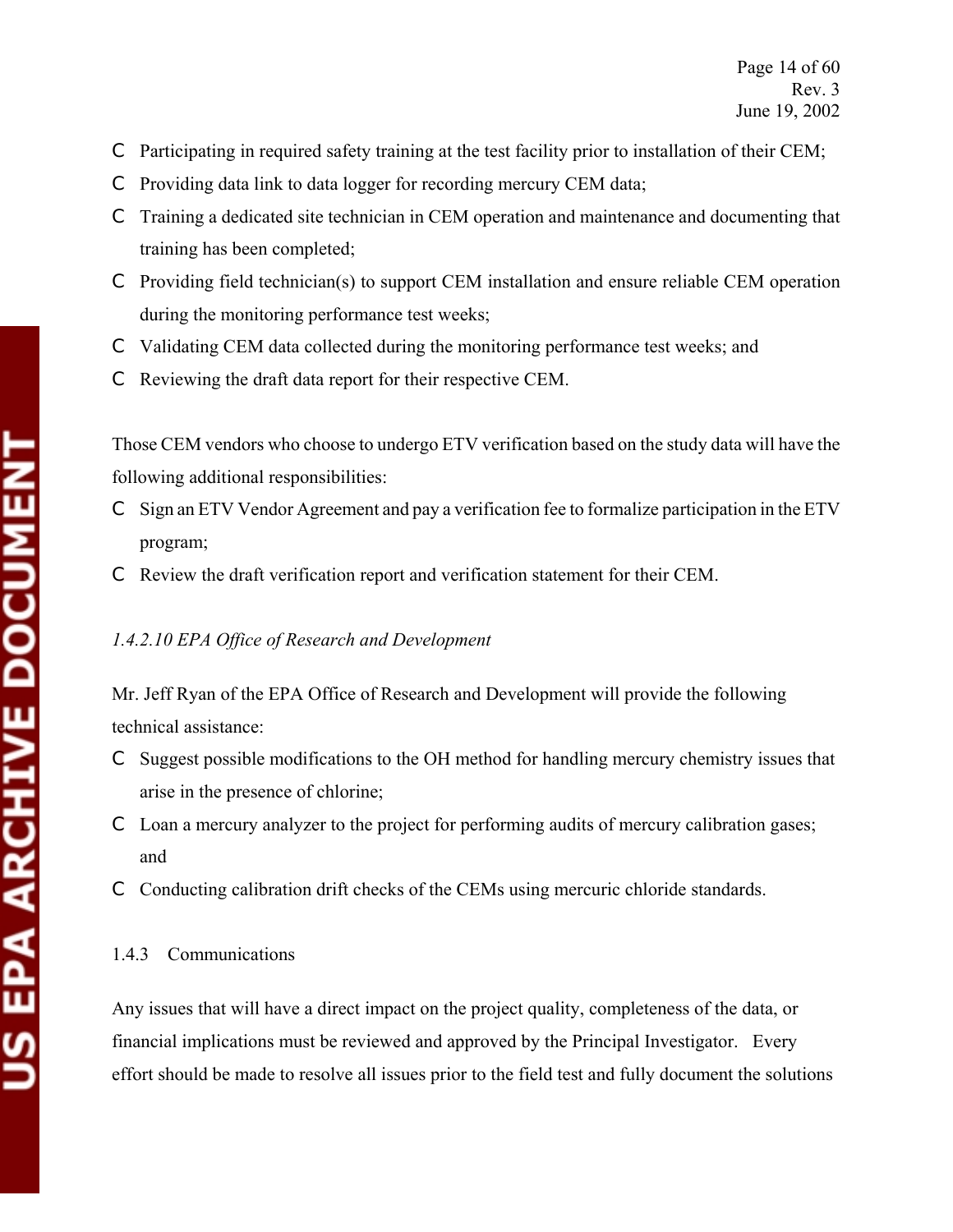in the approved test/QA plan. However, field test conditions may not always remain as planned and decisions are necessary to maintain progress in a timely and cost effective manner.

Routine telephone conference calls and emails will be the primary communication tools among the test participants. Monthly DOE progress reports will be issued internally through the existing reporting mechanism. The monthly reports will consist of progress, financial status, and discussion of issues raised during the test.

Communication within the field team will be facilitated by short distance wireless radios for onsite activities at the TSCAI. These will ensure that personnel assigned to various locations at the site can be in immediate contact with each other without using the plant communication system.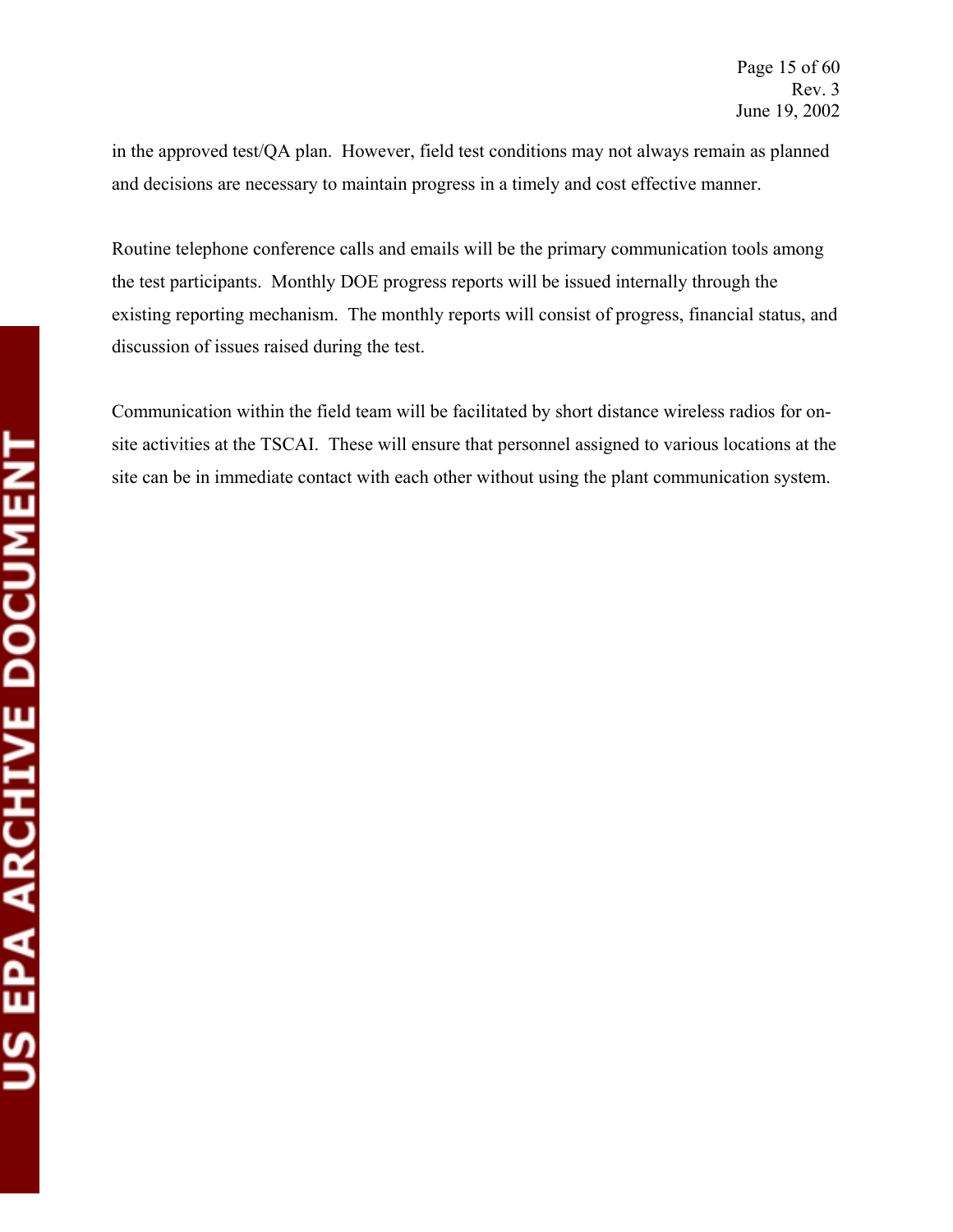### **2.0 TSCA INCINERATOR FACILITY**

The TSCAI facility is designed and permitted for receiving, sorting, storing, preparing, and thermally destroying low-level radioactive and RCRA mixed waste contaminated with PCBs. These wastes are treated in a rotary kiln incinerator with a secondary combustion chamber and off-gas treatment system for cleaning combustion effluent gases. The TSCAI facility includes various support buildings, an unloading and storage area, a tank farm, an incinerator area, concrete collection sumps, and carbon adsorbers. A schematic of the TSCAI facility is shown in Fig. 2.1.

In general, the TSCAI Facility treats a wide range of waste categories, including oils, solvents and chemicals, aqueous liquids, solids, and sludges. Solid and non-pumpable sludge materials are typically received and stored in metal containers and are repackaged into combustible containers prior to feeding. A hydraulic ram feeds containerized solids and sludges to the rotary kiln. Aqueous wastes are injected into the kiln through a lance. High heat-of-combustion liquids are burned in either the rotary kiln or a secondary combustion chamber with gas burners. Both solids and waste liquids are permitted for treatment in the primary combustion chamber, but only organic liquids may be treated in the secondary combustion chamber.

Ash residue from the wet ash removal system is collected and handled through hazardous and radioactive waste storage facilities. Selected residues are sent to a commercial landfill facility. Kiln off-gas flows to the secondary combustion chamber. The off-gas from the secondary combustion chamber then passes through a four-stage treatment system that includes a quench chamber and scrubber treatment system for cooling, removal of particulate matter and neutralization of acidic by-products. An induced-draft fan forces flue gases through the stack. Liquid wastes generated by the scrubber systems are treated by the Central Neutralization Facility (CNF), an adjacent on-site waste water treatment plant. Solid-type waste, such as scrubber sludge, is collected in drums for off-site disposal.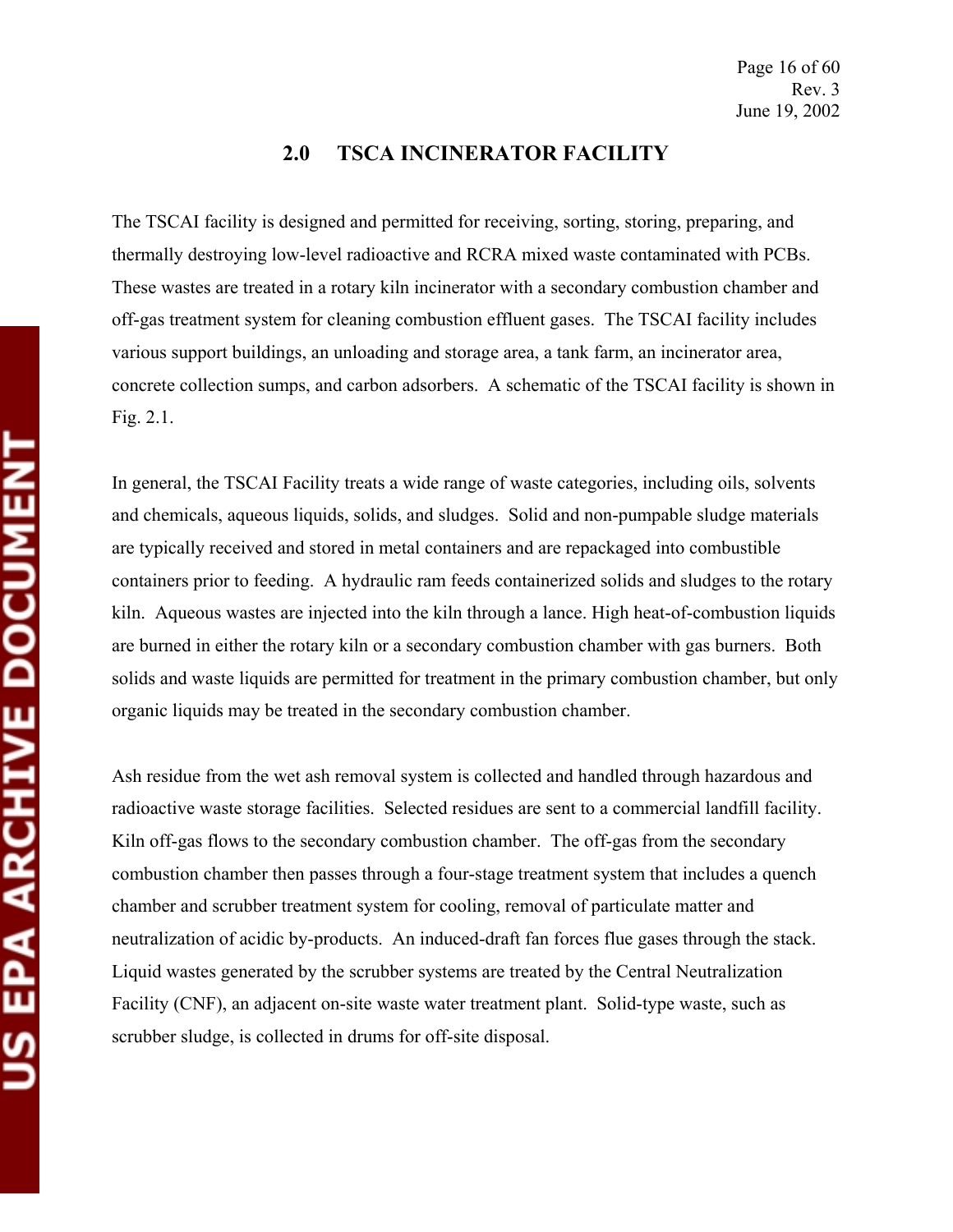# US EPA ARCHIVE DOCUMENT



Page 17 of 60 Rev. 3 June 19, 2002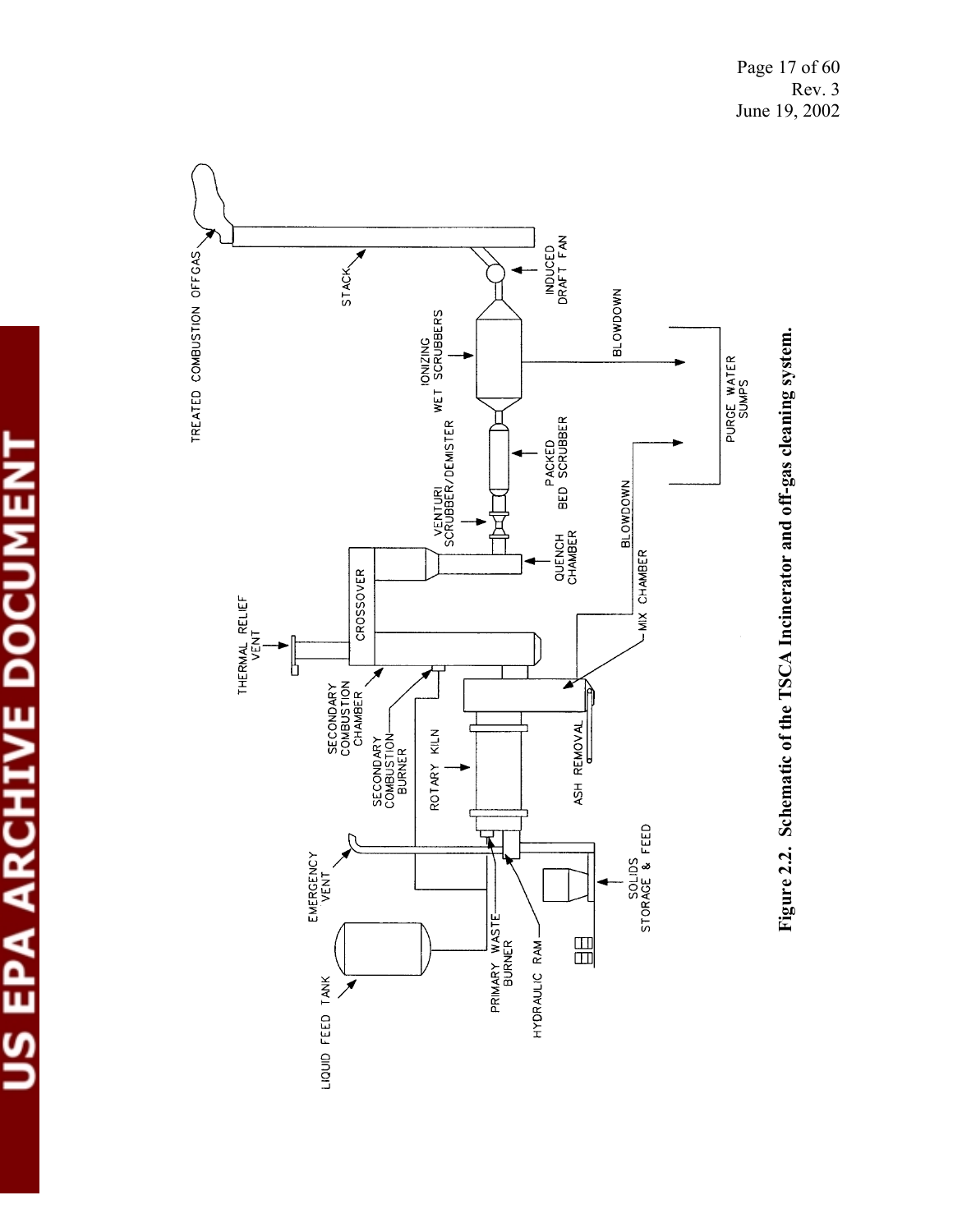### **2.1 Facility Description**

### 2.1.1 Incineration Process

The rotary kiln receives and thermally processes boxes of solid and non-pumpable sludge wastes fed by the ram feeder and liquid and aqueous wastes injected by a burner and lance, respectively, at the kiln faceplate. Additionally, the kiln receives natural gas fired by an auxiliary burner to maintain a minimum combustion temperature and ensure stable combustion of liquids. Steam is used to atomize wastes fed through the burners and controlled at a ratio to the waste pressure. The normal operating temperature inside the kiln is maintained at approximately 1600EF. Residue is discharged from the kiln, and hot gases pass through a mixing chamber to the secondary combustion chamber and on to the process gas cleaning system. An induced-draft fan maintains sub-atmospheric pressures in both the kiln and the solid feed system to minimize the release of vapors from the feed system and combustion gases from the kiln. The kiln shell is made of carbon steel with a refractory lining.

The second stage of the incineration process is the mixing chamber, which separates the primary combustion chamber (rotary kiln) and the secondary combustion chamber. The mixing chamber is a carbon steel chamber lined with refractory brick. The chamber collects the flue gases and ash discharged from the rotary kiln, reduces the gas velocity to allow particulates to drop out of the gas into the ash handling system, and passes the hot flue gases into the secondary combustion system. An ash handling system conveys ash and residue from a water-filled trough beneath the mixing chamber to the ash hopper for subsequent disposal. Water in the ash trough provides a seal against air leakage into the system. The ash water removal pump removes suspended ash and solids from the ash trough at the bottom of the mixing chamber and discharges to the purge water sumps.

The secondary combustion system receives hot process gases from the mixing chamber and secondary liquid wastes fired by a waste burner. Natural gas is fired by an auxiliary burner. The cross-sectional area of the entrance to the secondary combustion chamber is reduced to rapidly increase gas velocity and, in conjunction with the burners downstream, to provide turbulence and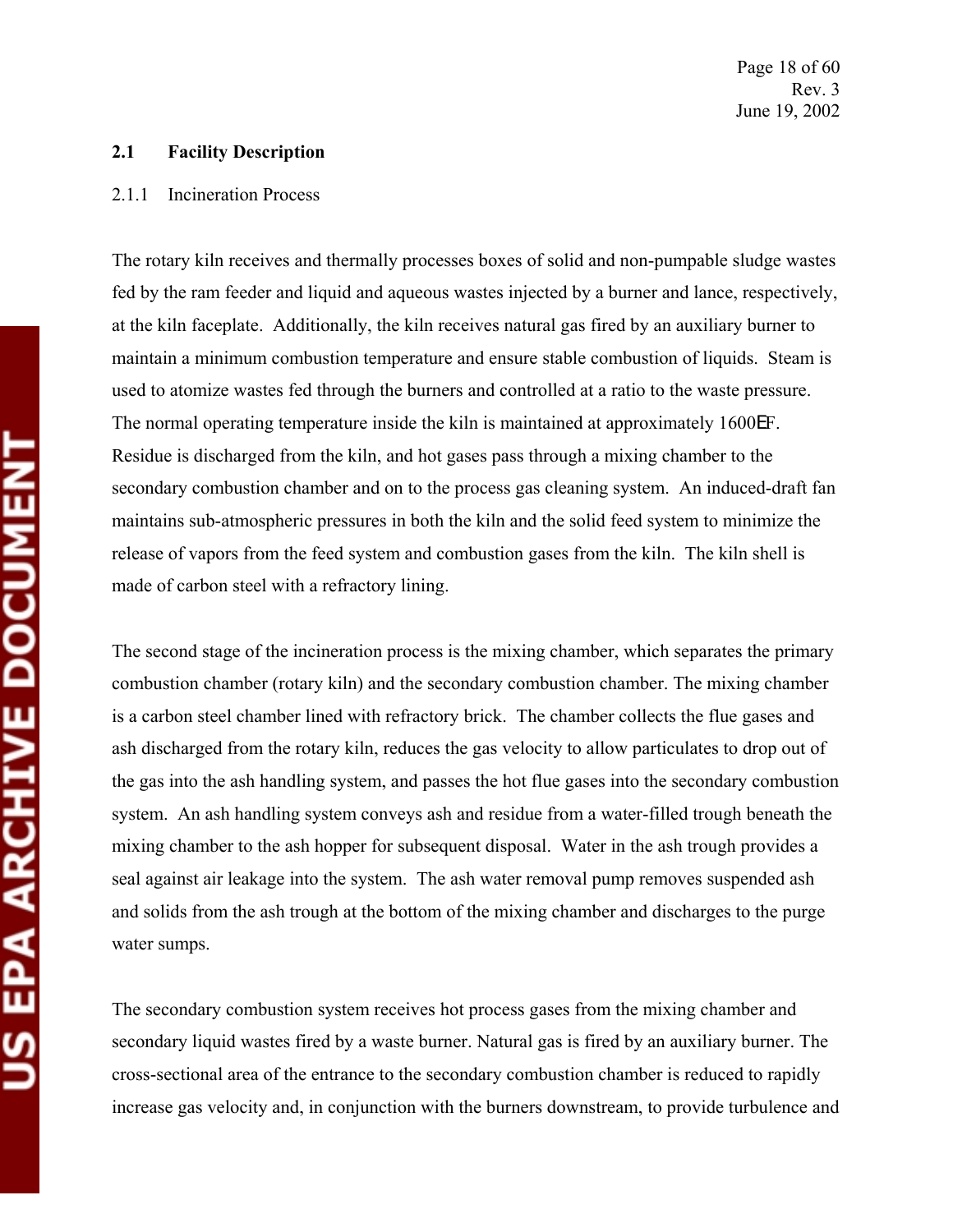mixing of the kiln gas. Also, while it normally accepts secondary liquid wastes pumped from the secondary liquid waste feed tank, the secondary combustion chamber can accept wastes pumped from the primary liquid waste feed tanks, from the fuel oil tank, or directly from a tanker. The normal operating temperature in the secondary combustion chamber is maintained above 2200EF. All three secondary combustion chamber sections are refractory lined.

A thermal relief vent at the outlet of the secondary combustion chamber can vent combustion gases to the atmosphere in the event of an induced-draft fan shutdown or an interruption of the water feed to the quench chamber in the off-gas cleaning system. This prevents damage to the scrubber system during an interruption of quenching and prevents backward flow from the incinerator during shutdown of the induced-draft fan. When the thermal relief vent is used, all waste material and fuel feeds to the incinerator are automatically discontinued except for the fuel to the secondary auxiliary burner.

After secondary combustion in the incineration process, the off-gases from the secondary combustion chamber pass through the refractory-lined duct into the off-gas cleaning system. This is a wet system that reduces both acidic gaseous and particulate emissions to the atmosphere to comply with TSCA and RCRA regulations and with state emission standards.

### 2.1.2 Off-Gas Cleaning System

The quench chamber receives and cools the hot flue gas from the secondary combustion chamber. The quench system is equipped with a refractory lining, a process water system, a sump, a recycle water system, and an emergency water backup system. The quench chamber normally receives the hot flue gas at about 2200EF, containing particulates, sulfur dioxide  $(SO<sub>2</sub>)$ , hydrofluoric acid (HF), and hydrochloric acid (HCl), and cools and saturates the flue gas to the adiabatic saturation temperature with a series of internal sprays of fresh and recirculated water. The water spray systems are the process water system and the recycle water system. Both water systems have spray nozzles with strainers on the supply lines to prevent line clogging. Excess water from the fresh process water spray header flows by gravity to the quench chamber recycle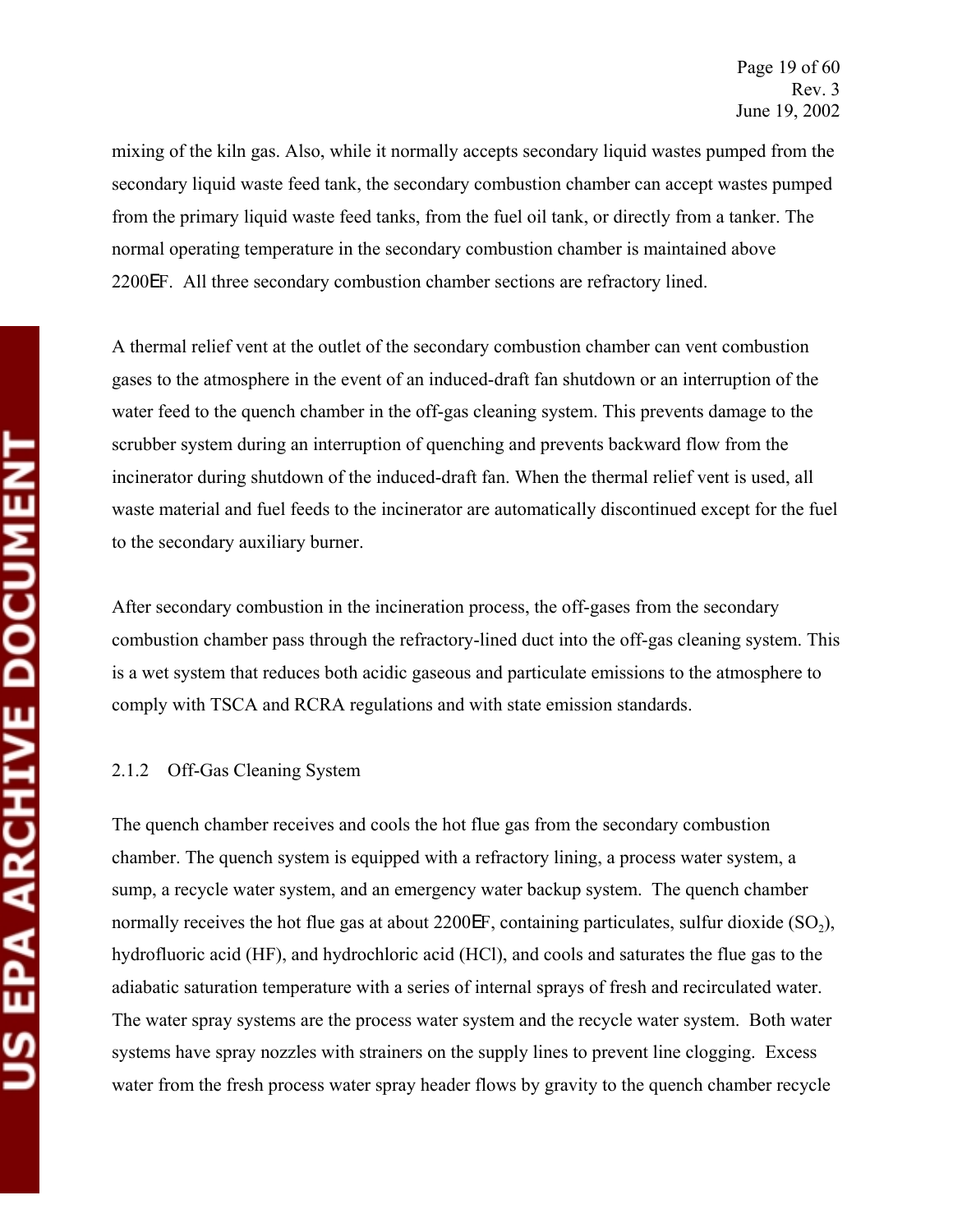tanks and continues to the recycle water system. Recirculating pumps recycle this water back to the quench chamber. The pH of the recycle water is controlled with 20% caustic solution from the caustic solution storage tank. The quench chamber has an acid-resistant refractory lining suitable to withstand the process gas temperature and composition and the process scrubbing water composition.

The saturated gas stream from the quench chamber flows through a fire-retardant fiberreinforced polyester (FRP) duct to the inlet of the venturi scrubber. All of the air pollution control devices downstream of the quench chamber, excepting the induced-draft fan, are manufactured of FRP materials.

The venturi scrubber receives the cooled and water-saturated flue gas, removes particulates of 1 µm and larger, and removes a portion of the HCl. The scrubber consists of converging and diverging cones with an automatic variable throat to maintain a pressure drop and an integral sump. The recirculating water system serving the quench chamber supplies the scrub solution through a nozzle upstream of the throat. The recycle water flows back to the quench sump. The pH of the recycle water is controlled by using 20% caustic solution from the caustic solution storage tank.

The mist eliminator between the venturi scrubber and the packed-bed scrubber removes the entrained water from the saturated flue gas and minimizes interference with the cross-flow liquid/gas flow in the packed-bed scrubber. The mist eliminator is preceded by a dispersion plate that distributes the flow more evenly. From the mist eliminator, effluents flow by gravity to the quench tank.

The packed-bed scrubber removes additional soluble and reactive acid gases such as HCl, HF, and  $SO<sub>2</sub>$ . The scrubber is a horizontal cross-flow scrubber, contains 3 ft of irrigated packing, and has an entrainment separator following the packed bed. Recirculated scrubber water irrigates the packing. The water recycle system serving the ionizing wet scrubber provides the recycle water. The pH of the recycle water is controlled with 20% caustic solution from the caustic solution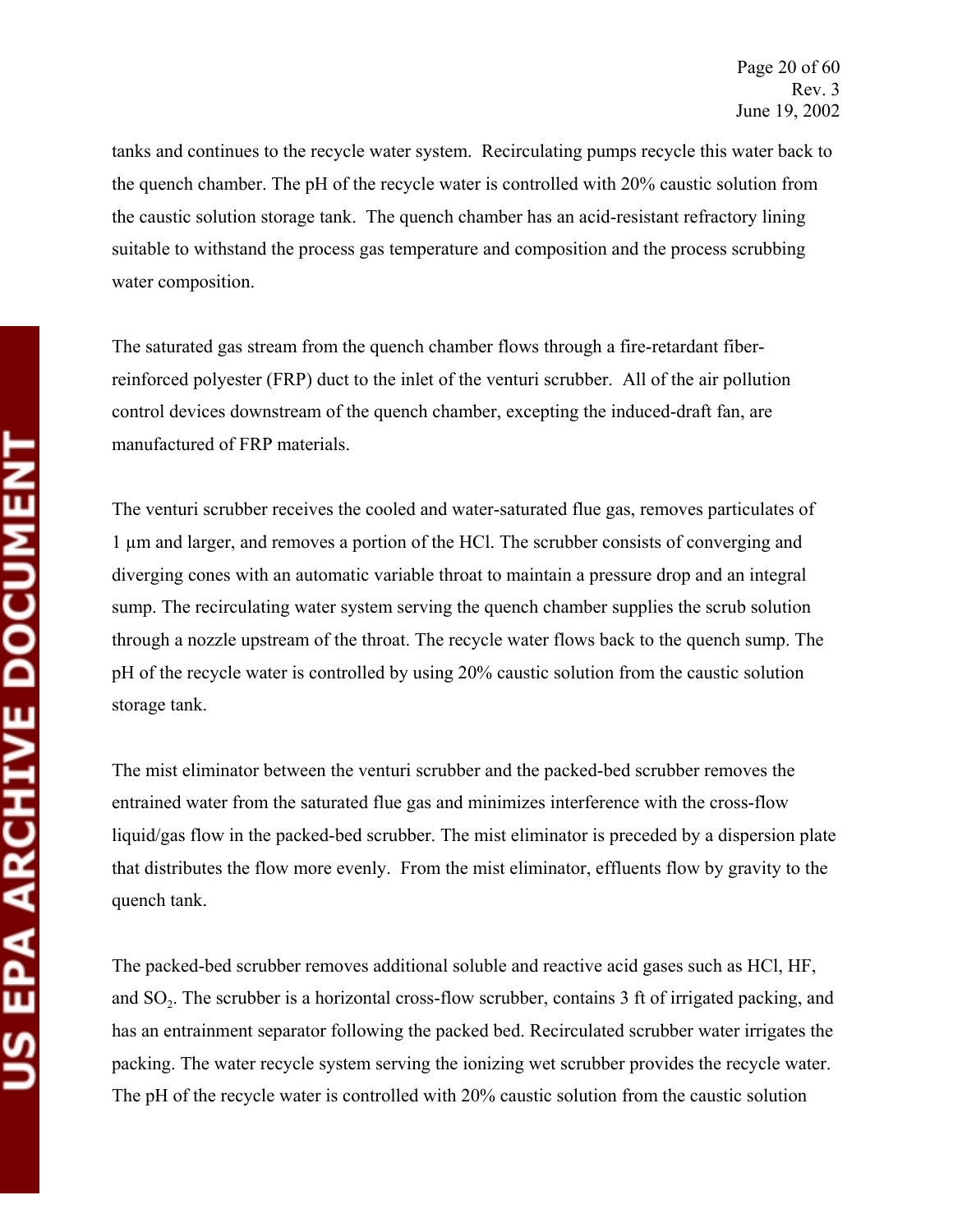storage tank. The packed-bed scrubber has an integral sump. Water flows from the sump to the ionizing wet scrubber sumps. Effluents from the packed-bed scrubber flow through an inlet transition section to the ionizing wet scrubber. The inlet transition provides a gradual transition from the sampling duct to the ionizing wet scrubber to minimize turbulence.

The ionizing wet scrubbers remove the fine particulates of less than  $1 \mu m$  from the flue gas stream with high efficiency. Key features of each of the two-stage, horizontal cross-flow scrubbers are (l) an ionizer module, (2) a packed-bed section for removing charged particles, (3) a recirculating water system, and (4) an integral sump.

From the flow control damper section at the outlet of the ionizing wet scrubber, the flue gas stream passes to the Hastelloy C22 induced-draft fan. The induced-draft fan pulls the combustion and flue gases through the incineration and process gas cleaning systems at subatmospheric pressure. Instrumentation and controls for the induced-draft fan measure gas inlet and outlet pressure, fan drive motor power, and vibration. Gas pressure and temperature in other parts of the system that would be affected by the loss of fan operation are also monitored. Loss of fan operation shuts off all waste feed streams and the auxiliary fuel to the rotary kiln. The induced-draft fan inlet damper varies stack gas velocity. The fan discharges the water-saturated flue gas to the stack. A short FRP duct section carries the gas stream from the fan outlet to the stack inlet.

The stack receives the water-saturated flue gas and vents it to the atmosphere. It is 100 ft high and 54 in. inside diameter, with a gas velocity of approximately 20 feet per second (fps). The stack is equipped with several sample ports for flue gas sampling, a continuous emission monitoring system for measuring carbon monoxide  $(CO)$ , carbon dioxide  $(CO<sub>2</sub>)$ , and oxygen  $(O<sub>2</sub>)$ , continuous sampling systems for radionuclides and metals, and access platforms. The combustion gas velocity is also monitored through the monitoring of the induced-draft fan current and pressure drop across the fan.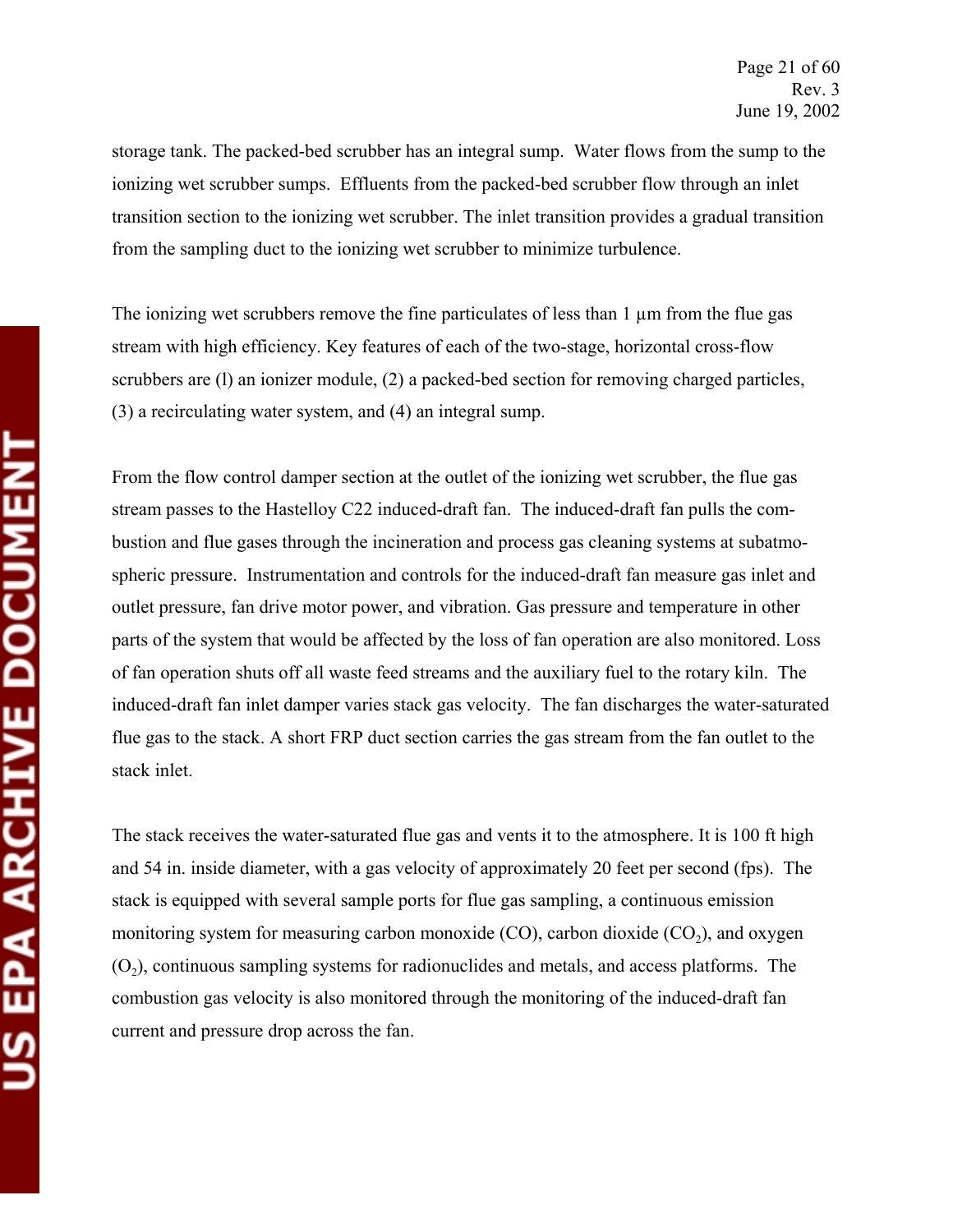### 2.1.3 Process Data Collection

The combustion process and off-gas cleaning systems are monitored by instrumentation for process control and data collection. Operational parameters are automatically monitored and logged by the incinerator Supervisory Control and Data Acquisition (SCADA) system.

### **2.2 General Facility Operating Conditions**

Typical TSCAI stack gas characteristics at the sampling locations under normal incinerator operations are summarized in Table 2.1.

| Parameter              | <b>Condition</b>  | Units                     |
|------------------------|-------------------|---------------------------|
| Temperature            | $175 - 185$       | $\circ$ F                 |
| <b>Static Pressure</b> | $-0.25$           | inches $H20$              |
| <b>Flow Rate</b>       | $8,000 - 9,000$   | dscf                      |
|                        | $17,000 - 19,000$ | acfm                      |
| Velocity               | $18 - 20$         | fps                       |
| Ο,                     | $9 - 11$          | $\frac{0}{0}$             |
| CO <sub>2</sub>        | $5 - 8$           | $\frac{0}{0}$             |
| CO                     | <10               | ppmv                      |
| Moisture               | $45 - 55$         | $\frac{0}{0}$             |
| PM Loading             | $0.002 - 0.030$   | $gr/dscf$ (a) 7% $O_2$    |
| (front-half)           |                   |                           |
|                        | $5 - 70$          | mg/dscm $\omega$ 7% $O_2$ |

**Table 2.1. TSCA Incinerator stack gas characteristics**

Waste feed and operating temperature constraints for the TSCAI are summarized in Table 2.2.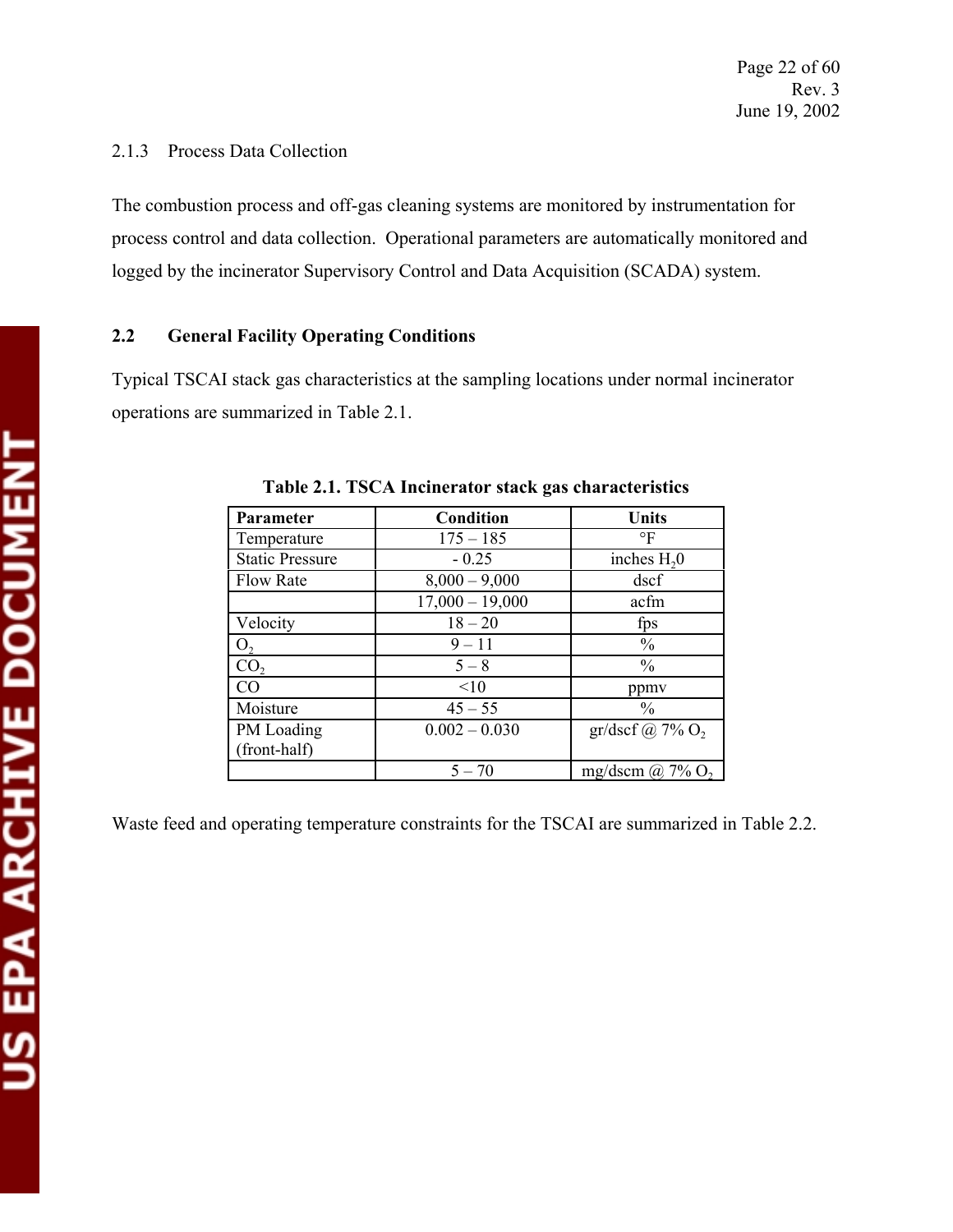|                               |              | Primary         | Secondary        |                  | <b>Bulk</b>      |                 |
|-------------------------------|--------------|-----------------|------------------|------------------|------------------|-----------------|
| Parameter                     | <b>Units</b> | organic         | organic          | <b>Aqueous</b>   | solids           | <b>Total</b>    |
| Feed rate min.                | lb/h         | 170             | 130              | $NA^a$           | <b>NA</b>        | <b>NA</b>       |
| Feed rate max.                | lb/h         | 826             | $\overline{630}$ | 380              | 650 <sup>b</sup> | NA              |
| Heat content min.             | Btu/lb       | 7000            | 10000            | $\overline{NA}$  | $\overline{NA}$  | $\overline{NA}$ |
| Btu feed rate max.            | Btu/h        | 8,800,000       | 8,800,000        | <b>NA</b>        | 8,900,000        | NA              |
| PCB feed rate max.            | 1b/h         | 450             | 450              | $\overline{450}$ | 300              | 450             |
| Viscosity max.                | cP           | 100             | 100              | <b>NA</b>        | <b>NA</b>        | <b>NA</b>       |
| Ash liquid total              | 1b/h         | <b>NA</b>       | NA               | NA               | NA               | 44              |
| Chlorine total                | lb/h         | <b>NA</b>       | NA               | <b>NA</b>        | <b>NA</b>        | 260             |
| Fluorine total                | lb/h         | NA              | <b>NA</b>        | <b>NA</b>        | <b>NA</b>        | 20              |
| Sulfur total                  | lb/h         | NA              | NA               | $\overline{NA}$  | <b>NA</b>        | $\overline{88}$ |
| Antimony total                | lb/h         | <b>NA</b>       | NA               | <b>NA</b>        | <b>NA</b>        | 168             |
| Arsenic total                 | lb/h         | NA              | <b>NA</b>        | NA               | <b>NA</b>        | 0.322           |
| Barium total                  | 1b/h         | $\overline{NA}$ | $\overline{NA}$  | $\overline{NA}$  | $\overline{NA}$  | 168             |
| Beryllium total               | lb/h         | <b>NA</b>       | NA               | <b>NA</b>        | <b>NA</b>        | 0.00175c        |
| Cadmium total                 | lb/h         | $\overline{NA}$ | NA               | <b>NA</b>        | $\overline{NA}$  | 0.78            |
| Chromium total                | 1b/h         | $\overline{NA}$ | $\overline{NA}$  | $\overline{NA}$  | <b>NA</b>        | 0.118           |
| Lead total                    | lb/h         | <b>NA</b>       | <b>NA</b>        | <b>NA</b>        | $\overline{NA}$  | 2.625c          |
| Mercury total                 | lb/h         | NA              | NA               | <b>NA</b>        | NA               | 0.02c           |
| Nickel total                  | lb/h         | <b>NA</b>       | NA               | <b>NA</b>        | NA               | 168             |
| Selenium total                | lb/h         | <b>NA</b>       | <b>NA</b>        | <b>NA</b>        | <b>NA</b>        | 168             |
| Silver total                  | lb/h         | <b>NA</b>       | NA               | N <sub>A</sub>   | <b>NA</b>        | 168             |
| Thallium total                | 1b/h         | <b>NA</b>       | NA               | <b>NA</b>        | NA               | 280             |
|                               | Parameter    |                 | Units            | Kiln             | <b>SCC</b>       | NA              |
| Min. Temperature, RCRA wastes |              |                 | EF               | 1572             | 1878             | NA              |
| Min. Temperature, TSCA wastes |              |                 | EF               | 1572             | 2200             | NA              |

**Table 2.2. Waste feed and operating temperature constraints for the TSCA Incinerator**

 $a$ NA = not applicable.

*b*950 lb/h with no liquid feed.

*c* Hourly rates are administrative limits; permit limits are based on daily totals.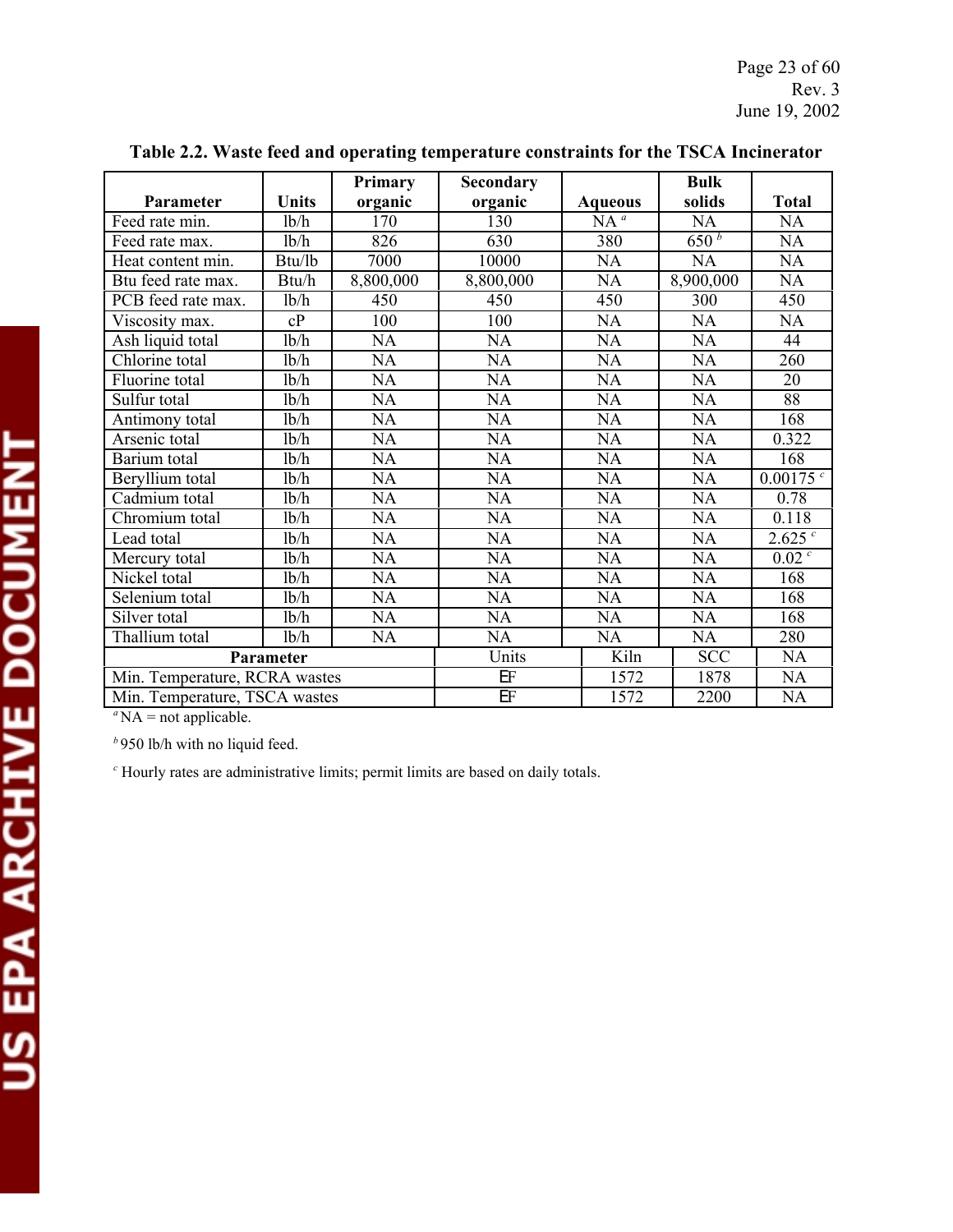### **3.0 TEST PROTOCOL**

The mercury CEM demonstration project is expected to cover about a one-year period from start to finish as seen in Table 3.1. Test planning and site preparation will take place over a period of three to four months. Field testing, involving the installation and testing of the mercury CEMs, will be conducted over about a three-month period at the TSCAI Facility. The CEMs will go through a start-up and shakedown period, followed by the Initial Monitoring Performance (MP) Test during the first month of field activities. The CEMs will operate for a period of six to nine weeks with minimal attention to perform routine inspections, maintenance, and calibration tasks. The Final MP Test will take place during the last week of the field test. All field activities will be concluded with removal of the CEMs from the facility. The final phase of the project consists of reduction of the data and report preparation. The primary project activities are described in further detail in the following sections.

### **3.1 Mercury CEMs Selection**

CEMs for mercury are typically designed for determining total and/or chemically speciated mercury in combustion source emissions. Total mercury is the sum of mercury in all phases and chemical forms in the combustion gas, including elemental mercury (Hg<sup>o</sup>) and oxidized mercury (primarily mercuric chloride  $(HgCl<sub>2</sub>)$ ) vapors, and particulate-phase mercury. Most commercial mercury CEMs do not measure particulate-phase mercury; instead they filter out particulate matter, and measure the total of the vapor-phase mercury species. Commercial CEMs may provide chemical speciation data, i.e., the total and elemental (or oxidized and elemental) fractions of the mercury vapor species are reported separately. This separation is commonly accomplished by a difference measurement, in which oxidized mercury is intermittently or continuously chemically or thermally reduced to elemental mercury for detection.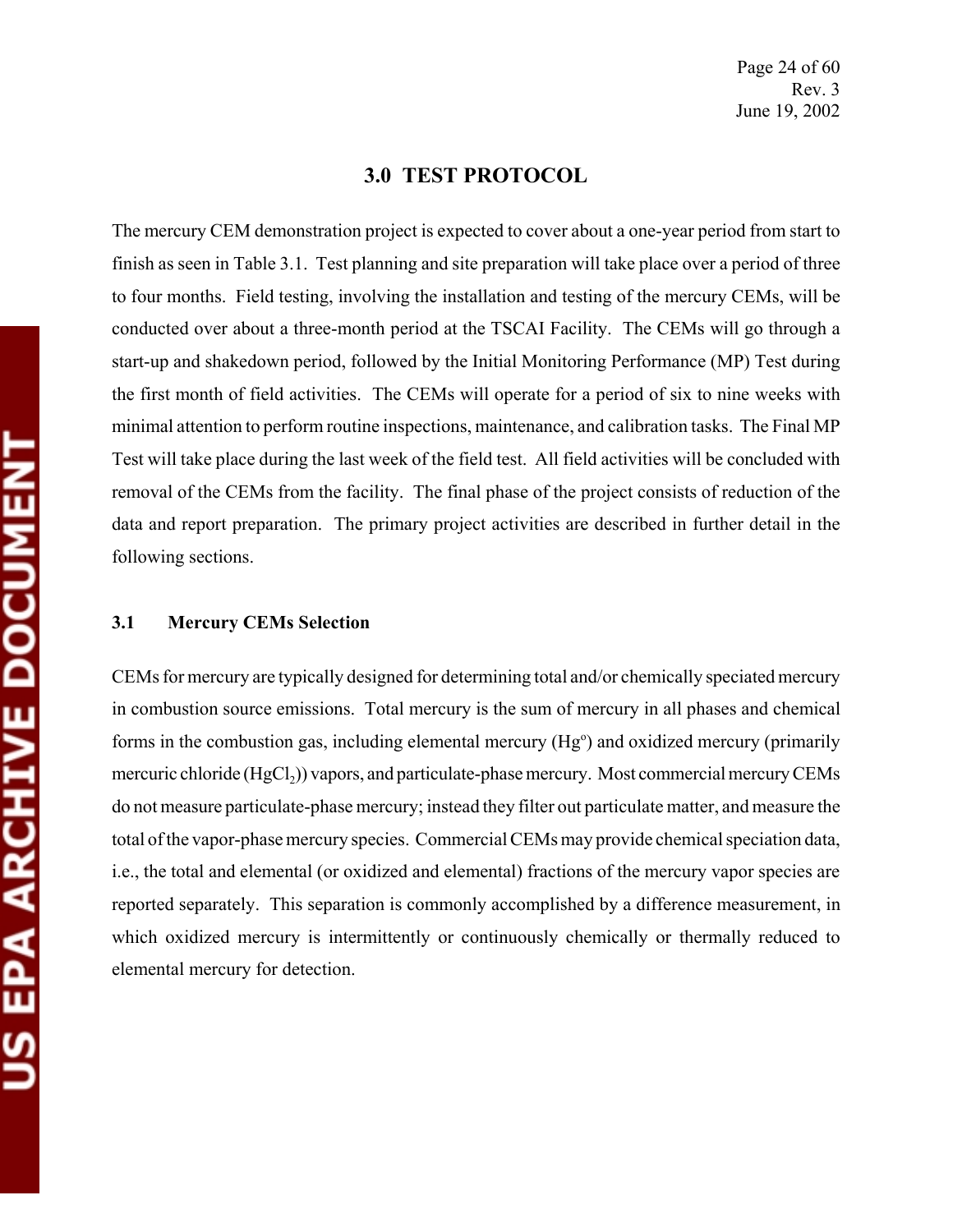| <b>Month</b>   | <b>Project Activity</b>                                                                                                                                                                                                                        |                                                                                                                      |  |
|----------------|------------------------------------------------------------------------------------------------------------------------------------------------------------------------------------------------------------------------------------------------|----------------------------------------------------------------------------------------------------------------------|--|
|                | <b>Test Planning and Site Preparation</b>                                                                                                                                                                                                      |                                                                                                                      |  |
| NA             | Procure mercury calibration gases<br>Prepare specification for data acquisition system and procure the system<br>Establish facility interfaces with mercury CEMs<br>Review, revise, and approve test/QA plan<br>Set up data acquisition system |                                                                                                                      |  |
|                | <b>CEM Field Activities</b>                                                                                                                                                                                                                    | <b>Data Analysis and Reporting</b>                                                                                   |  |
| $\mathbf{1}$   | Set up/install mercury CEMs<br>CEMs startup/shakedown<br><b>Initial MP Test</b><br>Unattended CEMs operation                                                                                                                                   | Sample analysis - Initial MP Test                                                                                    |  |
| $\overline{2}$ | Unattended CEMs operation                                                                                                                                                                                                                      | Data reduction - Initial MP Test<br><b>Evaluate Initial MP Test results</b><br>Adjust test/QA plan for Final MP Test |  |
| $\overline{3}$ | Unattended CEMs operation<br>Final MP Test<br><b>Decommission CEMs</b>                                                                                                                                                                         |                                                                                                                      |  |
| $\overline{4}$ |                                                                                                                                                                                                                                                | Sample analysis - Final MP Test<br><b>Evaluate Final MP Test results</b>                                             |  |
| 5              | Prepare data report                                                                                                                                                                                                                            |                                                                                                                      |  |
| 6              |                                                                                                                                                                                                                                                | Issue draft data report                                                                                              |  |
| $\tau$         |                                                                                                                                                                                                                                                | Prepare draft ETV verification reports<br>based upon draft data report                                               |  |
| 8              |                                                                                                                                                                                                                                                | Distribute data report for internal<br>review, and distribute verification<br>reports for vendor and EPA QA review   |  |
| 9              |                                                                                                                                                                                                                                                | Address/respond to data report<br>comments, and revise ETV verification<br>reports in light of review comments       |  |
| 10             | Distribute ETV verification reports for<br>stakeholder and EPA peer review                                                                                                                                                                     |                                                                                                                      |  |
| 11             | Finalize data report and ETV<br>verification reports based upon review<br>comments                                                                                                                                                             |                                                                                                                      |  |
| 12             |                                                                                                                                                                                                                                                | Issue final data report and submit ETV<br>verification reports for EPA approval                                      |  |

**Table 3.1. Schedule for TSCAI mercury CEM field evaluation**

The commercial mercury CEMs also use a variety of final analytical approaches to detect mercury. Cold vapor atomic absorption spectroscopy (CVAAS), cold vapor atomic fluorescence spectroscopy (CVAFS), and differential optical absorption spectroscopy (DOAS) are all used, but can detect only elemental mercury, and so require the speciation approaches outlined above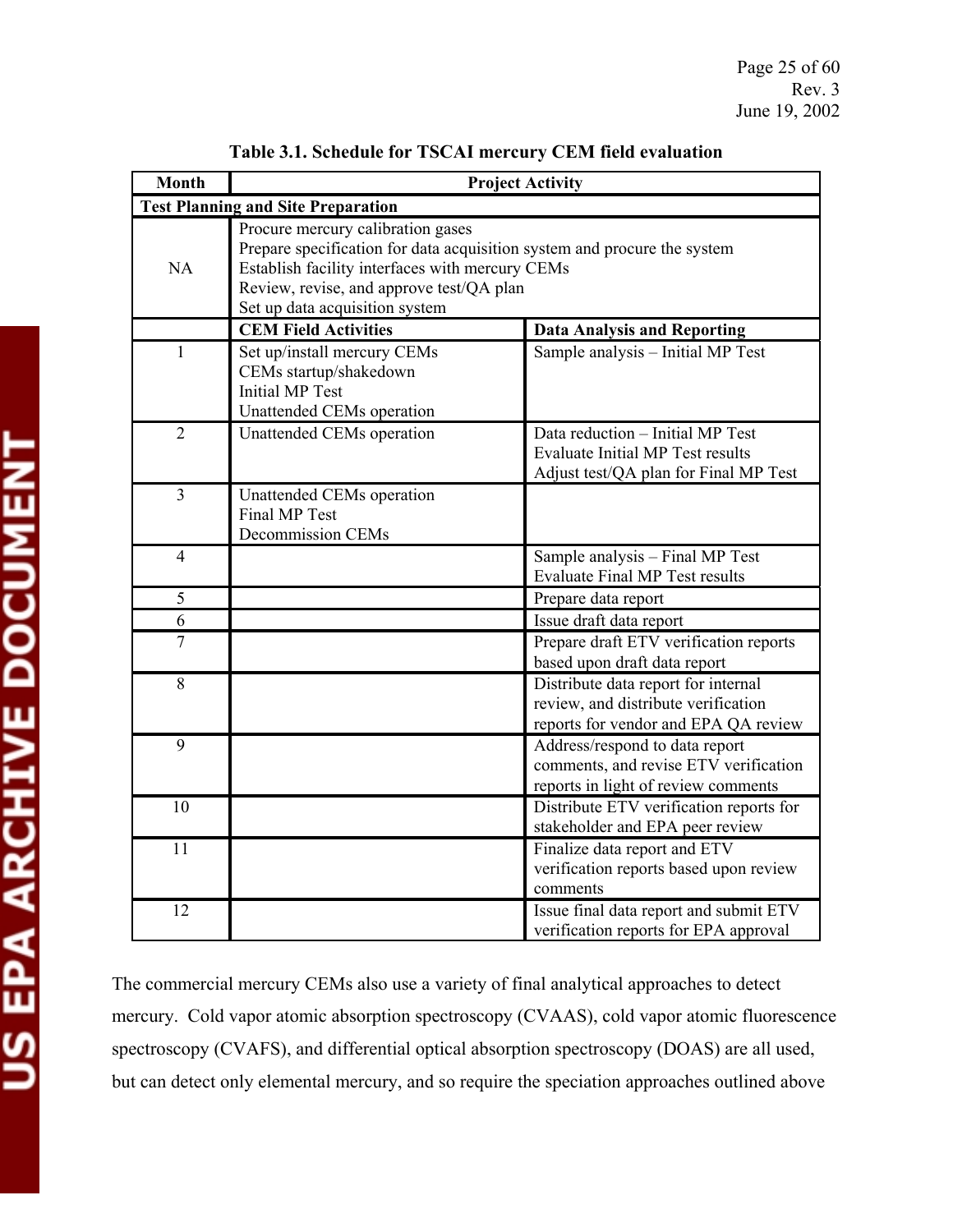to determine oxidized mercury. Atomic emission spectroscopy (AES) is used in at least one commercial CEM, and has the advantage that in principle all forms of mercury, including particulate mercury, are converted to elemental mercury and detected equally. This approach provides a true total mercury measurement, but does not provide any information on speciation.

The CEMs tested according to this plan may be verified for their measurement of any and all of the applicable mercury components listed above. For example, a monitor that determines total vapor phase mercury and elemental mercury, and by difference determines oxidized mercury, may be evaluated for measurements of all three components. In the United States, emission regulations on combustion sources are expected to address only total mercury. However, there are valuable non-regulatory uses of mercury speciation data, and therefore speciation capabilities of the CEMs will be evaluated if the degree of speciation is great enough to produce quantifiable measurements of various forms of mercury.

Selection of the mercury CEMs to be tested at the TSCAI will be a joint effort by the TSCAI facility staff, TMFA, CMST-CP, ETV stakeholders, and Battelle ETV personnel. As required by ETV, an open invitation to participate will be made to all mercury CEM vendors. Efforts will be made before the test to establish that the CEMs that may participate are suited for application on a wet stack to assure that they have a chance to succeed in the testing. Since mercury CEMs employ more than one analytical technique for measuring mercury, efforts will also be made to involve at least one monitor from each analytical technique in the test program. The CEMs should be commercial-ready monitors that could be readily applied to solving problems in the DOE complex and in other mercury-emitting facilities. Developmental instruments may be considered for inclusion if there is facility space available to accommodate them, but development instruments will not receive ETV verification.

### **3.2 Preliminary Reference Method Testing**

An existing tube furnace test apparatus in the Shaw E&I Technology Development Laboratory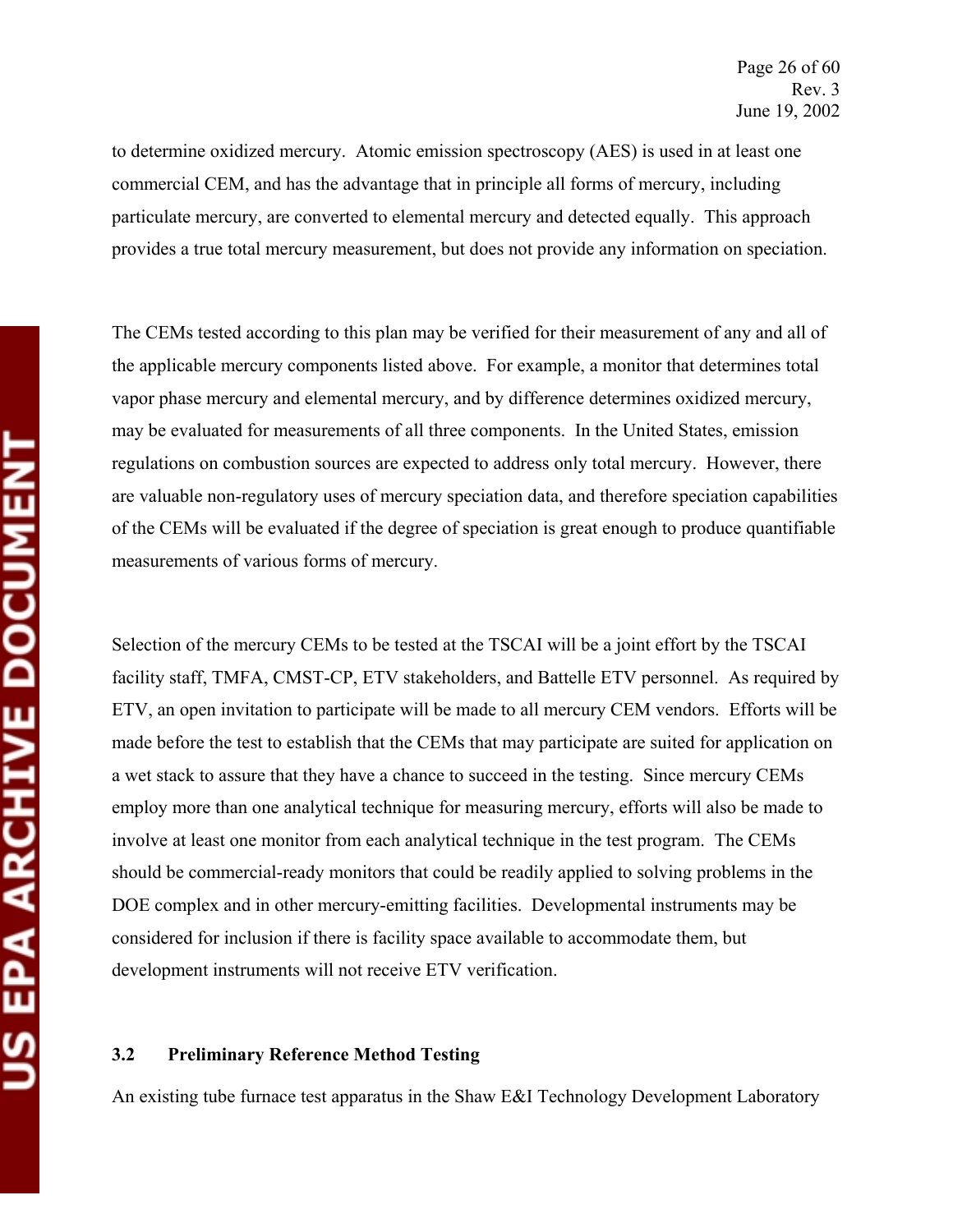will be used to generate a simulated stack gas containing controlled amounts of elemental and oxidized mercury under non-chlorinated and chlorinated conditions. The simulated stack gas will be sampled using an OH method sampling train and OH train samples will be submitted to the analytical laboratory for analysis. This exercise will be useful in evaluating suggested modifications to the OH method based on recommendations from the EPA Office of Research and Development. It will also provide an opportunity for the ETV program to conduct an audit of the Field Sampling Team and analytical laboratory performing the OH method protocol.

### **3.3 Equipment Setup and CEM Installation**

The mercury CEM instrument cabinets will be housed in the TSCAI Test Bed Mobile Laboratory Trailer. Approximately four to six instrument cabinets can be comfortably placed inside the trailer. Should additional space be needed to accommodate more CEMs, a second trailer may be installed at the site. A dedicated data acquisition system will be procured and placed inside the trailer for logging signals from the mercury CEMs. The data logger will also be connected to the facility SCADA system through an Ethernet link for collecting and logging important process parameters on the CEMs data logger.

The TSCAI stack (53.75 in. ID) has two stack-sampling platforms used for sampling and monitoring emissions from the air pollution control system. The location of the sampling ports and platforms is schematically represented in Figs. 3.1 and 3.2. Both platforms are accessible by ladders from the ground. The lower platform is approximately 30 ft from the ground. One port at this location is dedicated to a probe that extracts stack gas analyzed for carbon monoxide (CO), carbon dioxide (CO<sub>2</sub>), and oxygen  $(O<sub>2</sub>)$  by the facility CEMs. Other ports at this level are used for experimental CEM testing and compliance testing for gaseous pollutants. The upper platform is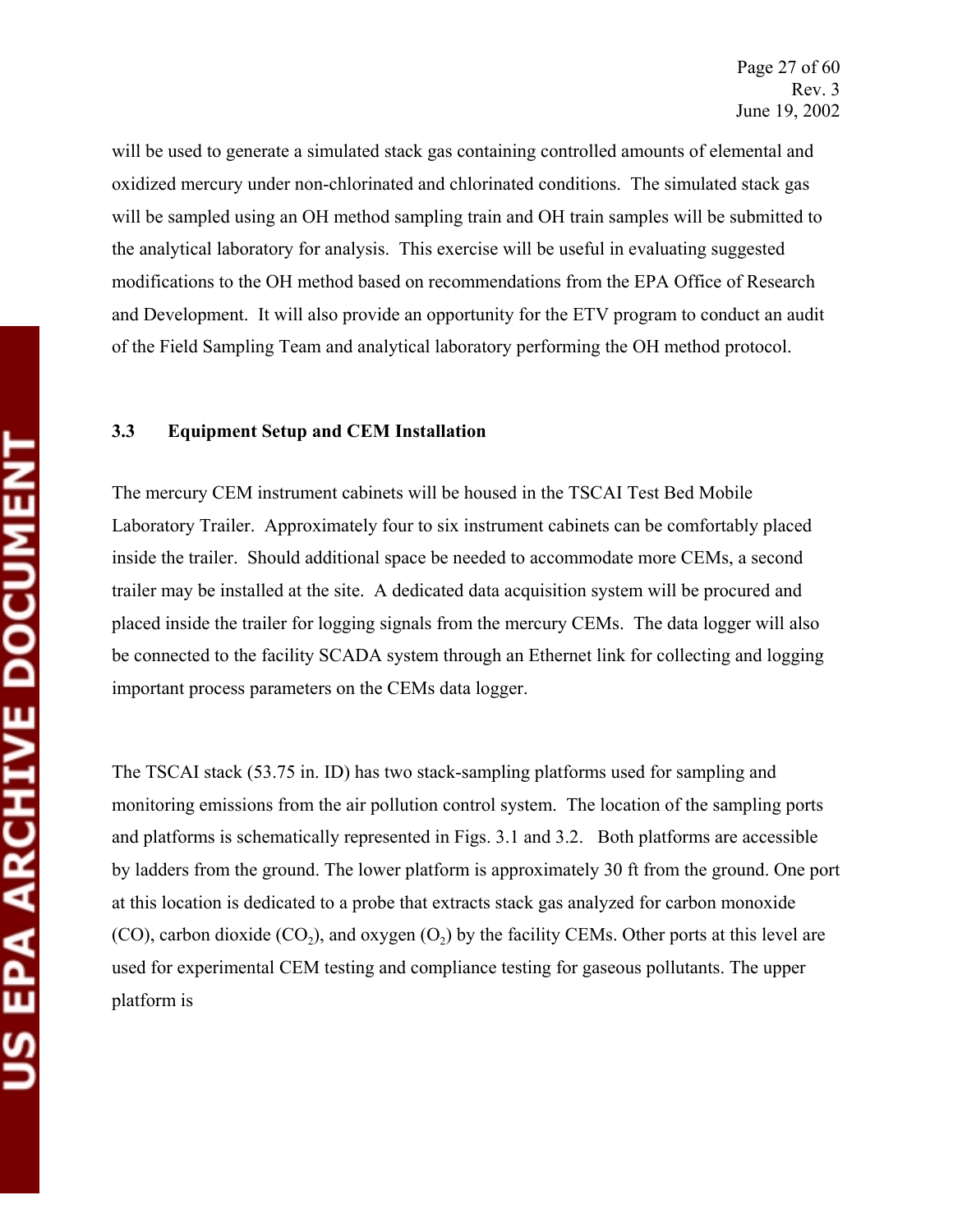

**Figure 3.1.**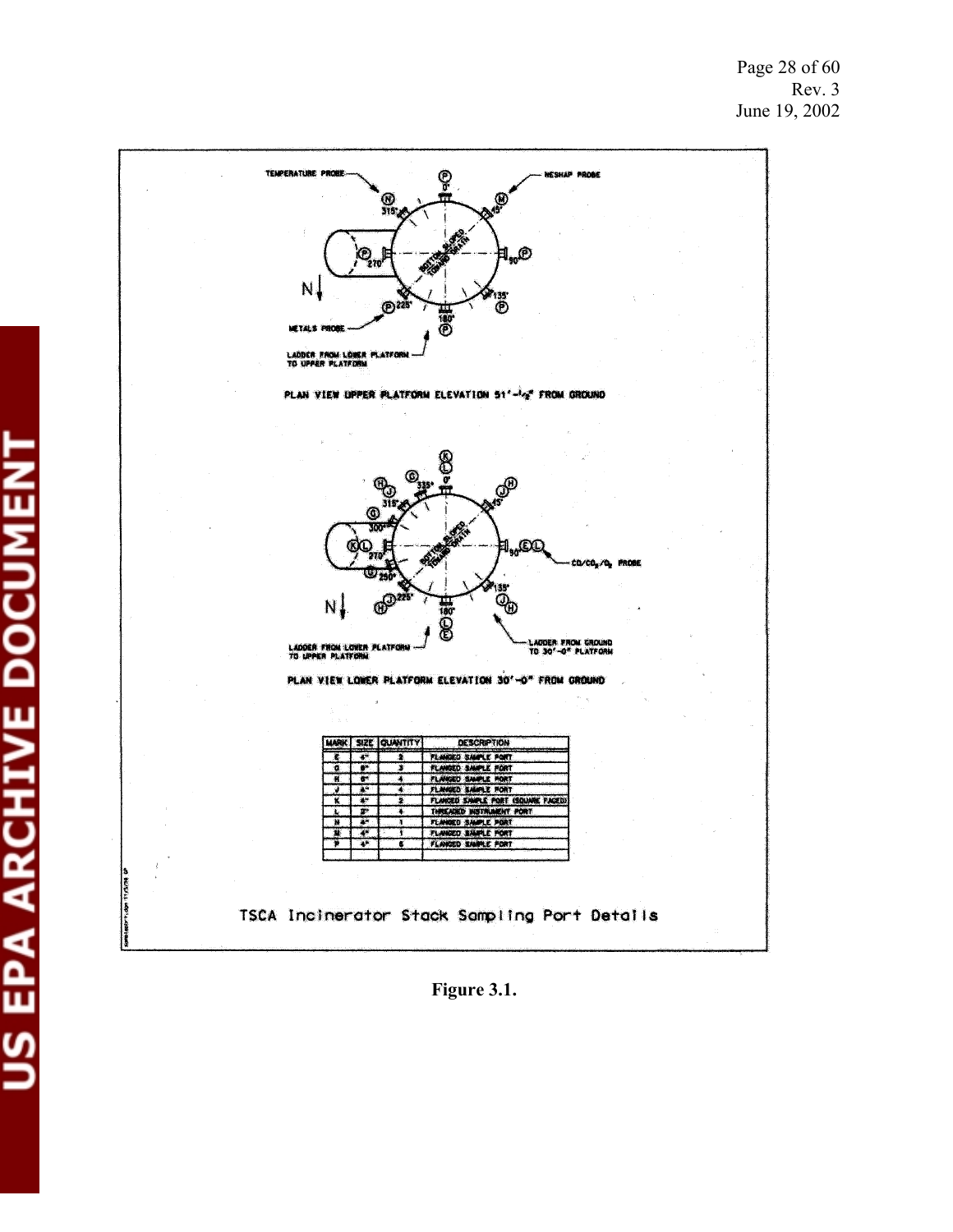

**Figure 3.2.**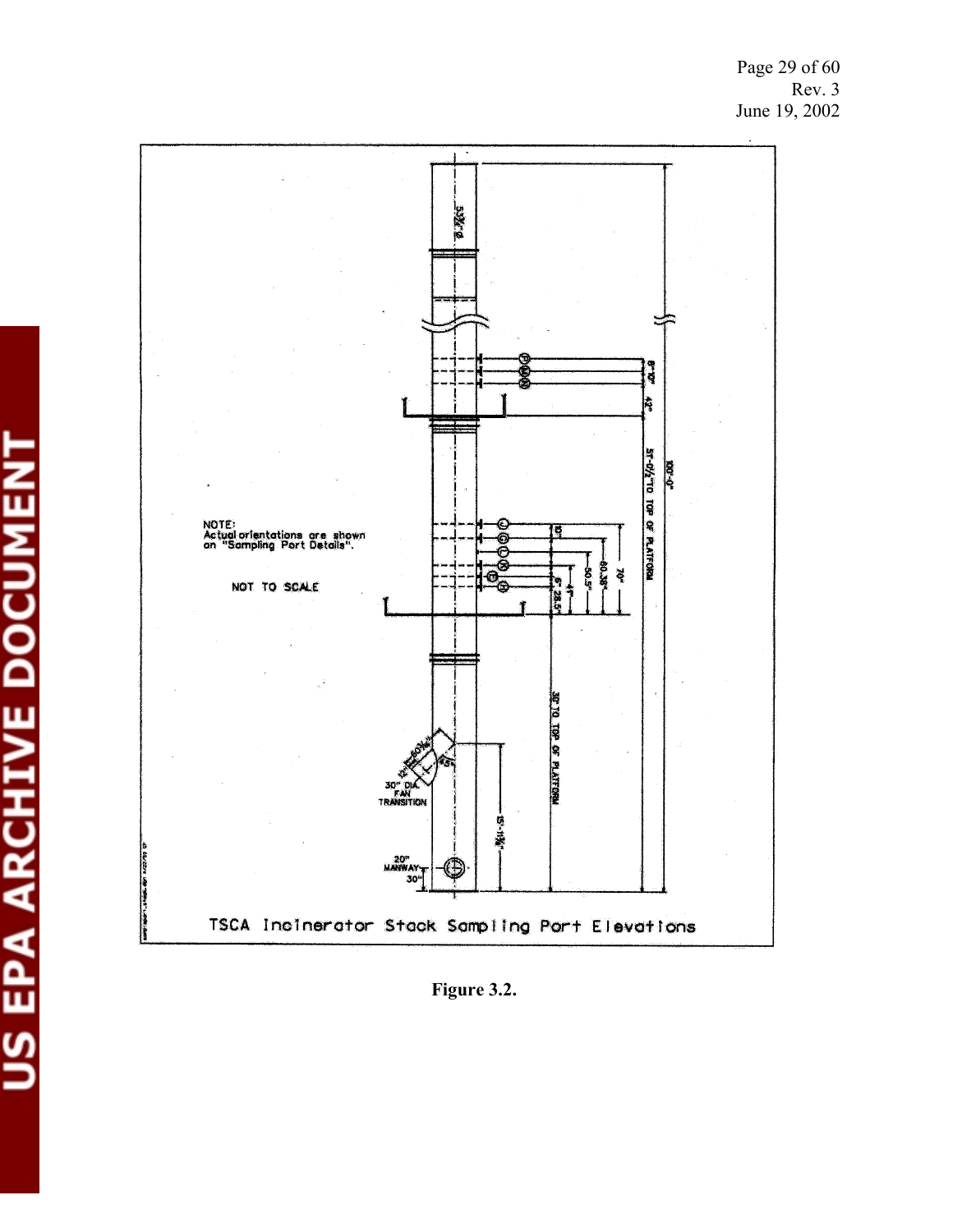approximately 50 ft from ground level and contains ports for a continuous radionuclide sampling system, a continuous metals sampling system, reference methods requiring traverses, and experimental CEM testing. A detailed listing of specifications relative to installing a CEM on the TSCAI stack is shown in Appendix A.

Each of the mercury CEMs will have their own dedicated sampling port on the stack. Vendorsupplied extractive sampling probes, installed in ports at the lower stack platform, will be connected to the analyzers by means of 100-ft long heated Teflon sample lines. As most commercial mercury CEMs do not measure particulate-bound mercury, there is no need to locate the analyzers in close proximity to the flue gas extraction location. Furthermore, placing the CEMs outside of the radiation area boundary, which surrounds the TSCAI, avoids the need for radiation worker training for vendor representatives and the need to regularly enter the radiation area for accessing the analyzer cabinet. Trained and experienced site personnel will install the vendor-supplied extractive probes and run the heated Teflon sample lines to the CEM cabinets located in the Test Bed Trailer. The project is prepared to provide each of the vendors a 100-ft long heated Teflon sample line based on a technical specification that will be provided to the vendors for their review and approval. If they so choose, the vendors may provide their own heated sample line if they have special requirements or use a patented system.

Previous testing of PM CEMs at the TSCAI demonstrated very good correlation between duplicate EPA Method 5i sampling trains placed at the upper platform and PM CEMs sampling from ports at the lower platform. Cyclonic flow and flue gas velocity measurements taken at the lower platform to justify the vertical separation of the reference method trains and the CEMs demonstrated the absence of cyclonic flow for PM measurements and revealed a relatively flat velocity profile. The flue gas velocity was only moderately higher in the region directly in the path of gas flow from the induced-draft fan transition duct. This data provides evidence that the use of the lower and upper platforms for locating the CEM probes and the reference method trains, respectively, is suitable for comparison measurements of mercury emissions.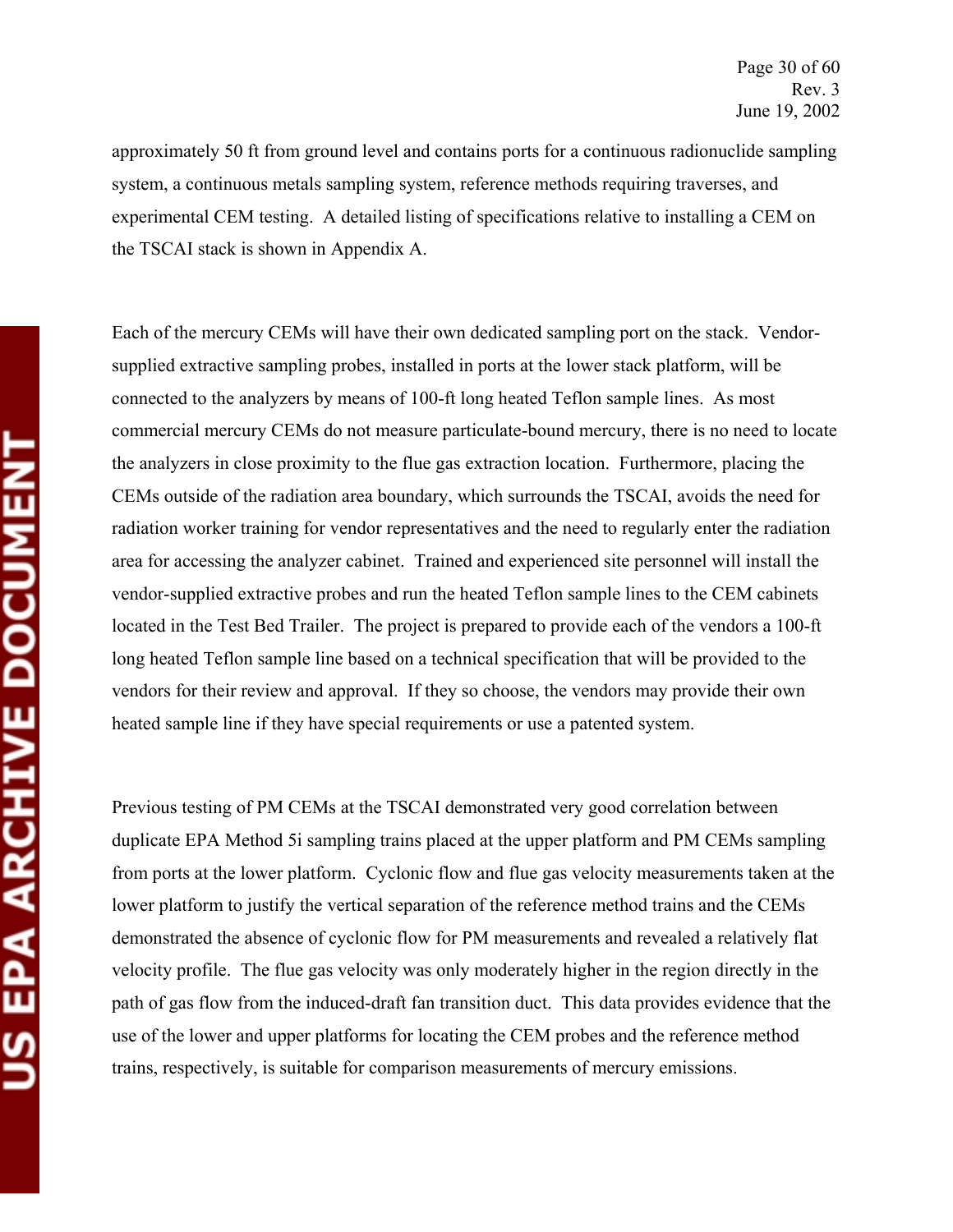Vendor representatives will be present to oversee the installation of the mercury CEMs; Shaw E&I field technicians will perform the hands-on installation of the probes in the stack. TSCAI maintenance staff will support setup and installation of the field hardware.

### **3.4 Start-up/Shakedown**

Vendor representatives will be on-hand to start-up the CEMs. The vendor representatives should plan to spend about one week in shaking down the CEMs and training a dedicated Shaw E&I field technician in the operation, calibration, and servicing of the units. The use of mercury calibration gas standards will be introduced during the shakedown period and a baseline response from the CEMs using the mercury standards will be obtained while the vendors are present. Routine calibrations will be performed to insure proper setup and operation of the CEMs and to train the dedicated field technician in calibration procedures. The vendors will be provided adequate time during the shakedown period to troubleshoot any problems that occur before proceeding to the Initial MP Test.

### **3.5 CEM Monitoring Performance Test Schedule**

Monitoring Performance (MP) tests utilizing mercury calibration gas standards and OH reference method measurements will be conducted immediately following the shakedown period and at the end of the field study, respectively. The schedule for the two-week-long MP tests is shown in Table 3.2. The initial and final MP tests will follow the same testing format. An additional factor for evaluation in the final week of tests is determination of whether the CEM response has changed, drifted, or shifted over time between the initial and final test periods. It is recommended that the vendor representatives be present to oversee operation of their CEM and to validate their CEM response during these two weeks of testing.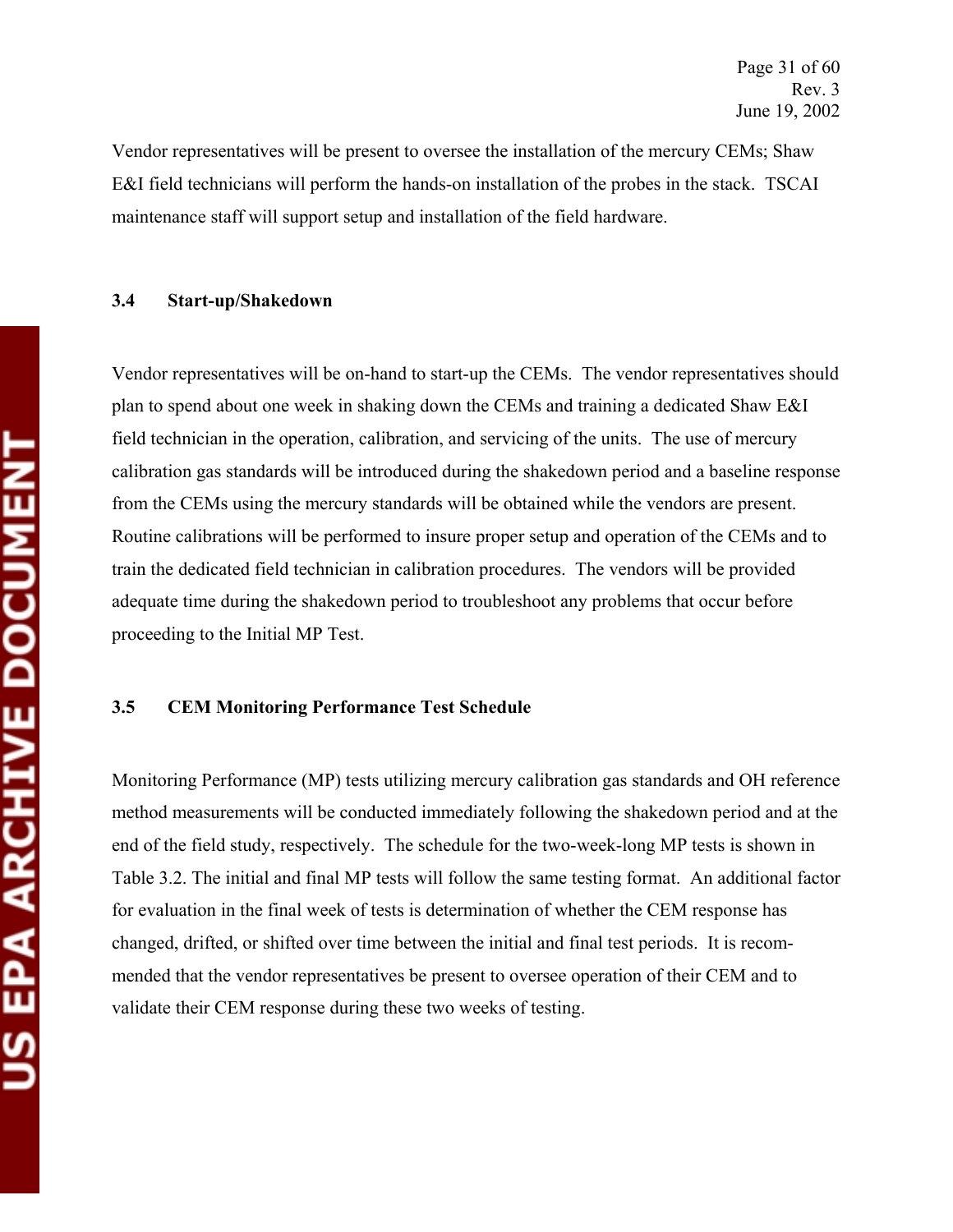| Day            | <b>CEM Monitoring Performance Parameter</b>                                                                                          |  |  |  |
|----------------|--------------------------------------------------------------------------------------------------------------------------------------|--|--|--|
|                | Challenge with Hg <sup>o</sup> standard/zero gas (Calibration/Zero Drift)                                                            |  |  |  |
|                | Flue gas sampling (Relative Accuracy, Correlation, Precision)                                                                        |  |  |  |
| $\overline{2}$ | Challenge with Hg <sup>o</sup> standard/zero gas (Calibration/Zero Drift)                                                            |  |  |  |
|                | Flue gas sampling (Relative Accuracy, Correlation, Precision)                                                                        |  |  |  |
| 3              | Challenge with HgE standard/zero gas (Calibration/Zero Drift)                                                                        |  |  |  |
|                | Flue gas sampling (Relative Accuracy, Correlation, Precision)                                                                        |  |  |  |
| $\overline{4}$ | Challenge with Hg° standard/zero gas (Calibration/Zero Drift)                                                                        |  |  |  |
|                | Flue gas sampling (Relative Accuracy, Correlation, Precision)                                                                        |  |  |  |
| 5              | Challenge with Hg <sup>o</sup> standard/zero gas (Calibration/Zero Drift, Response Time,<br>Sampling System Bias, Calibration Error) |  |  |  |

| Table 3.2. Weekly schedule for MP tests |  |  |  |  |  |
|-----------------------------------------|--|--|--|--|--|
|-----------------------------------------|--|--|--|--|--|

### **3.6 CEM Monitoring Performance Test Procedures**

The TSCAI will be operated continuously during the entire MP test period, and will not be shut down overnight. Such continuous round-the-clock operation is the standard mode of operation for the TSCAI. The TSCAI is normally operated for a three-month campaign to treat liquid and solid wastes, and then the unit is shut down for approximately three months to perform scheduled maintenance tasks and to repackage solid wastes in preparation for the next operating campaign. This three-month burn/three-month shutdown rotational cycle maximizes the time that waste is being treated when the incinerator is operating.

At the beginning of each test day the CEMs undergoing testing will be supplied with zero gas and then with a commercial compressed gas standard containing elemental mercury. The response to each gas will be recorded on each test day to assess the zero and calibration drift of the CEMs. On one test day in each week of testing, the rise and fall times of the CEMs will be determined to assess response time by recording their readings as the mercury calibration gas is first turned on, and later turned off. Also on one day in each week of testing, the mercury calibration gas standards will be delivered first directly to the CEM's mercury analyzer, and then through the CEM's sample interface, to assess sampling system bias and calibration error introduced by the interface itself.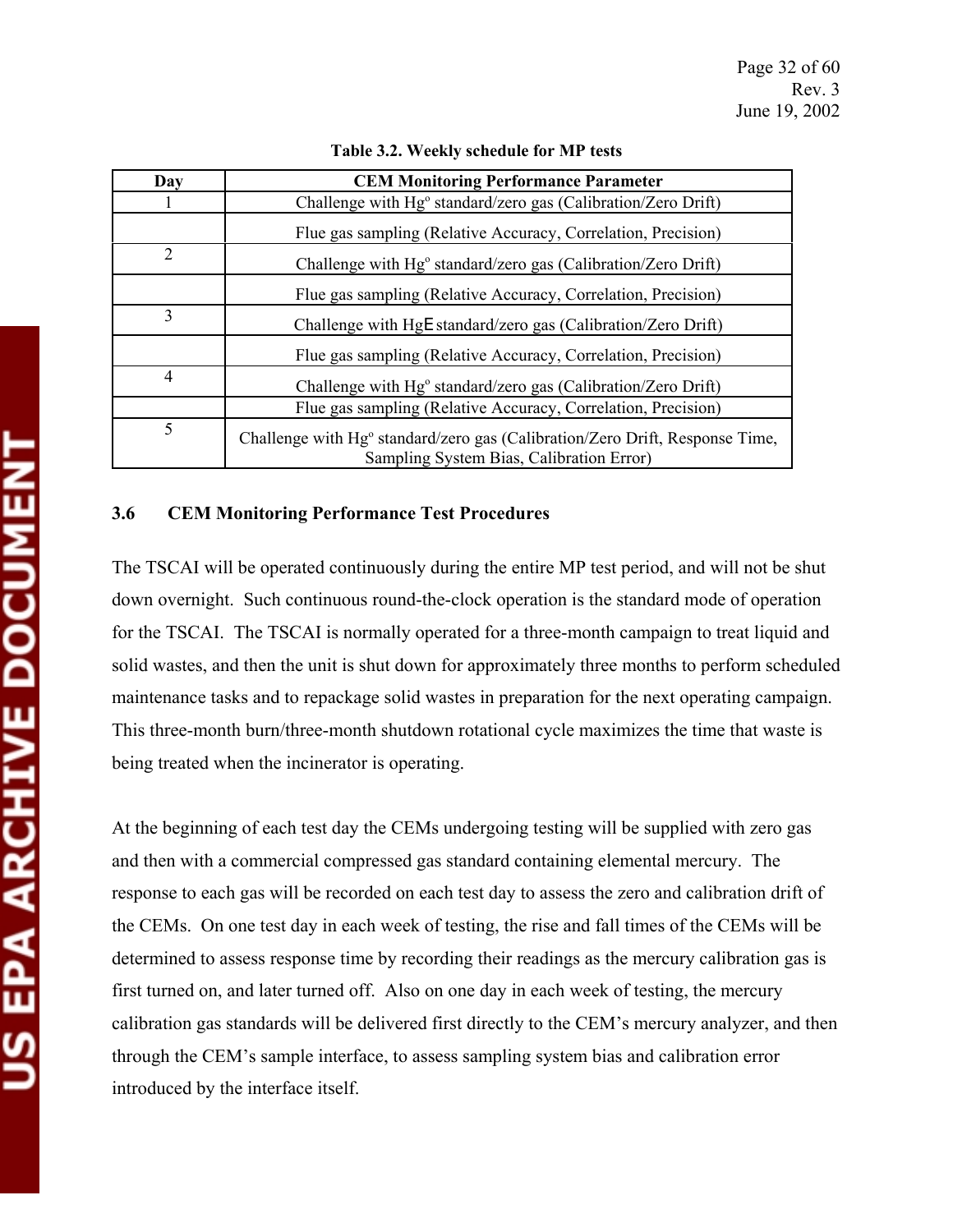After the CEMs have been challenged with the calibration gas standards, the CEMs will extract flue gas from the stack in preparation for conducting reference method measurements. Waste feeds will be fed to the TSCAI for at least 30 min before initiating reference method sampling. The mercury CEMs will begin recording data as soon as they are brought on-line. However, the reference method sampling will start no sooner than a time previously agreed upon with the CEM vendors. The CEM vendors will be given at least 15 minutes notice prior to initiation of reference method sampling.

OH method sampling will be performed while burning liquid, solid, and/or a combination of liquid and solid wastes. Testing will be done at a low and high mercury stack concentration, approximately 10 µg/dscm and 60 µg/dscm, respectively. Mercury stack concentrations will be varied by varying the waste feed rate, by injecting mercury solutions into the waste feeds, or by a combination of both. Injection of mercury is an alternative that will be used as necessary depending on the levels of mercury in the wastes. The waste feeds to be used for the test will be selected based on availability and will not be determined until the time of testing draws near. There will, however, be an attempt to select liquid wastes that will generate a steady, constant level of mercury in the stack as well as solid wastes, which produce intermittent spikes of mercury due to the batch-wise nature of solid waste feeds.

Reference method measurements will be made using paired sampling trains located at the upper sampling platform, while the CEM probes are extracting flue gas from ports at the lower platform. The reference method sampling time will be approximately three hours with the low mercury levels and approximately one hour with the higher mercury levels. A total of 10 test runs using paired sampling trains will be conducted during each MP Test. A summary of the reference method sampling events planned for the MP Test is provided in Table 3.3. To ensure that the reference method and CEM data sets are indeed parallel and comparable for each period, the CEM vendors will be notified of the start and stop times of each reference method period so that average analyte concentrations corresponding directly to the reference method measurement period can be reported.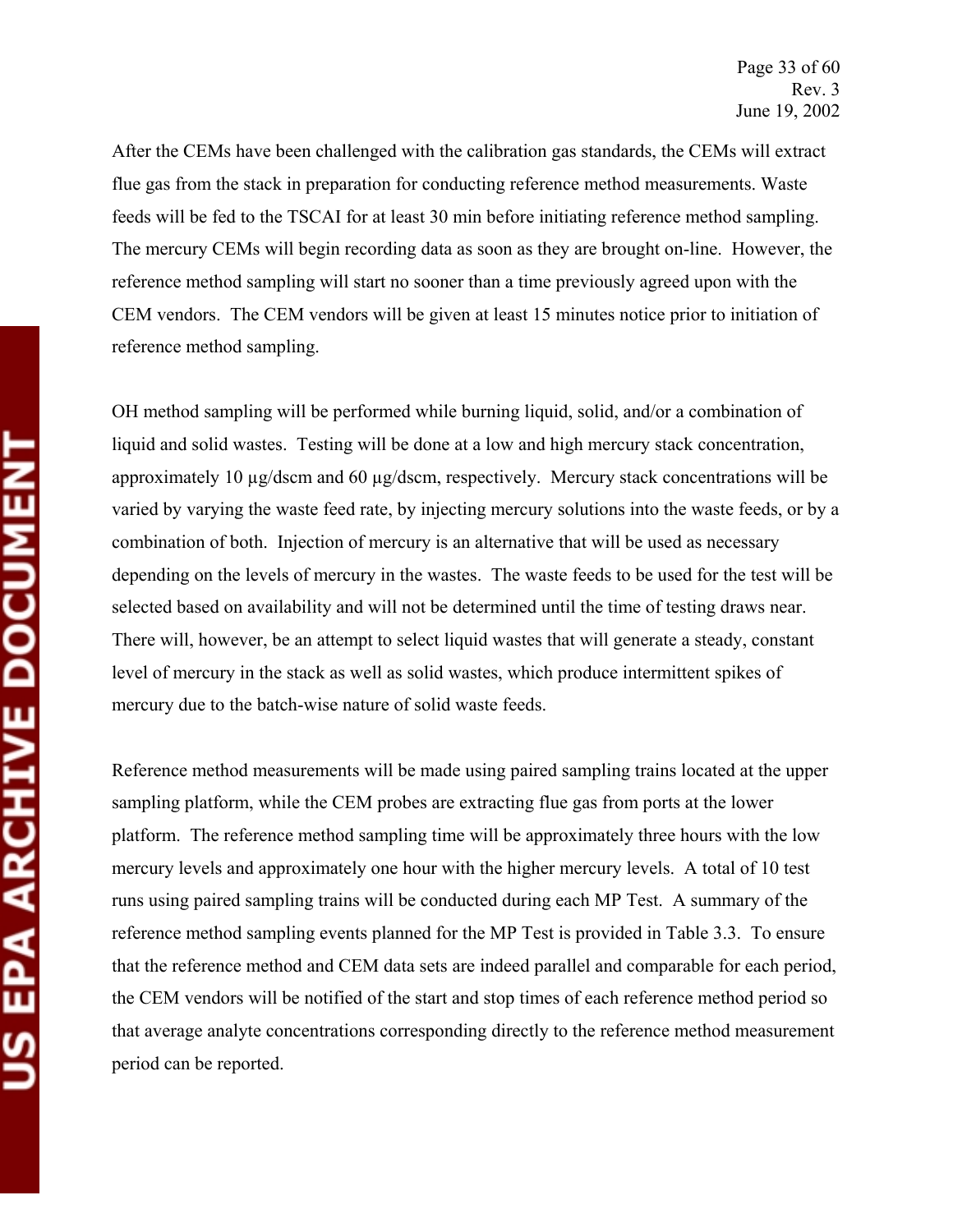| Day | <b>Stack Mercury</b><br>Concentration<br>$(\mu g/dscm)$ | <b>No. of Test</b><br>Runs | <b>Sample</b><br><b>Time</b><br>$(\mathbf{h}\mathbf{r})$ |
|-----|---------------------------------------------------------|----------------------------|----------------------------------------------------------|
|     |                                                         |                            |                                                          |
|     |                                                         |                            |                                                          |
|     |                                                         |                            |                                                          |
|     |                                                         |                            |                                                          |

**Table 3.3. Sampling requirements for paired train Ontario Hydro testing**

The OH sampling trains will sample isokinetically and traverse the stack at points determined by EPA Method 1. The CEMs undergoing testing will sample at a single (fixed) point in the stack. Each CEM will operate with an extraction probe provided by the vendor. Each CEM probe will be connected to its respective analyzer by means of a 100-ft long heated sample line maintained at a temperature specified by the vendor.

### **3.7 Unattended Operation**

At the conclusion of the initial week of monitoring performance testing, it is expected that the vendor representatives will leave the site and that the trained Field Technician will assume routine operation, calibration, and maintenance of the CEMs. The CEMs will be challenged with the mercury calibration gas standards during this period to confirm that the CEMs are continuing to respond properly. Calibration and zero drift checks will be made as often as possible, while assuring that sufficient calibration gas is available to complete the final week of testing. Routine maintenance checks will be made according to a documented schedule and checklist determined by each CEM vendor.

Should problems arise with the CEMs, the Field Technician will first attempt to troubleshoot the problem either alone or with instructions from the vendor through telephone conversations, facsimile transmittal, or e-mail communication. If the Field Technician is unsuccessful in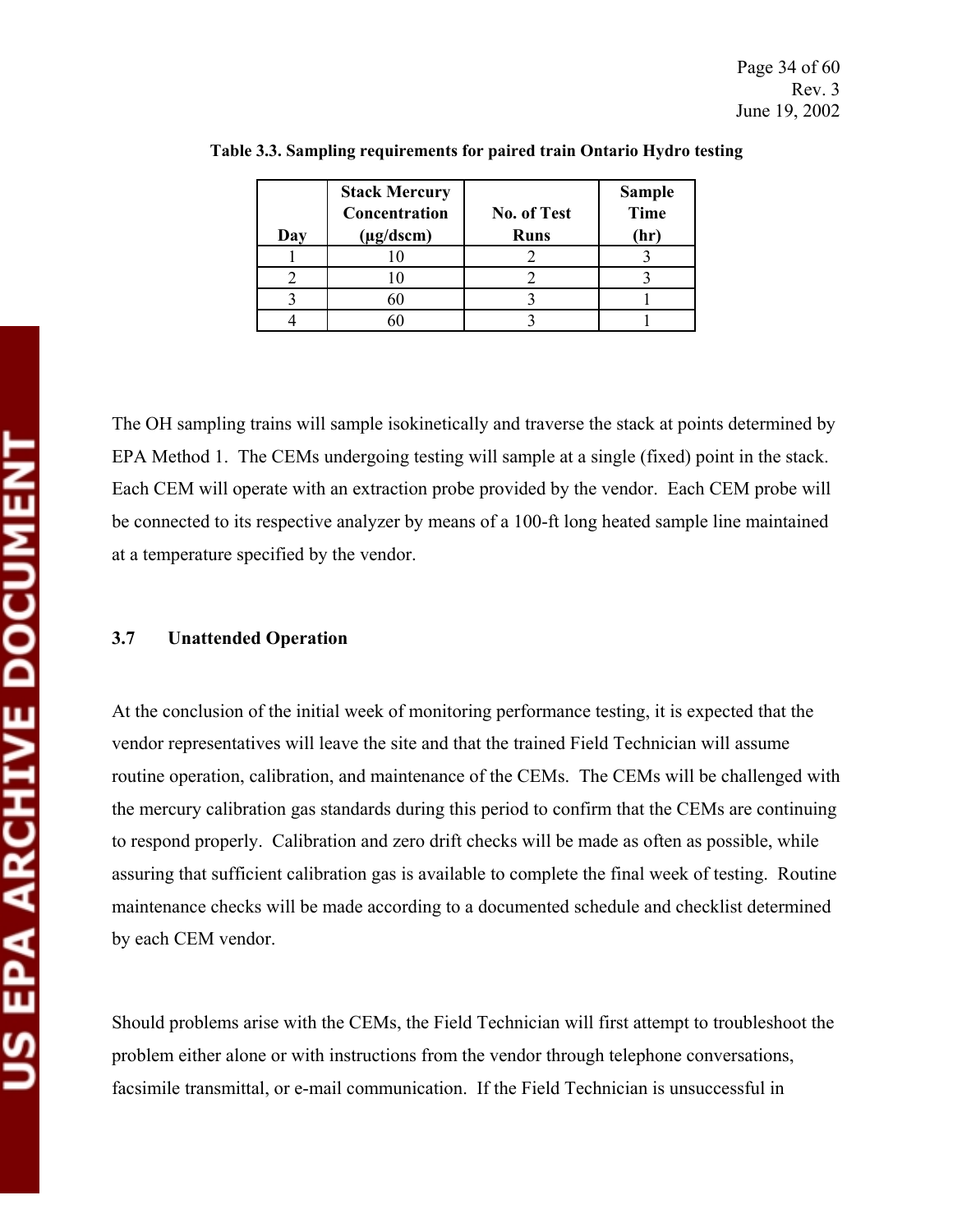resolving the problem, then the vendor representative will be requested to visit the site to investigate and resolve the problem.

Information will be recorded to document the reliability and performance of the CEMs during the unattended operational period. The information recorded may include the extent of operational downtime; the support and maintenance requirements, including labor hours and costs; the expendable supplies required; the extent of CEM drift or adjustments needed; and the effort required from the manufacturer to resolve any problems.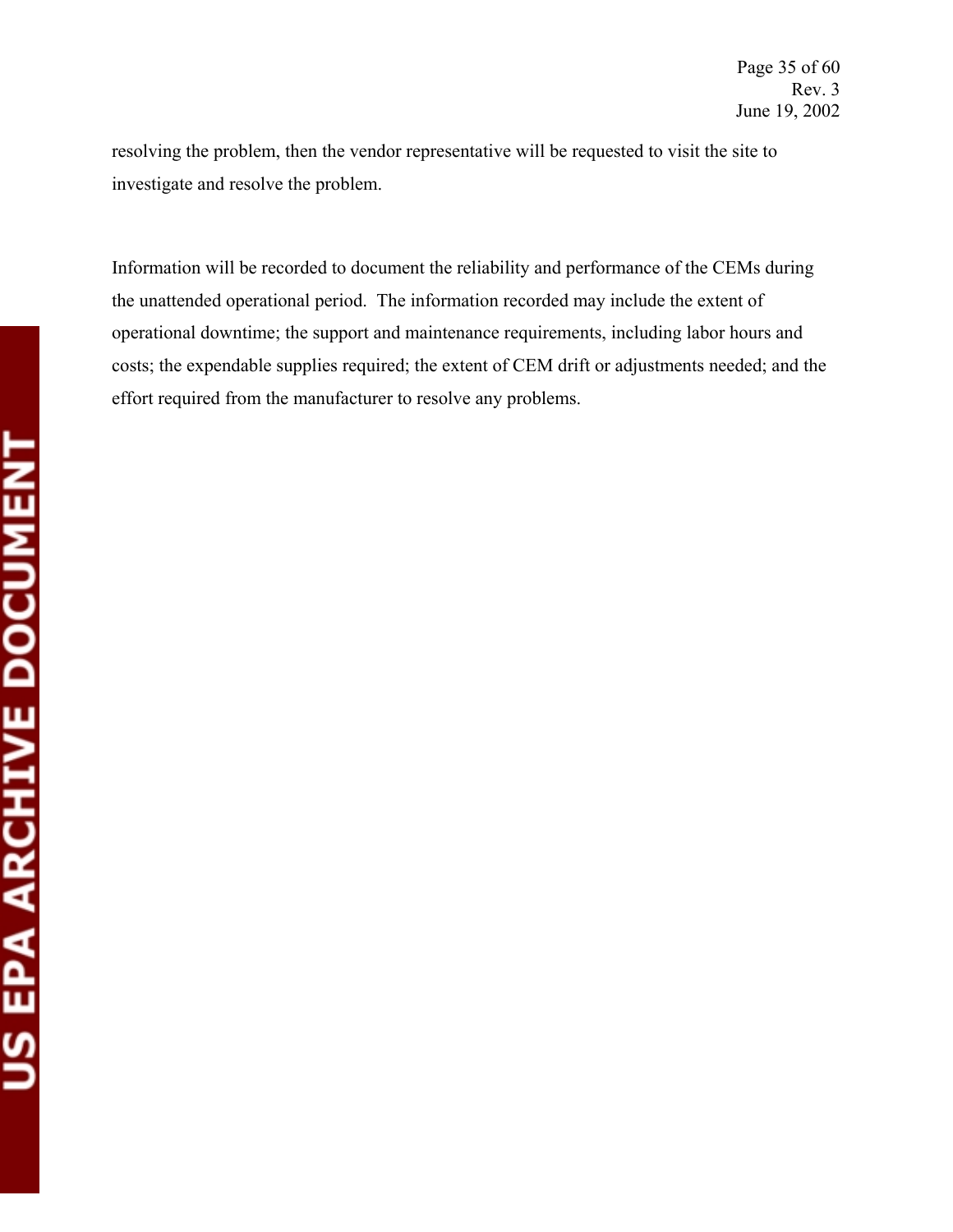### **4.0 DATA GENERATION AND CALCULATIONS**

Measurement results from both the reference method and the mercury CEMs to be evaluated are to be reported in units of Fg/dscm at 7%  $O_2$  (i.e., Fg/m<sup>3</sup> on a dry basis, corrected to 20EC and 7%  $O<sub>2</sub>$ ). The following paragraphs describe how the data will be generated and what calculations will be made to assess the performance of the CEMs. A summary of the data requirements is provided in Table 4.1.

| <b>Performance Parameter</b> | Objective                                                                                                 | <b>Comparison Based On</b>                                                                        |  |
|------------------------------|-----------------------------------------------------------------------------------------------------------|---------------------------------------------------------------------------------------------------|--|
| Relative Accuracy            | Determine degree of quantitative<br>agreement with reference method                                       | Reference method results                                                                          |  |
| Correlation                  | Determine degree of correlation<br>with reference method                                                  | Reference method results                                                                          |  |
| Precision                    | Determine repeatability of<br>successive measurements at fixed<br>mercury levels                          | Repetitive measurements under<br>constant facility conditions                                     |  |
| Cal/Zero Drift               | Determine stability of zero gas<br>and span gas response                                                  | Zero Gas and Hg <sup>o</sup> Standards                                                            |  |
| Relative Cal/Zero Drift      | Determine relative response to<br>zero gas and span gas over<br>successive days                           | Zero Gas and Hg <sup>o</sup> Standards                                                            |  |
| Sampling System Bias         | Determine effect of the CEM's<br>sample interface on response to<br>zero gas and Hg <sup>o</sup> standard | Response to Zero Gas and Hg <sup>o</sup><br>Standards at analyzer vs. through<br>sample interface |  |
| <b>Calibration Error</b>     | Determine effect of the CEM's<br>sample interface on response to<br>zero gas and Hg <sup>o</sup> standard | Response to Zero Gas and Hg <sup>o</sup><br>Standards through sample<br>interface                 |  |
| Response Time                | Estimate rise and fall times of the<br><b>CEMs</b>                                                        | CEM results at start/stop of Hg<br>addition                                                       |  |

**Table 4.1. Data requirements for the mercury CEM performance evaluation tests**

### **4.1 Calibration and Zero Drift**

Calibration and zero drift will be determined based on challenging the CEMs with zero gas and with a compressed gas standard of elemental mercury on each test day in each week of the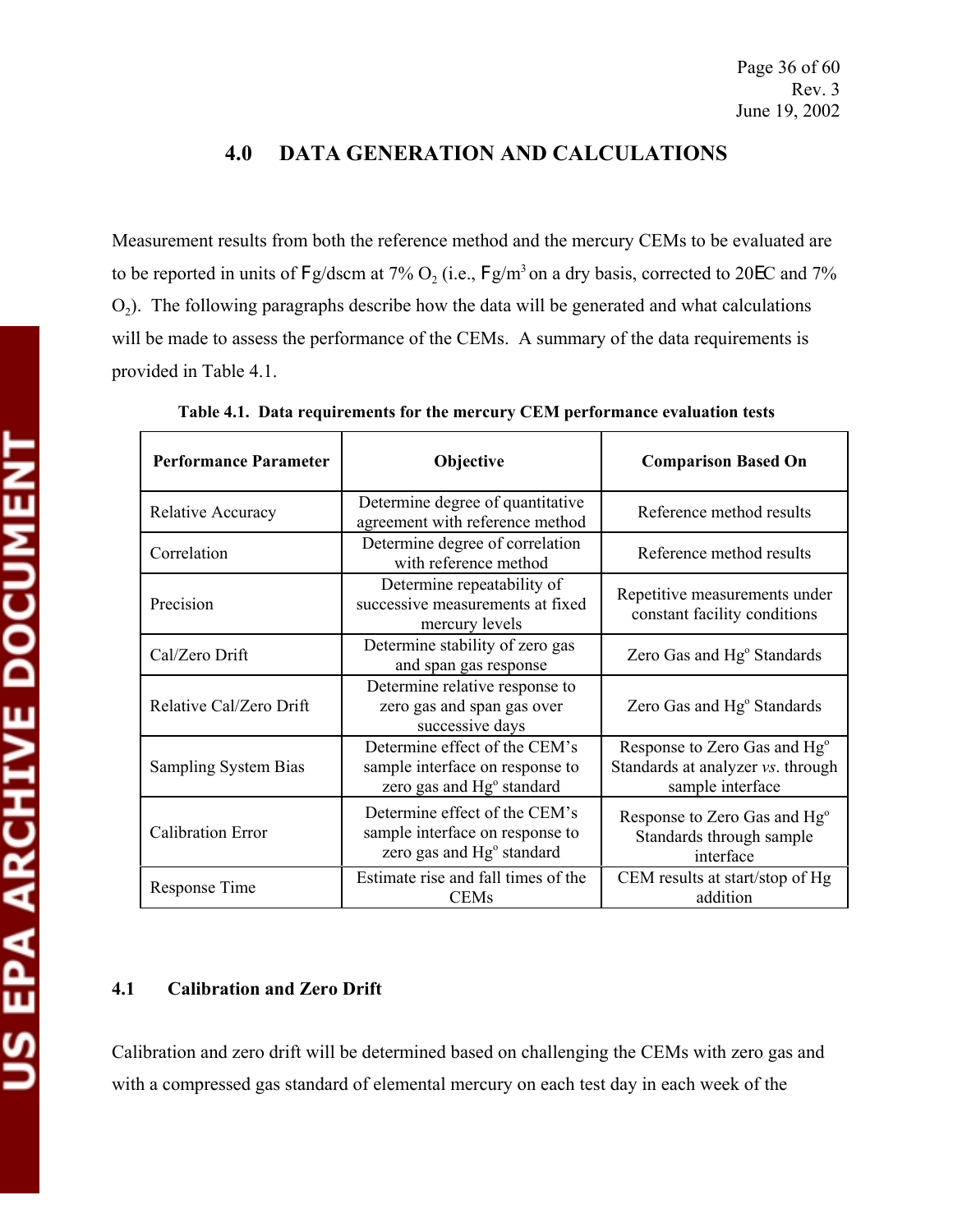performance evaluation test. Calibration and zero drift checks will also be done periodically during the unattended operational period between the initial and final weeks of MP testing. Calibration drift (CD) describes the difference in the mercury CEM's output readings from the established reference value after a stated period of operation during which no unscheduled maintenance, repair or adjustment took place.

$$
CD = \frac{(R_{CEM} - R_V)}{R_V} \times 100
$$

Where

 $R_{\text{CEM}}$  = CEM response, and

 $R_V$  = Reference value of the high level calibration standard.

Zero drift (ZD) represents the difference in the mercury CEM's output readings for zero input after a stated period of operation during which no unscheduled maintenance, repair or adjustment took place.

$$
ZD = \frac{(R_{CEM} - R_V)}{R_{EM}} \times 100
$$

Where

 $R_{\text{CEM}}$  = CEM response for zero input,

 $R_V$  = Reference response for zero input, and

 $R_{EM}$  = emission limit.

### **4.2 Relative Calibration and Zero Drift**

Since mercury calibration gas standards have not been widely used, their absolute quantitation for assessing accuracy of mercury CEMs has not been universally accepted at this time. Section 5.2 describes the validation procedure that will be used to test the stability of the mercury calibration gas standards. Depending on the stability of the mercury standards, it may not be appropriate to use them as absolute calibration standards. With this in mind, an alternative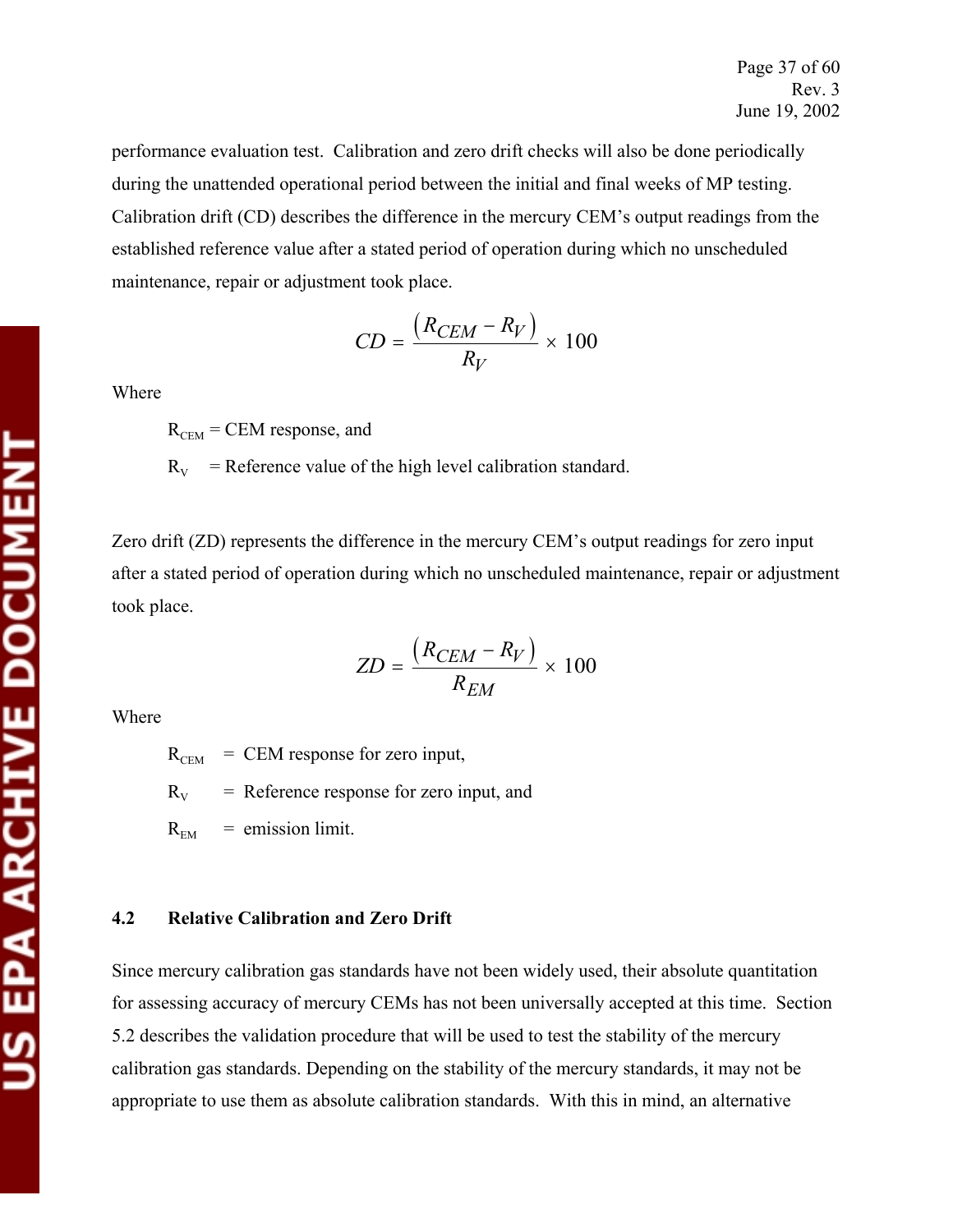method of evaluating calibration and zero drift in a relative sense may also be used, rather than as deviations from an absolute standard. That is, calibration and zero drift will be reported in terms of the mean, relative standard deviation, and range (maximum and minimum) of the readings obtained from the CEM in the daily sampling of the same Hg<sup>o</sup> standard gas, and of zero gas. The relative standard deviation (RSD) will be calculated as

$$
RSD = \frac{SD}{\overline{X}} \times 100
$$

where  $\overline{X}$  is the mean, and SD the standard deviation, of the daily readings on standard or zero gas. This calculation, along with the range of the data, will indicate the variation in zero and standard readings from (e.g.) day to day, week to week, and from the start of the verification test to the end.

### **4.3 Relative Accuracy**

Relative accuracy (RA) will be verified by comparing the CEM results against the reference results, for each parameter that the CEM measures. The OH method results will be reviewed before performing statistical calculations to identify individual outliers from the full set of reference method results. The OH results will be screened for precision of results from colocated sampling trains. OH test results which are identified as outliers will be reported, but may not be used for performance evaluation. The intent of this approach is to provide a valid set of reference data for evaluation purposes, while also illustrating the degree of variability of the reference method. Identification of outliers will be based on basic statistical tests such as a t-test comparison of means, or a Q-test evaluation of divergent results. In any case where rejection of a reference result is suggested, effort will be made to find a cause for the divergent result.

The RA of the CEMs with respect to the reference method will be calculated using: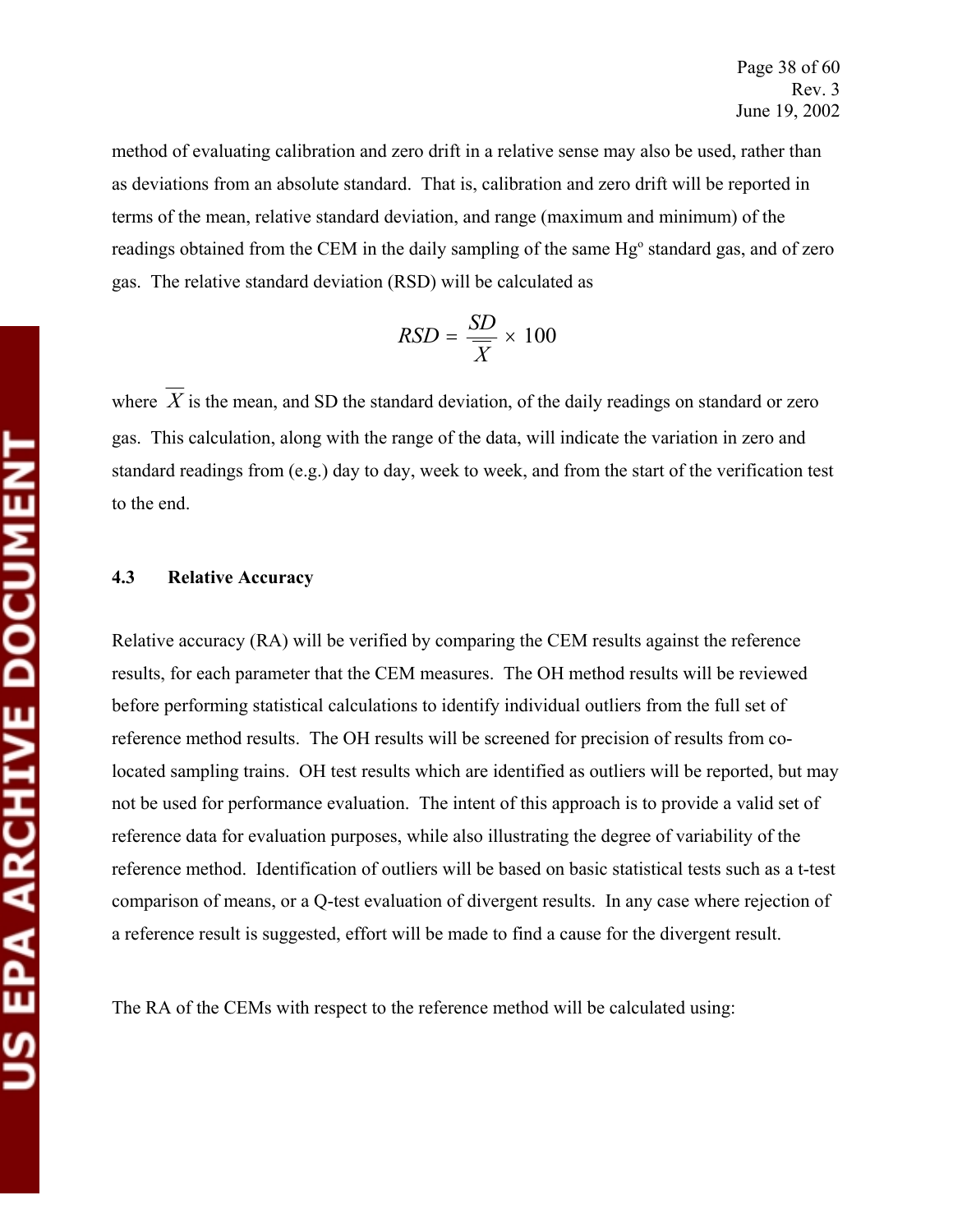Page 39 of 60 Rev. 3 June 19, 2002

$$
RA = \frac{\overline{d} + \frac{t_{0.975}}{\sqrt{n}} SD}{\overline{R}_{RM}}
$$

Where

- $\overline{d}$  = arithmetic mean of the difference, d, of the paired CEMs and the reference method results,
- $\overline{R}_{RM}$  = arithmetic mean of the reference method result,
	- n = number of data points,
	- $t_{0.975}$  = the t-value at the 97.5% confidence with n-1 degrees of freedom, and
	- SD = Standard deviation of the paired CEMs and the reference results.

Relative accuracy will be calculated separately for each parameter measured by each CEM. Depending on the number of OH reference method samples that are available for determining RA, the RA procedure specified in PS-12 may be used to exclude up to three of the results from the RA calculation. The impact of the number of data points (n) on the RA value will be discussed in the data report.

### **4.4 Correlation with Reference Method**

Correlation of the CEM with the OH method will be calculated using the same data used to assess relative accuracy. Correlation will be calculated for each parameter measured by the CEM. The coefficient of determination  $(r^2)$  will be calculated to determine the degree of correlation of each CEM with the reference method results. Coefficient of determination is the square of the correlation coefficient (r). The coefficient of determination will be calculated for each parameter measured by each CEM to be evaluated.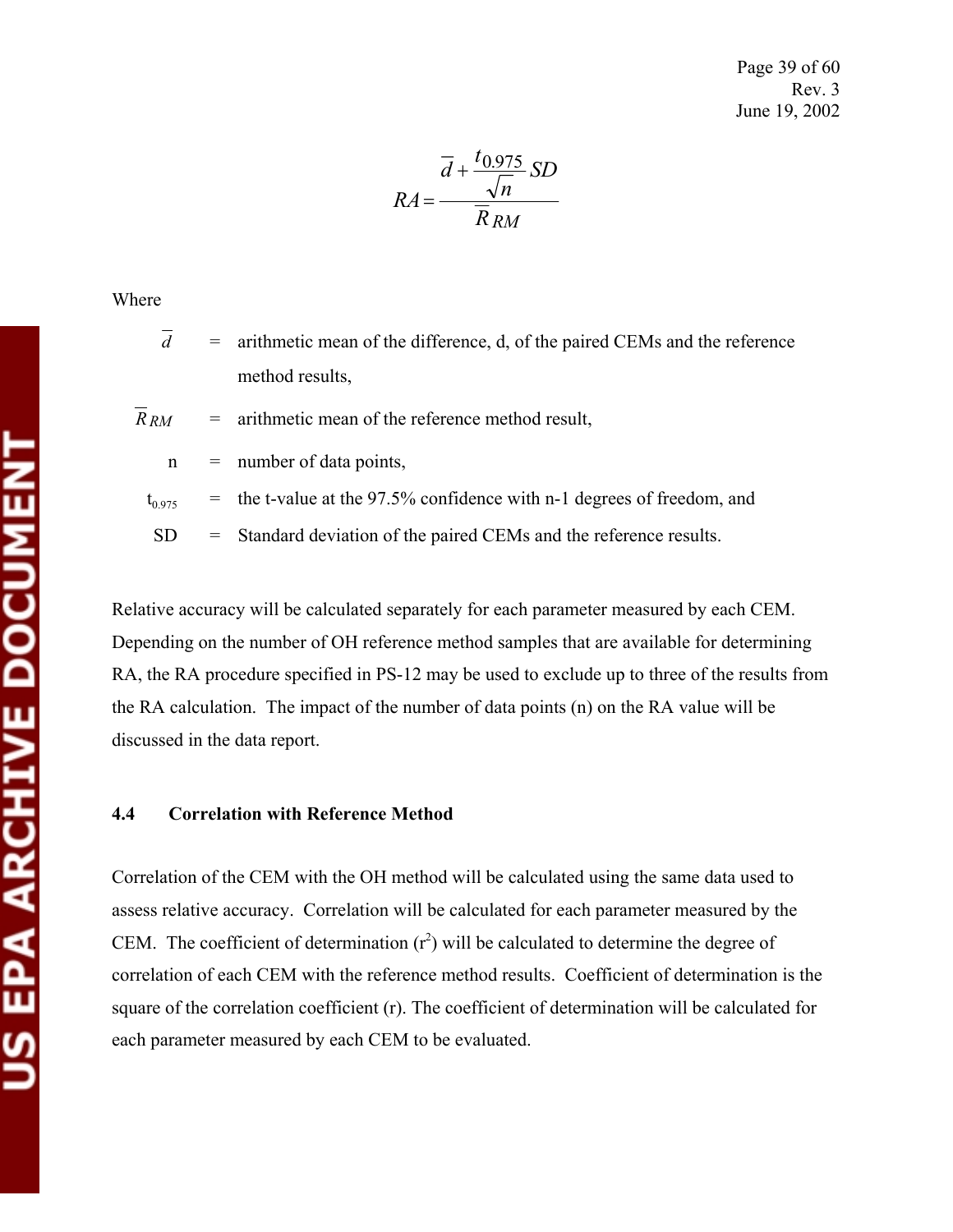### **4.5 Precision**

Precision of the CEMs will be assessed based on the individual measurements performed by each CEM over the duration of applicable OH method sampling runs. For example, if a CEM provides an updated measurement every 5 minutes, then over a one-hour sampling run a total of 12 readings would be obtained. The average and standard deviation of those readings will be calculated to assess precision. This procedure will be applied to all applicable Ontario Hydro method sampling intervals during times of stable incinerator operation.

Precision (P) of the CEMs to be evaluated will be determined by calculating the percent relative standard deviation (RSD) of a series of CEM measurements made during stable operation of the TSCAI, with mercury injected at a constant level into the combustion zone. During each reference method sampling run, all readings from each CEM will be recorded. RSD is the ratio of standard deviation of those readings over the mean of the readings. Where

$$
P = RSD = \frac{SD}{\overline{X}} \times 100
$$

*SD* = standard deviation of the readings from the CEM, and

 $\overline{X}$  = mean of the CEM readings.

Precision will be calculated for each CEM using data from every reference method sampling run. The calculated precision values include all sources of variability (e.g., TSCAI fluctuations, instability in mercury injection, etc.), and not just the CEM variability. Any known variability of the test facility and the CEMs will be reported with the calculated precision. All CEM data from the periods of precision testing will be reviewed to determine whether the consensus of the CEM data indicates a variation in the test facility itself.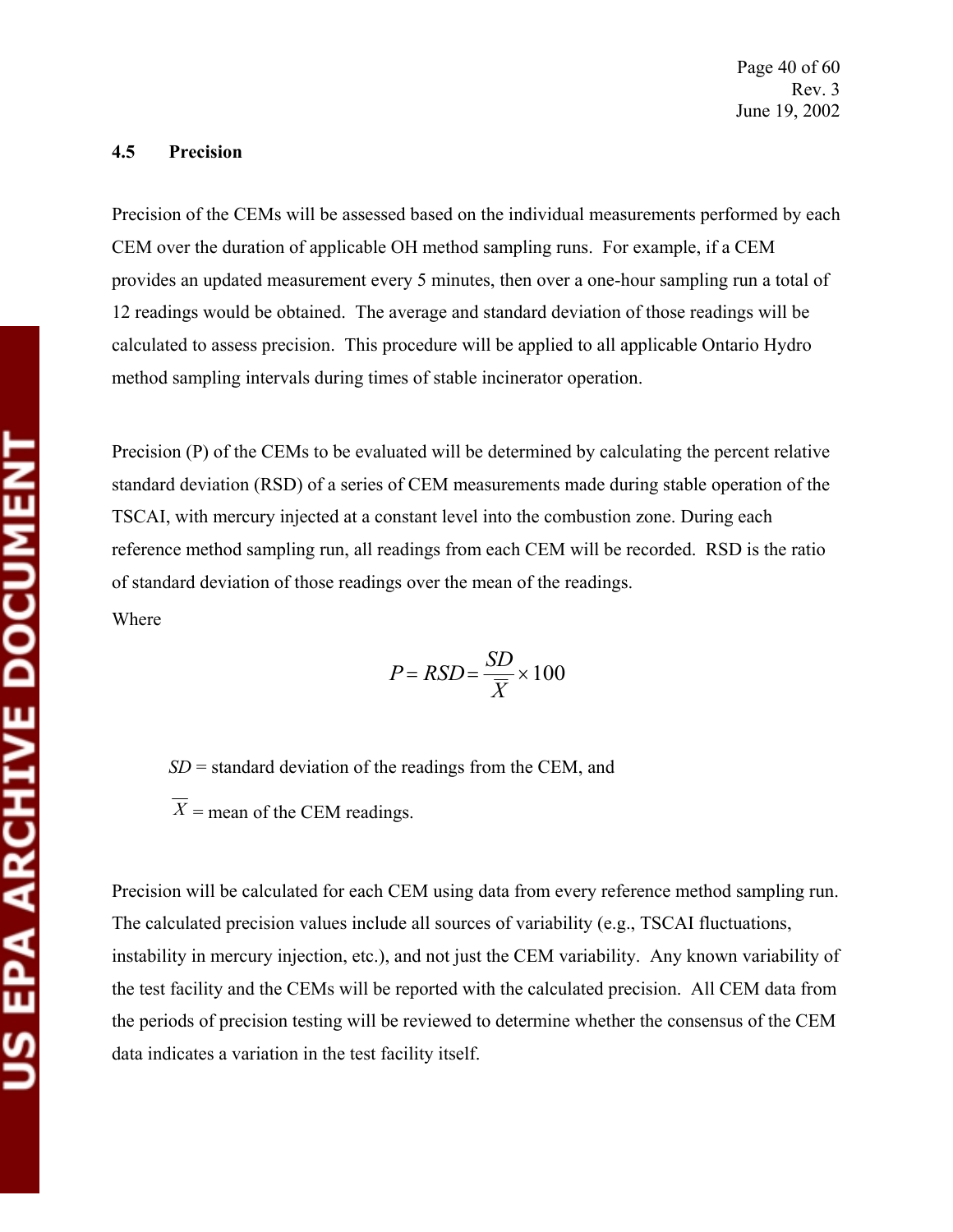### **4.6 Sampling System Bias**

The sampling system bias test will be performed as part of the calibration/zero drift test procedure, in each week of performance evaluation testing. Sampling system bias (B) reflects the difference in CEM response when sampling mercury standard gas through the CEM's entire sample interface, compared to that when sampling the same gas directly at the CEM's pollutant analyzer, i.e.:

$$
B = \frac{R_i - R_d}{R_d} \times 100
$$

where

 $R_i$ =CEM's reading when the standard gas is supplied at the sampling inlet, and  $R_d$  = CEM's reading when the standard is supplied directly to the analyzer.

### **4.7 Calibration Error**

Another way to express sampling system bias is by means of the Calibration Error. Calibration error (CE) is used to determine the difference between the concentration measured by the CEM and the known concentration generated by a calibration source when the entire CEM (including the sample interface) is challenged.

Where

$$
CE = \frac{d}{R_v} \times 100
$$

 $d =$  difference of the paired data points from the CEM and the reference method, and  $R_V$  = reference concentration value.

### **4.8 Response Time**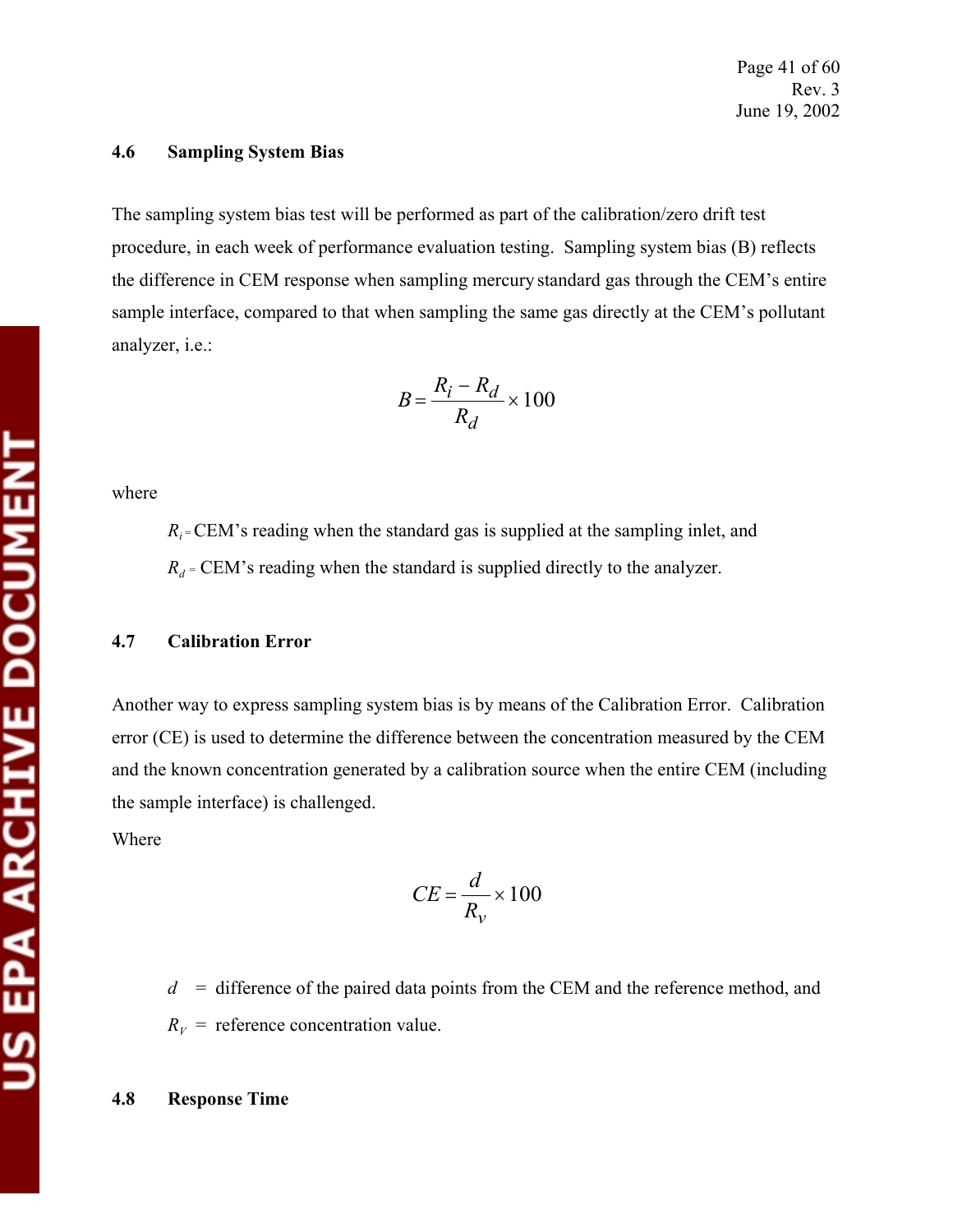The response time refers to the time interval between the start of a step change in mercury input and the time when the CEM reading has reached 95% of the final value. Both rise time and fall time will be determined. CEM response times will be obtained in conjunction with a calibration/zero drift check or sampling system bias check, by starting or stopping delivery of the mercury standard gas to the CEM analyzer or sampling interface, recording all readings until stable readings are obtained, and then estimating the 95% response time. For those CEMs, whose measurement process is not truly continuous, the estimation process will require interpolating between successive readings.

### **4.9 Data Availability**

No additional test activities will be required to determine the data availability achieved by the CEMs. Data availability will be assessed by comparing the data recovered from each CEM to the amount of data that would be recovered upon completion of all portions of these test procedures.

### **4.10 Maintenance**

Setup and maintenance needs will be documented qualitatively, both through observation and through communication with the vendors during the test. Factors to be noted include the frequency of scheduled maintenance activities, the downtime of the CEM, and the number of staff operating or maintaining it during the evaluation tests.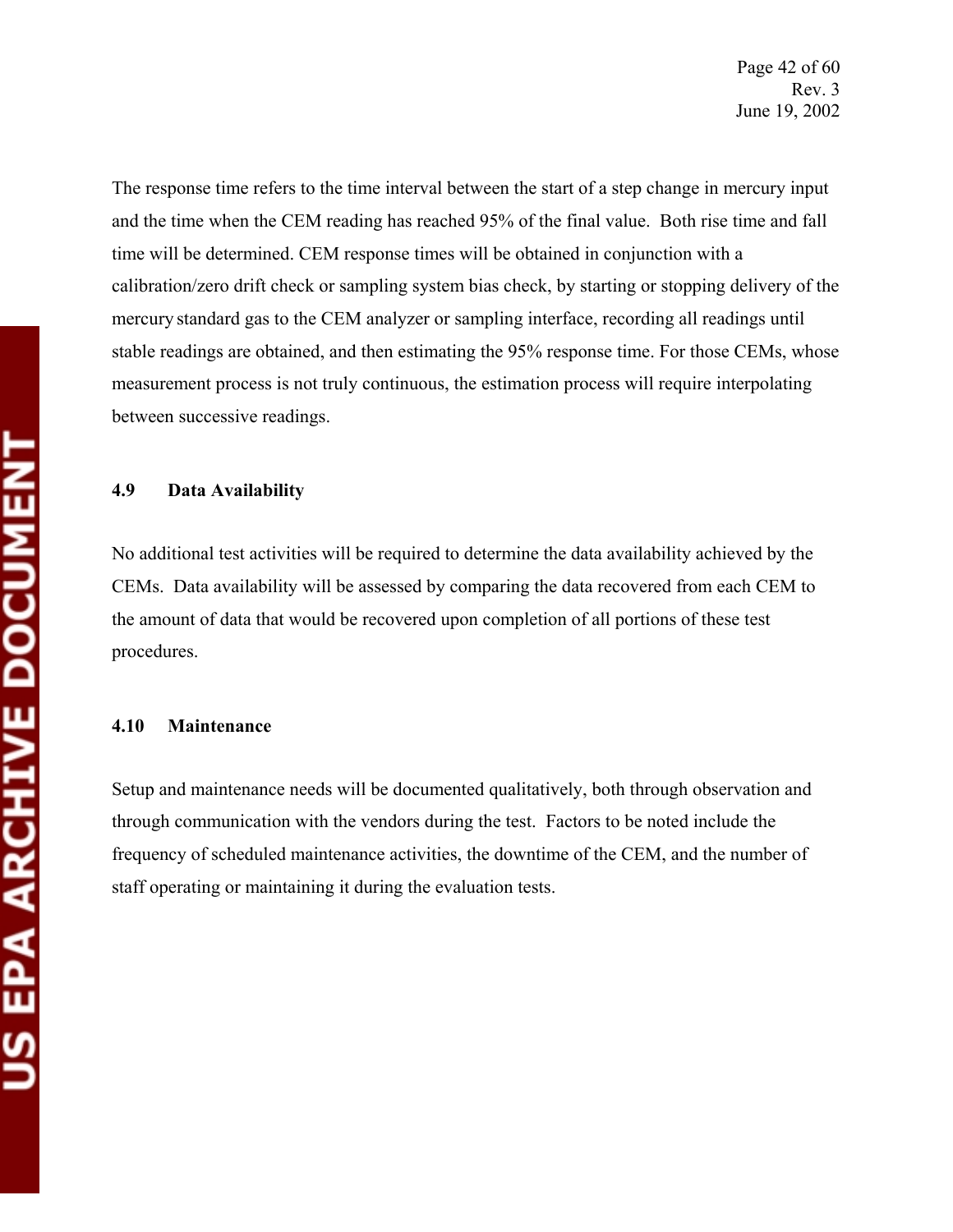### **5.0 MATERIALS AND EQUIPMENT**

### **5.1 High Purity Nitrogen/Air**

The high purity gases used for zeroing of the CEMs will be commercial ultra-high purity (UHP, i.e., minimum 99.999% purity) air or nitrogen.

### **5.2 Mercury Standard Gases**

Compressed gas standards containing elemental mercury (HgE) will be obtained from Spectra Gases for use in assessing drift of the CEMs. These will consist of HgE in a nitrogen matrix, at levels of about 1 ppb (8  $\mu$ g/m<sup>3</sup>) and 5 ppb (40  $\mu$ g/m<sup>3</sup>). Multiple cylinders of uniform concentration will be obtained to meet the gas consumption rates of the CEMs during the tests. Spectra Gases determines the concentrations of the gas standards using a Seefelder analyzer maintained at Spectra Gases under laboratory conditions.

Due to uncertainties with respect to compressed gas standard stability and instrumentation drift, a procedure has been developed to audit the stability of the compressed gas standards prior to the beginning of the test program, during the program and at the end of the program. The objective of the audit process will be to identify any drift in the stability of the compressed gas standards independently of the drift that may also occur within the actual CEMs to be used. The procedure consists of the following tasks:

- C Spectra Gases will provide the cylinders of compressed gas standards. These will be analyzed at Spectra Gases using their standard procedure that employs the technique of using a calibrated Seefelder analyzer.
- C Upon receipt of all compressed gas cylinders at the TSCAI site, the response of all cylinders will be measured by an independent Seefelder mercury analyzer and the ratio of the response of each cylinder will then be compared to the ratio of the values of the concentrations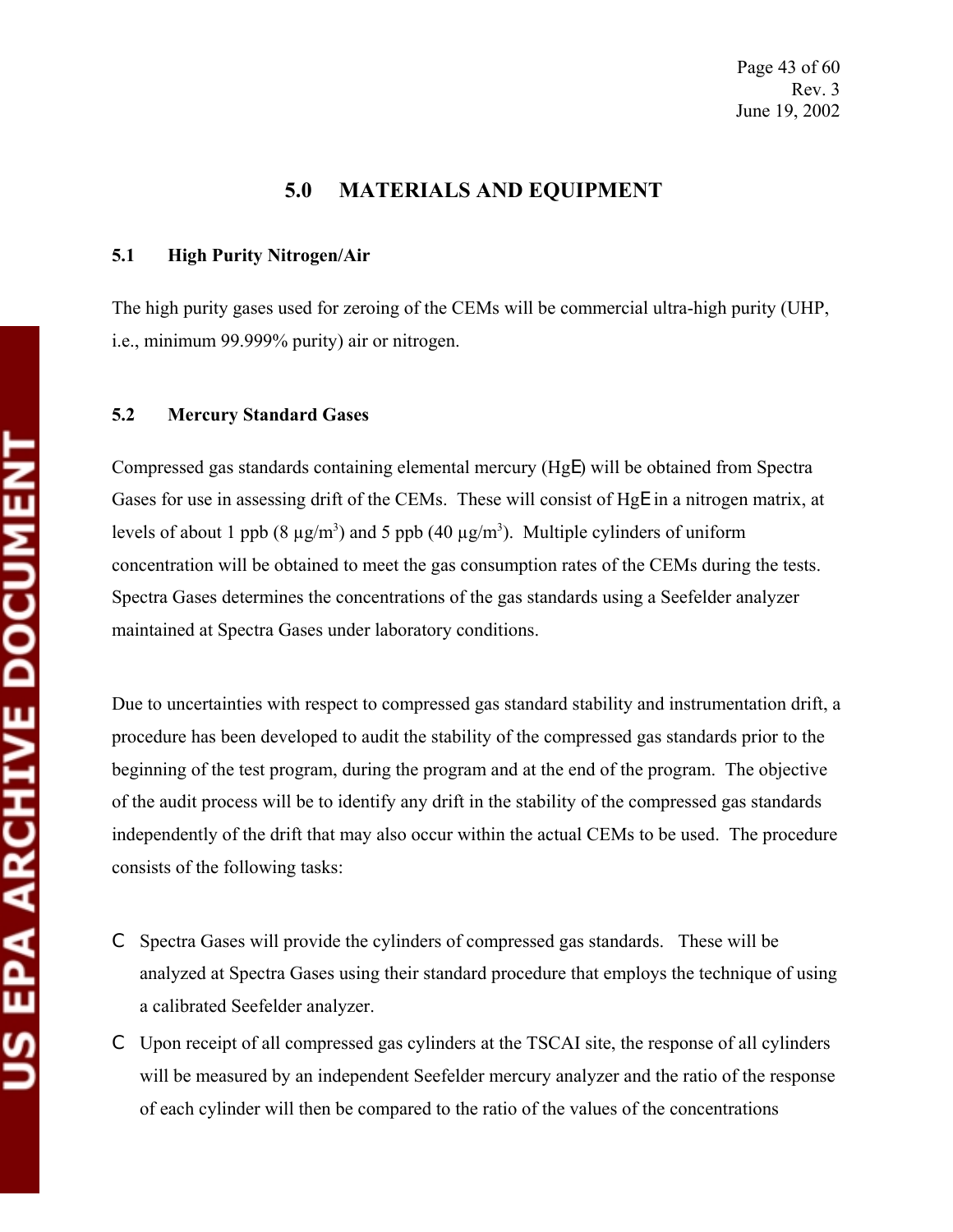provided by Spectra Gases. The intent of this step is to ensure that all cylinder concentrations are in the same relative proportion as the values provided by the gas supplier. This will also establish a control that can be repeated periodically to insure that the standards remain stable, or that if they do not, that the rate of degradation has been established.

- C Each cylinder will be taken out of service at a predetermined final cylinder pressure with sufficient gas remaining to conduct the following tests:
	- Analysis of the cylinder by the independent analyzer at the date that the cylinder is taken out of service—this will determine the cylinder concentration at the end of its service.
	- If a cylinder is taken out of service early in the test program (i.e., after the Initial MP Test), it will then remain at the site until a shipment of cylinders is ready to be made back to Spectra Gases. Prior to shipment, cylinders stored for extended periods of time will again be analyzed by the independent analyzer.
	- Upon return to Spectra Gases, each cylinder's final response and calibration value will be determined using Spectra's Seefelder instrument.
- C Data analysis will be conducted on all cylinder response values obtained to determine the stability of the gases, and to determine the degradation rate, if any, that has occurred during the test program.

This procedure ensures that the degradation rate can be quantified both as a function of time and as a function of quantity of gas remaining in the cylinder. The information will be used to factor out any effects of calibration gas stability from the analyses associated with CEMs response, drift and other required performance analyses.

The compressed gas cylinders will be located inside the trailer near the CEM instrument cabinets for ease of access while performing calibrations and to keep the cylinders at room temperature while in use to ensure uniform gas concentration throughout the test. It may be necessary to place one or two cylinders on the lower sampling platform while conducting the sampling system bias and calibration error checks in order to conserve the gas. Cylinders may be stored outdoors for periods of time before testing begins or while waiting for return shipment to Spectra Gases.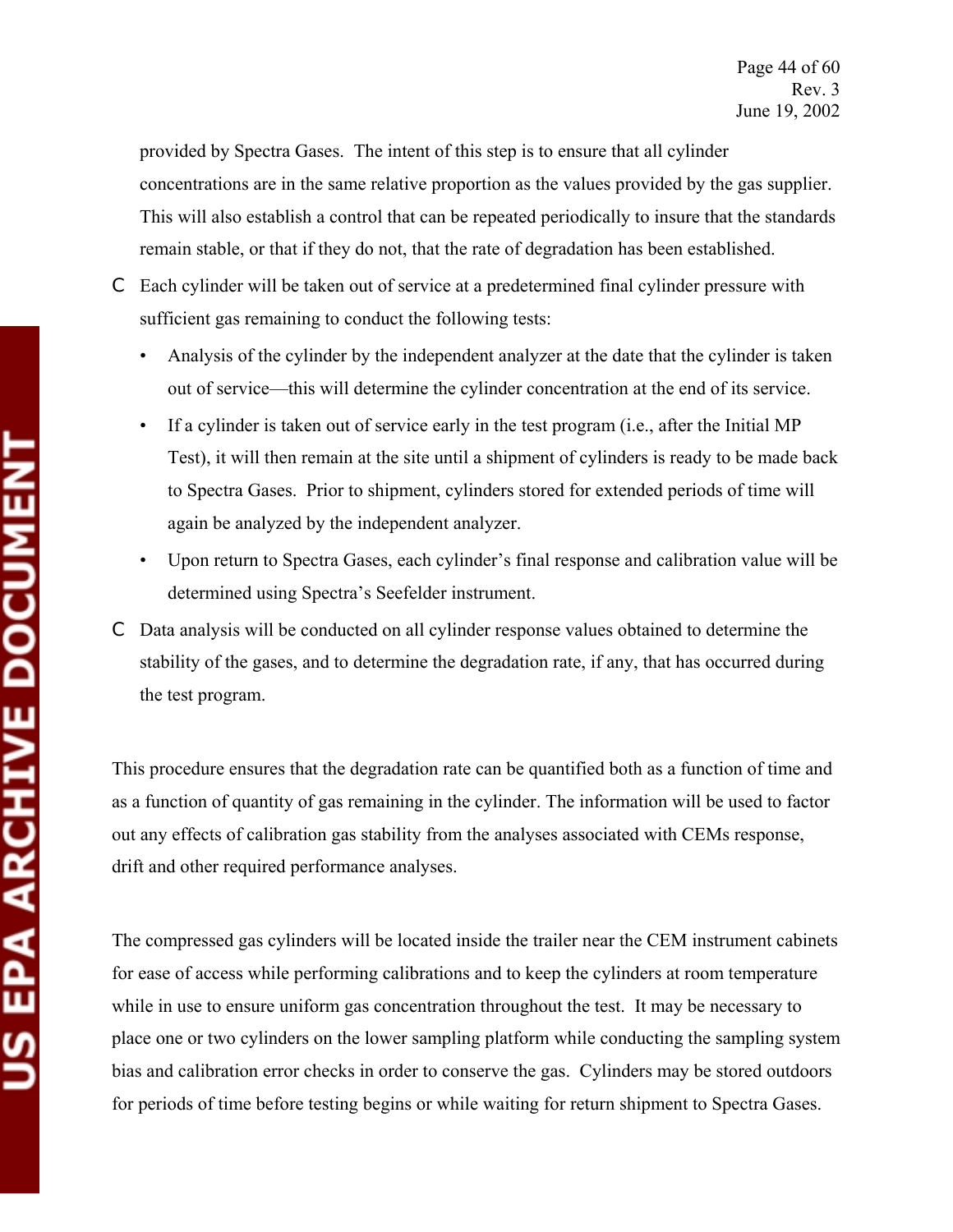### **5.3 Mercury Injection for Adjusting Mercury Levels in Waste Feeds**

The mercury solutions used to inject mercury into the waste feed lines for reaching target concentrations of mercury in the stack will be aqueous solutions of mercury II acetate. The solutions will be injected into the waste feed lines downstream of the mass flow meters and upstream of the waste feed cut-off valves. A dedicated pumping system will control and record the injection rate of the solution into the waste feed line. In terms of performance testing, while mercury injection solution concentrations and feed rates aid in establishing the appropriate flue gas mercury concentrations, the actual flue gas mercury content will be determined by the OH reference method sampling, and not by calculation of the injected mercury.

### **5.4 Mercury Spiking Standard for Reference Method Performance Evaluation**

A NIST-traceable aqueous mercury standard, obtained from a commercial supplier, will be used as the spiking solution in the performance evaluation of the reference method.

### **5.5 Sampling Trains Handling and Tracking Protocol**

The Shaw E&I Field Sampling Team will supply the glassware, probes, heater boxes, meter boxes, and other associated equipment for performance of the OH method sampling. Severn Trent Laboratories will supply the chemical reagents and materials that are used in the OH sampling train impingers. Multiple trains will be prepared each day so that as many as six trains (i.e., three sampling runs with two trains each) may be sampled in a single day, in addition to at least one blank train. Sampling train preparation, sampling, sample recovery, and cleaning of used trains will be the responsibility of the Field Sampling Team.

The Field Sampling Team will recover samples from OH method trains will in a laboratory facility adjacent to the TSCAI site. Containers for collecting and storing samples will be purchased and labeled for tracking by Severn Trent Laboratories and subsequently supplied to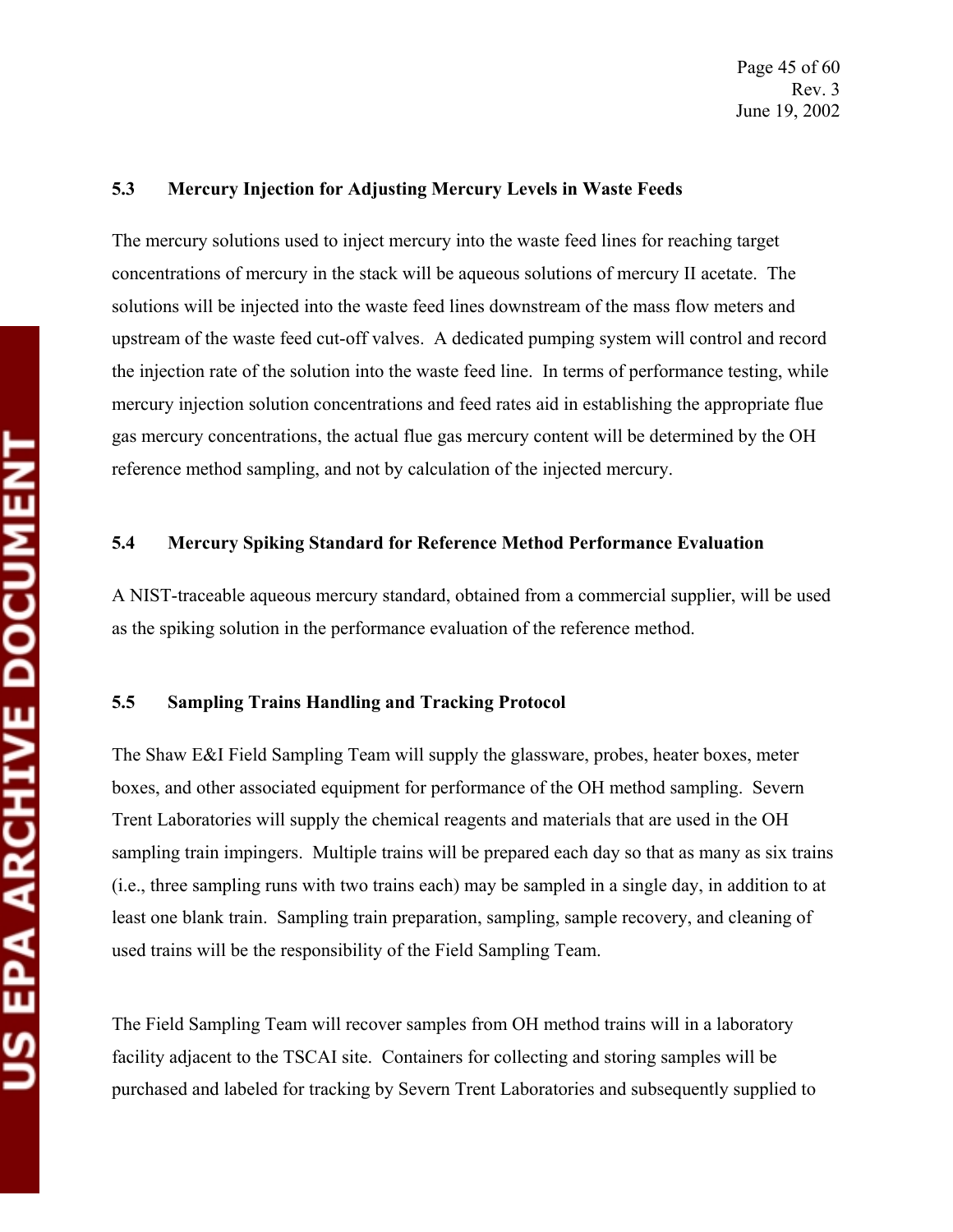the Field Sampling Team. Request for Analysis/Chain of Custody (RFA/COC) forms afford the necessary documentation to record sample possession from the time of collection by the Field Sampling Team through analysis by the laboratory. Specifications for the analysis of these samples and special instructions to the laboratory are also included on the RFA/COCs. The Field Sampling Team will track the samples using a numbering system provided by the analytical laboratory for numbering and tracking samples. The original RFA/COC form will remain with the sample at all times.

Samples will be packaged and delivered by the Field Sampling Team to Severn Trent Laboratories, located within a 30 minute driving distance of the TSCAI site. RFA/COC forms and samples will be directly delivered to laboratory personnel, who will review and confirm the samples in the presence of Field Sampling Team personnel prior to acceptance by the laboratory.

### **5.6 Analysis Equipment**

Laboratory equipment for sample recovery and analysis will be provided by Severn Trent Laboratories. This will include all chemicals and solutions for rinsing train components and recovering impinger samples, as well as cold vapor atomic absorption (CVAA) spectroscopy equipment for mercury determination.

### **5.7 Miscellaneous Materials and Equipment**

Various other materials, equipment, and support services will be needed to complete the field test. These include calibration gas regulators, heated sample lines, tubing, telephone connection in the laboratory trailer, photography, and report publication services.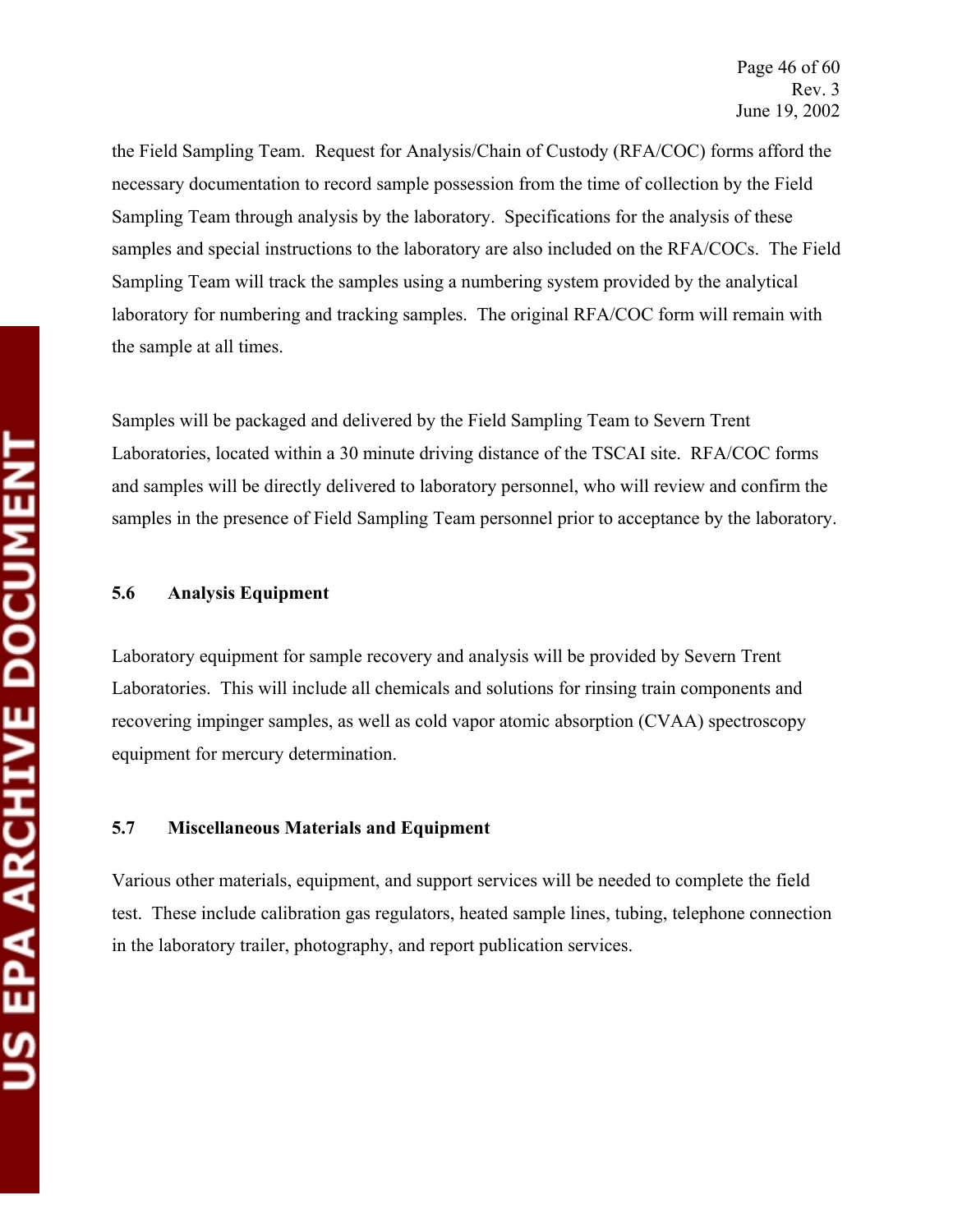### **6.0 QUALITY ASSURANCE/QUALITY CONTROL**

### **6.1 Equipment Calibrations**

### 6.1.1 TSCA Incinerator Monitoring Equipment

The TSCAI equipment that provides measurements for operation of the incinerator, verification of permit compliance, and determination of the reference method results requires compliance level calibration procedures. Such measurements include waste feed rates, combustion chamber temperatures, off-gas scrubber liquid flows, and stack  $O_2$ , CO, and CO<sub>2</sub> content. Calibration procedures along with calibration schedules must be in place and followed during the field test. Calibration results will be made available if requested for auditing purposes.

### 6.1.2 Reference Method

Most measurements for determining the results of the reference method will be taken using equipment provided by the Field Sampling Team.  $(O_2)$ , and  $CO_2$  measurements may be taken from the facility CEMs.) The reference method sampling must be performed according to the QA/QC requirements stated in the ASTM draft Ontario Hydro standard test method. Examples of such requirements include use of blank sampling trains and blank sampling materials, such as filters and reagent solution blanks. QA/QC activities will be recorded.

### 6.1.3 Analytical Laboratory

Severn Trent Laboratories, conducting the analysis of samples from the reference method by cold-vapor atomic absorption spectroscopy (CVAAS) as required by the OH method, will be required to include the calibration records for the mercury analysis equipment with the analytical results. Calibration approaches for the mercury analysis will be as specified in sections 8.9 and 12.2 of the OH method, and calibrations will be documented in the same way as are Severn-Trent's continuing calibration procedures.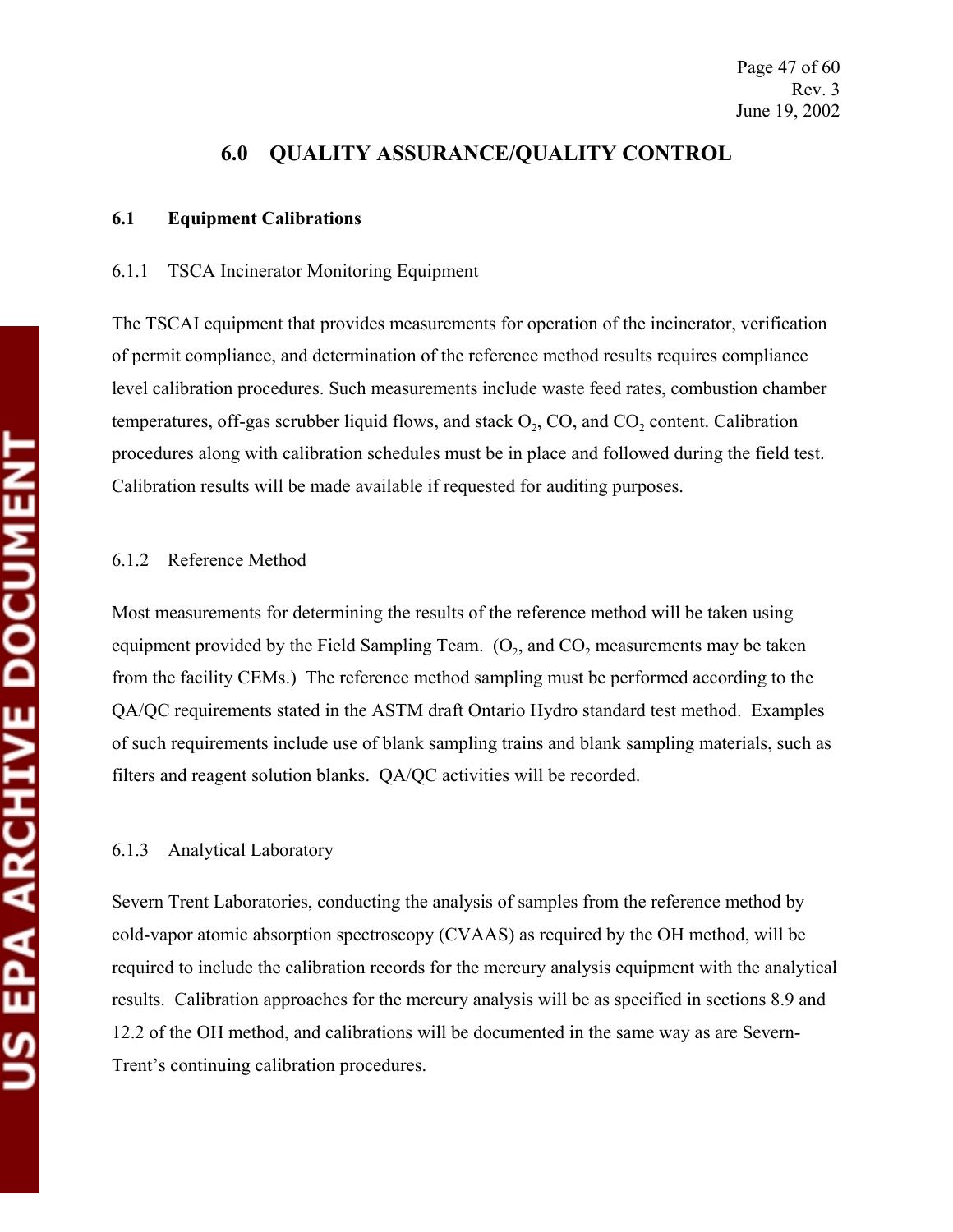### **6.2 Audits**

### 6.2.1 Technical Systems Audits

The purpose of the Technical Systems Audits (TSA) is to verify that the field evaluation test is being performed in accordance with this test/QA plan and that all QA/QC procedures are being implemented. More specifically, the actual procedures for data acquisition and handling, such as sampling and analysis methods used, will be audited against the procedures stated in the test/QA plan. At least one TSA audit will be conducted during this field test. FIU-HCET is responsible for the TSA audit and preparing the TSA finding report, which will be reported to the Battelle QA Manager.

Battelle QA staff will also conduct an on-site Technical Systems Audit, in addition to any Technical Systems Audit carried out by FIU-HCET. This TSA may be coordinated in time with FIU's TSA, and may involve review by Battelle QA staff of the QA activities conducted by FIU. In addition, EPA QA staff may conduct a separate TSA, at their own discretion.

### 6.2.2 Performance Evaluation Audit

A performance evaluation (PE) audit will be conducted to ensure that OH reference method sampling equipment and TSCAI stack monitoring instrumentation used for producing reference method results provide quality measurements. Table 6.1 shows the key measurements that may be audited. As can be seen from Table 6.1, the audit will be conducted by comparing data from the reference method sampling train or TSCAI to that from an independent analyzer or monitor, operated simultaneously and sampled at the same point in the duct.

| <b>Parameter</b> | <b>Audit Method</b>                                                                                               | <b>Expected Tolerance</b> |
|------------------|-------------------------------------------------------------------------------------------------------------------|---------------------------|
|                  | Compare to independent $O_2$ measurement, operated<br>simultaneously and sampled at the same point of the<br>duct | $\pm 1\%$ O <sub>2</sub>  |

### **Table 6.1. Summary of performance evaluation audits**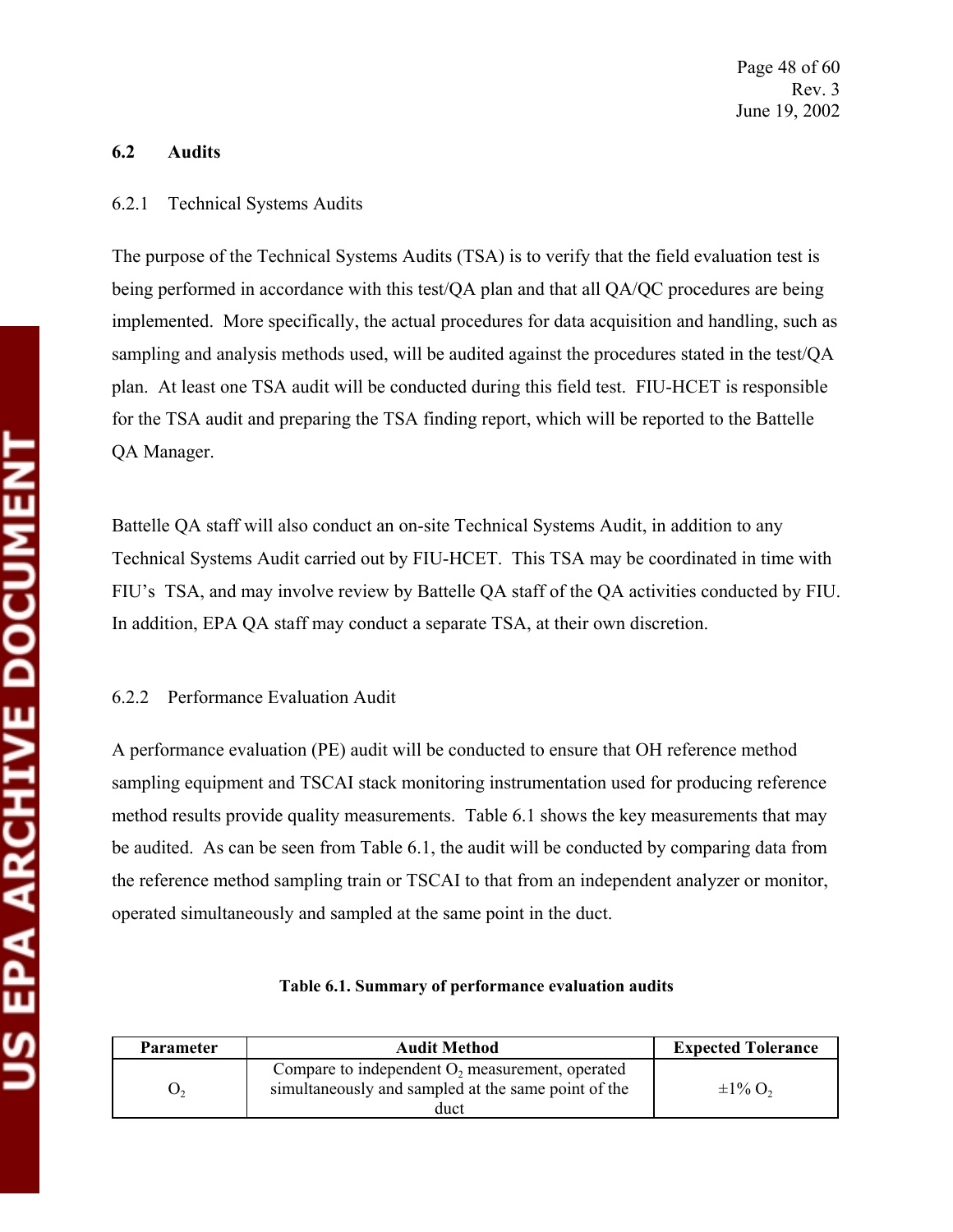| CO,                                  | Compare to independent CO <sub>2</sub> measurement, operated<br>simultaneously and sampled at the same point of the<br>duct | $\pm 10\%$ of CO <sub>2</sub> reading      |
|--------------------------------------|-----------------------------------------------------------------------------------------------------------------------------|--------------------------------------------|
| Temperature                          | Compare to independent temperature measurement,<br>operated simultaneously and sampled at the same point<br>of the duct     | $\pm 2\%$ absolute<br>temperature          |
| Barometric<br>Pressure               | Compare to independent pressure measurement,<br>operated simultaneously and sampled at the same point                       | $\pm 0.5$ inch of H <sub>2</sub> O         |
| Flue Gas<br>Differential<br>Pressure | Compare to independent pressure measurement,<br>operated simultaneously and sampled at the same point<br>of the duct        | $\pm 0.5$ inch of H <sub>2</sub> O         |
| OH Gas Flow<br>Rate                  | Compare to independent flow measurement, operated<br>simultaneously on the same flow                                        | $5\%$                                      |
| Mass $(H2O)$                         | Check balance with calibrated weights                                                                                       | $\pm 1\%$ or 0.5 g,<br>whichever is larger |
| OH Method                            | Spike one sampling train in each week of OH sampling<br>using a NIST-traceable mercury solution                             | $\pm 10\%$                                 |

This audit will be the responsibility of Battelle staff. Battelle will supply the staff and equipment needed to make the independent audit measurements. If agreement outside the indicated tolerance is found, the test will be repeated. Further failure to achieve agreement will result in use of a different independent measurement device. If adequate agreement between independent measurements cannot be reached, the affected reference data will be flagged in the data analysis and reports.

### 6.2.3 Data Quality Audit

A minimum of 10% of the data acquired in the field evaluation tests will be audited by tracking the data from initial acquisition, through reduction and statistical calculations, and to final reporting. FIU-HCET will perform this audit. Battelle will also conduct a comparable audit in the preparation of the draft ETV verification reports.

6.2.4 Audit Reports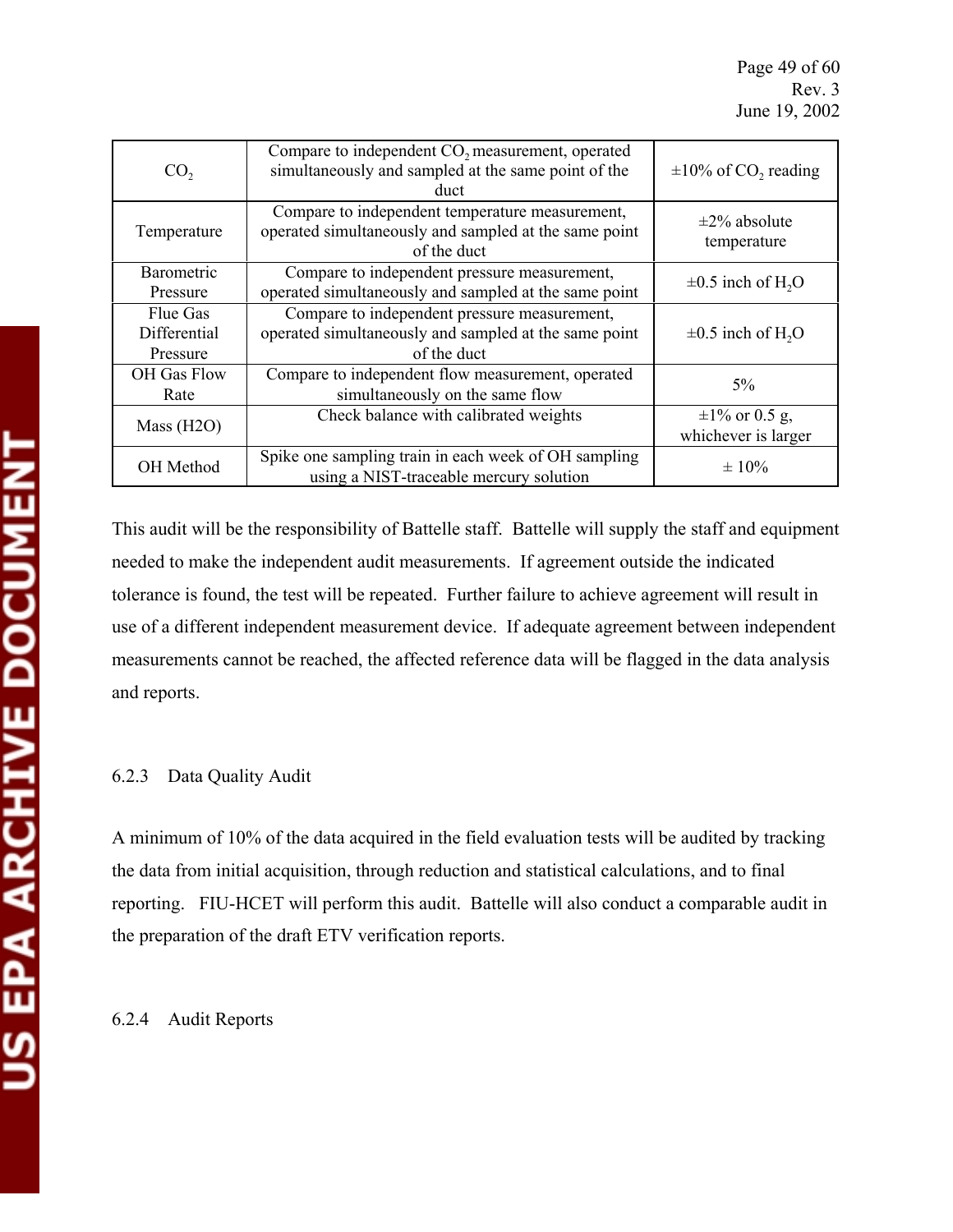All Battelle audits will be documented in accordance with Section 3.3.4 of the Quality Management Plan for the AMS center.<sup>7</sup> An audit report will include the following sections:

- C Identification of any adverse findings or potential problems;
- C Space for response to adverse findings or potential problems;
- C Possible recommendations for resolving problems;
- C Citation of any noteworthy practices that may be of use to others; and
- C Confirmation that corrective actions (if necessary) have been implemented and are effective.

Audit reports will be distributed to the FIU-HCET and ETV QA Managers and the Principal Investigator. Amendments and deviations to the test/QA plan will be documented by the FIU-HCET QA Manager and distributed to the ETV QA Manager. The Principal Investigator or their designee will approve test/QA plan amendments and deviations. Should major problems arise during the project, real-time communication between the Principal Investigator and the FIU-HCET and ETV QA Managers will be necessary to determine potential project impacts and corrective actions for problem resolution.

### 6.2.5 Corrective Action

The process for corrective actions in this test is designed to meet the requirements of the Quality Management Plan for the ETV AMS Center.<sup>7</sup> FIU-HCET is responsible for determining if any immediate (by noon of the following workday) corrective action should be taken for each negative finding or potential problem identified in the audits. If serious quality problems exist, the FIU-HCET QA Manager is authorized to stop work. Battelle QA staff will communicate directly with FIU-HCET staff concerning any findings from Battelle or EPA audits. The Principal Investigator has the ultimate responsibility for providing a response to the findings and implementing any necessary corrective action. The FIU-HCET assigned QA Manager will follow-up on corrective actions. Battelle will be responsible for providing to EPA an audit assessment report within 10 working days after the Battelle QA manager has verified that corrective actions have been taken.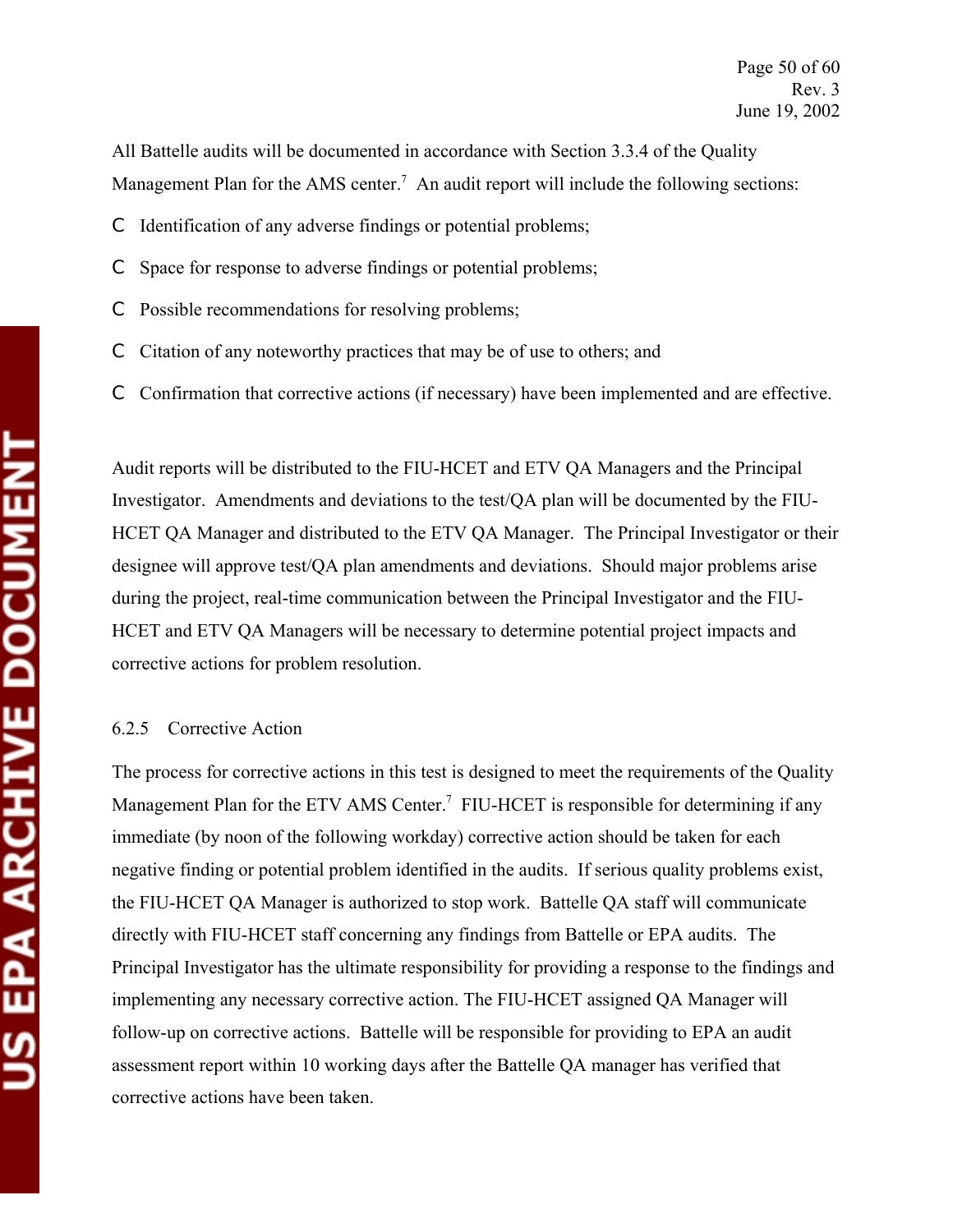Page 51 of 60 Rev. 3 June 19, 2002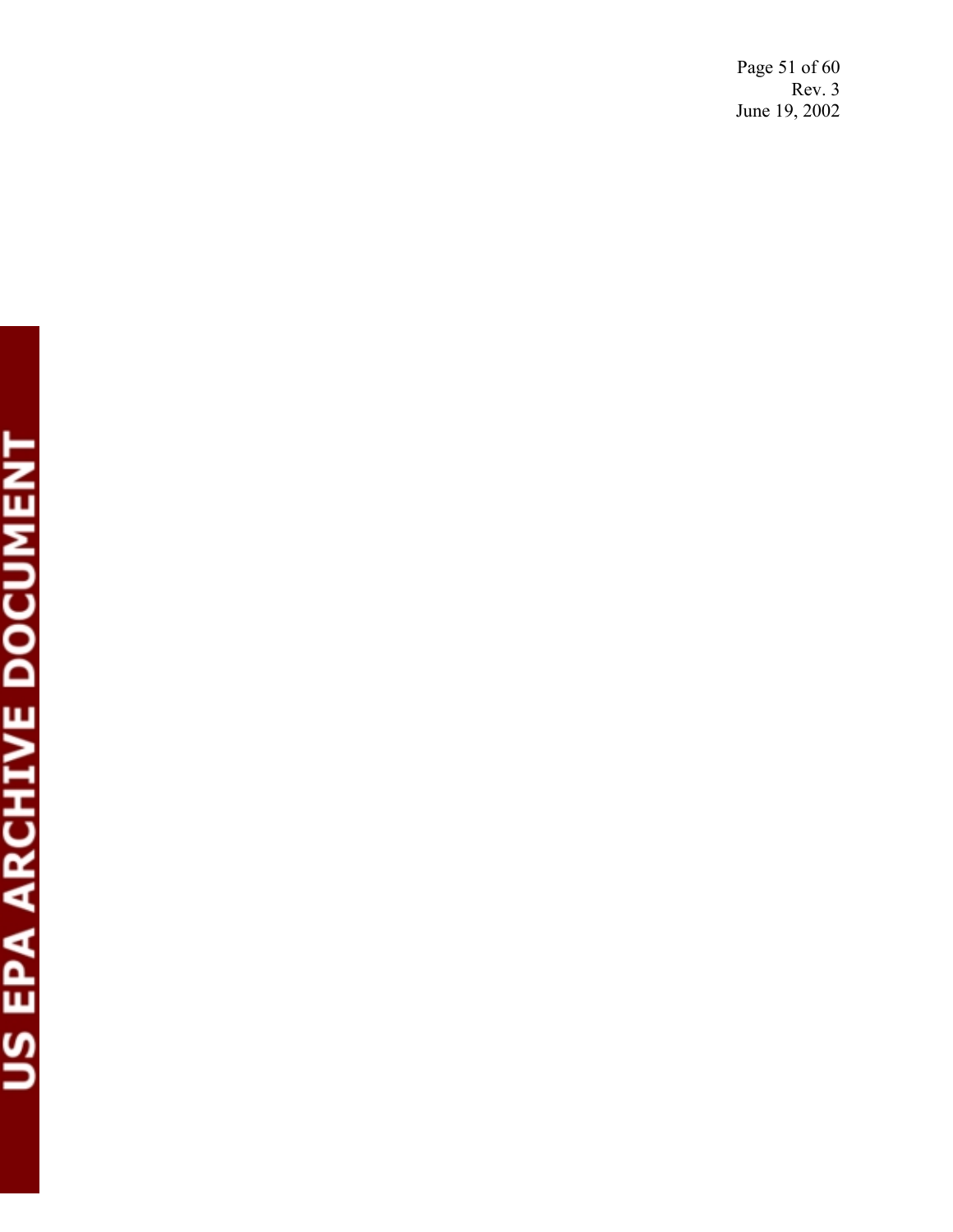### **7.0 DATA ANALYSIS AND REPORTING**

### **7.1 Data Acquisition**

Data gathered during the field evaluation can be divided into three categories: reference method data, mercury CEMs data, and process operational data, such as combustion source conditions, test temperatures, the times of test activities, etc. Table 7.1 lists the types of data to be recorded, recording frequency, and responsible party.

Mercury CEM response data will be recorded by a dedicated data logger procured specifically for this project. The CEM vendors will be responsible for reviewing and validating their respective CEM response data at the end of each RA test day. The vendors must include all individual readings of all tests conducted on that day.

Other data will be recorded either in laboratory record books or in standard data sheets provided by Shaw E&I and Severn Trent Laboratories. These records will be reviewed on a daily basis to determine the validity of the sampling runs and resolve any inconsistencies. All written records must be in ink. Any corrections to notebook entries, or changes in recorded data, must be made with a single line through the original entry. The correction is then to be entered, initialed, and dated by the person making the correction. The majority of the data will be input to validated computer spreadsheets.

In all cases, strict confidentiality of data from each vendor's CEM, and strict separation of data from different CEMs, will be maintained. Separate files (including manual records, printouts, and/or electronic data files) will be kept for each CEM.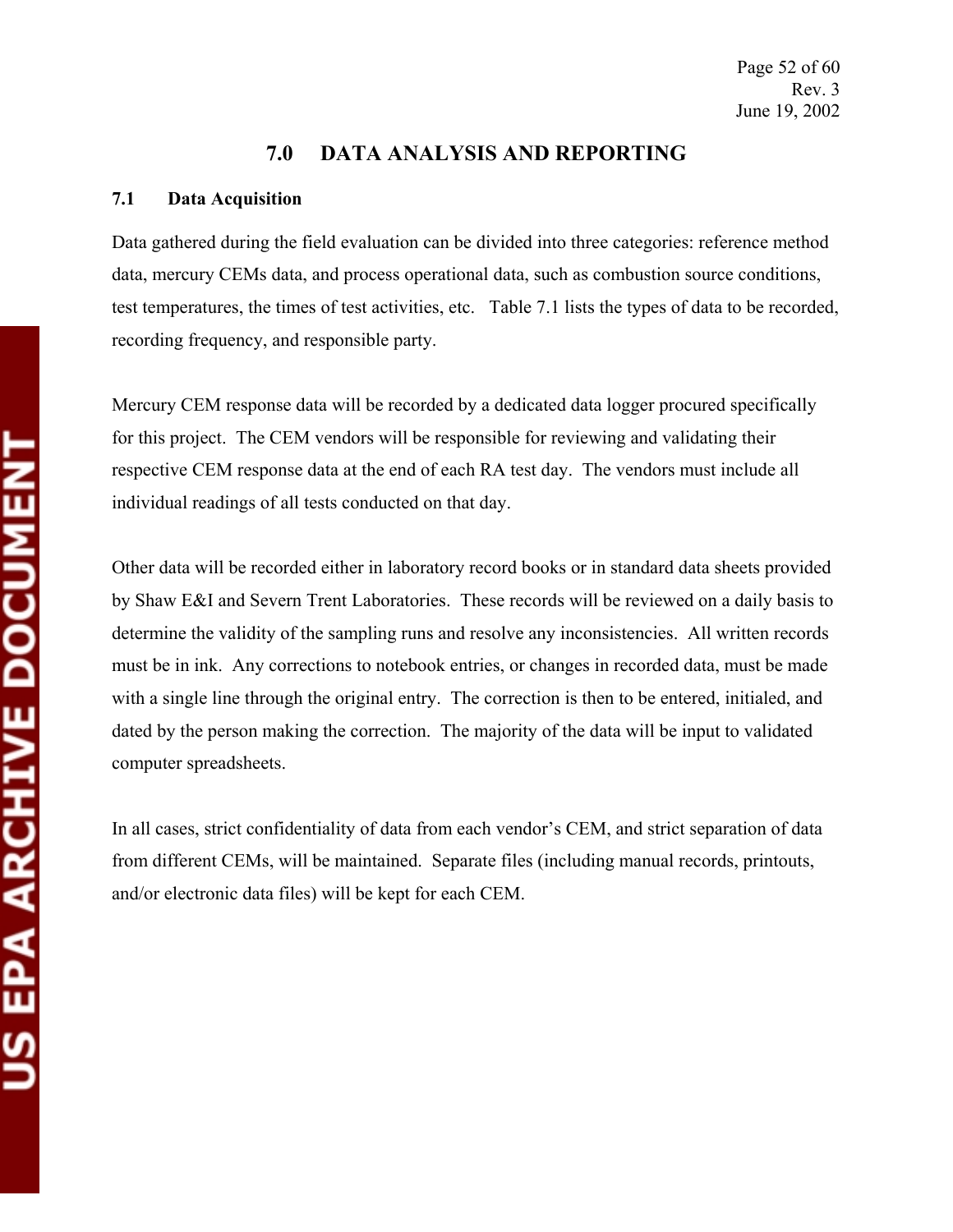## US EPA ARCHIVE DOCUMENT

| <b>Data Validation</b><br>7.2 |                                                                                                                        |                                                     |                                                                                           | Table 7.1. Summary of Data Recording Process                                 |                                                                                                     |
|-------------------------------|------------------------------------------------------------------------------------------------------------------------|-----------------------------------------------------|-------------------------------------------------------------------------------------------|------------------------------------------------------------------------------|-----------------------------------------------------------------------------------------------------|
|                               | Data to be Recorded                                                                                                    | Responsible<br>Party                                | Where Recorded                                                                            | Recording Frequency                                                          | Disposition of Data                                                                                 |
|                               | Dates and times of test<br>events                                                                                      | Shaw E&I                                            | Laboratory record books                                                                   | Start and end of each test,<br>parameter is changed<br>and every time a test | Used to organize/check test results;<br>Manually incorporated in data<br>spread sheets as necessary |
|                               | such as waste feed rates,<br>temperatures, flue gas<br>Operating parameters<br>combustion chamber<br>composition, etc. | Shaw E&I                                            | SCADA data logger                                                                         | Continuous at set<br>acquisition rate                                        | Used to organize/check test results;<br>Manually incorporated in data<br>spreadsheets as necessary  |
|                               | Mercury gas standards                                                                                                  | Shaw E&I and<br>FIU-HCET                            | Laboratory record books                                                                   | When received from<br>manufacturer                                           | Manually entered into spreadsheets                                                                  |
|                               | Mercury CEM readings                                                                                                   |                                                     |                                                                                           |                                                                              |                                                                                                     |
|                               | - digital display<br>- printout                                                                                        | Vendor                                              | Data sheets provided by<br>Shaw $E&$                                                      | At specified points during<br>each test                                      | Used to validate the electronic<br>record                                                           |
|                               | - electronic output                                                                                                    | Shaw E&I                                            | Dedicated data logger                                                                     | Continuously at specified<br>acquisition rate through<br>each test           | Electronically transferred to<br>spreadsheets                                                       |
|                               | Reference method<br>sampling data                                                                                      | Shaw E&I                                            | data acquisition system,<br>books, data sheets, or<br>Laboratory record<br>as appropriate | Throughout reference<br>method sampling                                      | Used to organize/check test results;<br>manually incorporated in data<br>spreadsheets as necessary  |
|                               | sample analysis, chain<br>of custody and results<br>Reference method                                                   | Shaw E&I and<br><b>Severn Trent</b><br>Laboratories | data acquisition system,<br>books, data sheets, or<br>Laboratory record<br>as appropriate | handling and analysis<br>Throughout sample<br>process                        | Transferred to spreadsheets                                                                         |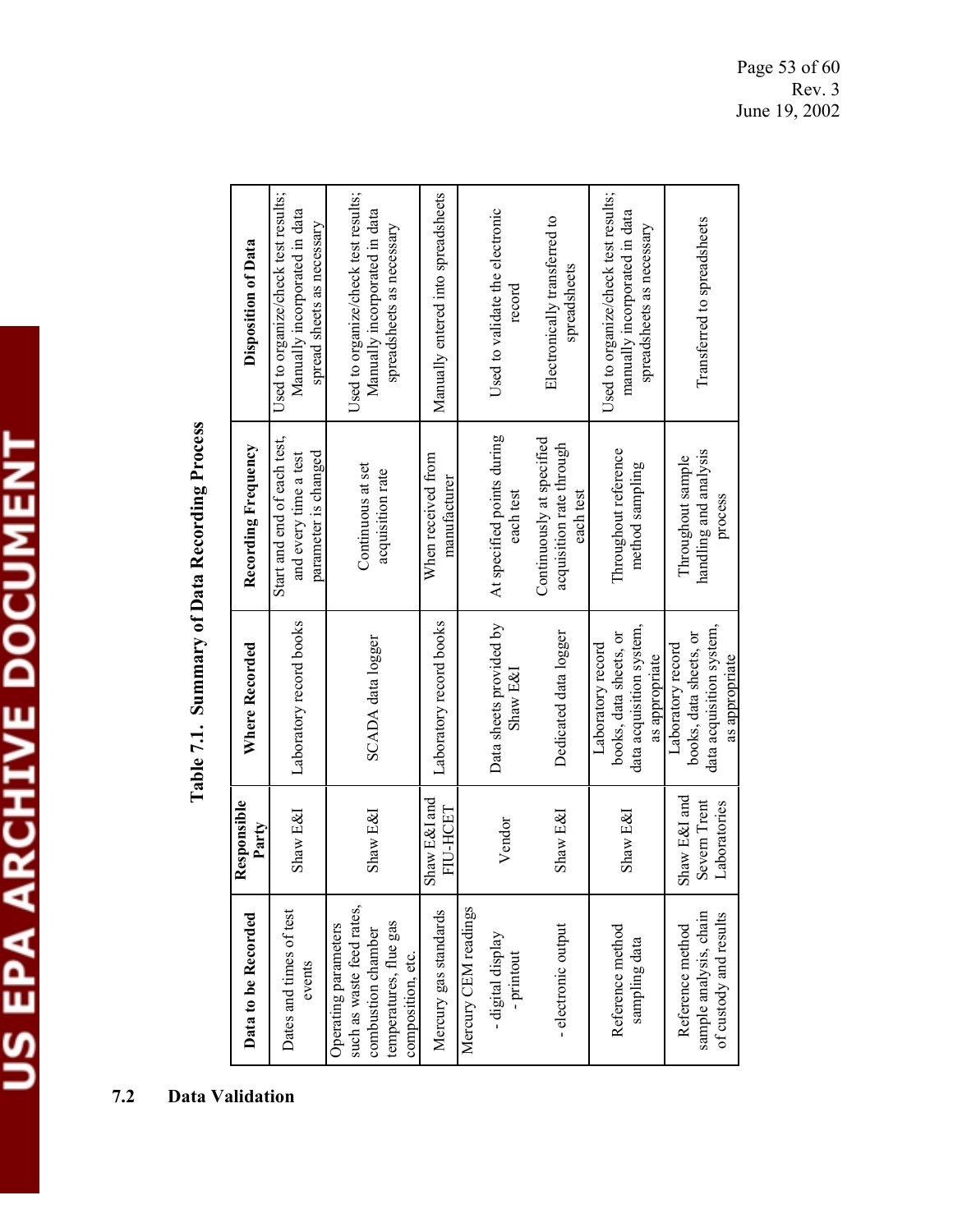Records generated in this test will receive a one-over-one review within two weeks after generation, and before those records are used to calculate, evaluate, or report verification results. Those records may include (e.g.) laboratory record books; operating data from the TSCAI; data from the CEMs; or reference analytical results. The person doing this review will document it by adding his initials and the date to a hard copy of the record, and returning that record to the person who generated or is storing it.

All data acquired during the field evaluation will be reviewed against a set of established criteria to provide a level of assurance of its validity prior to use. FIU-HCET will be responsible for data validation. All measurement data will be validated based on process conditions during sampling or testing, adherence to prescribed sampling, testing and QA procedures, consistency with expected and/or reference results, and other test-specific acceptance criteria. The data will be labeled as valid or invalid based on how well it meets these criteria. The QC criteria for data validation include consistency, duplicate sample calibrations, tests for outliers, transmittal error, and uncertainty analysis.

Data validation will be conducted by the following means:

- C Field checks of raw and reduced data;
- C Standard analytical laboratory QC checks, including those specifically called for by the OH method;
- C QA audits on overall testing and sampling procedures;
- C Comparing summary tables with raw data;
- C Comparing actual results with expected results;
- C Determine consistency of results among multiple measurements at the same location;
- C Review of all input to spreadsheets;
- C Verify calculation results; and
- C Draft and final report review.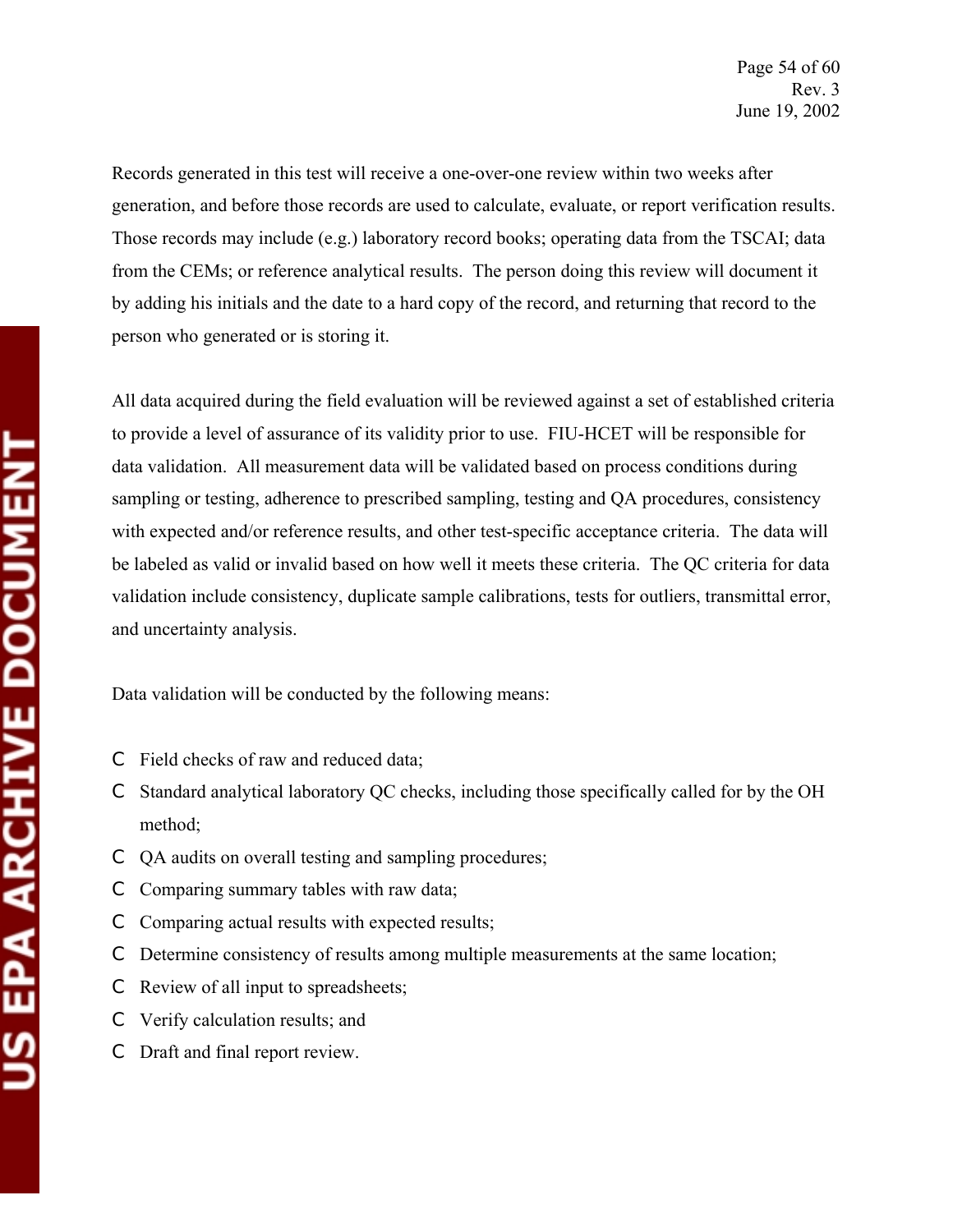Any data that become invalid through data validation will be discussed in the data report in conjunction with the reason for disqualifying the data. Examples of such reasons include suspected sample contamination, and that drift data exceeded acceptance criteria.

### **7.3 Reporting**

Data from the CEMs collected during calibrations, comparisons with reference method measurements, and routine unattended operation between the MP Tests will be evaluated using the parameters in Section 4.0 to assess the performance of each of the monitoring systems. After the data have been assimilated, each of the vendors will have an opportunity to review and comment on the results of their respective monitor's performance. A final draft data report will be prepared and distributed for comment/peer review prior to publication.

The data report will be a single report meeting the DOE TMFA reporting requirements and will include all test results of all CEMs evaluated. Data and result interpretations will be presented. The report will contain, at a minimum, the following sections: description of the TSCAI, description of the mercury CEMs evaluated, description of the reference method, technical approach and test protocol, operational and maintenance requirements, tests results including calibration results and statistical calculation results, and conclusions.

Battelle ETV staff will also produce an independent set of verification reports, using the draft data report as a starting point. Separate verification reports will be prepared, each addressing a CEM provided by one commercial vendor. Each verification report will present the test procedures and test data, as well as the results of the statistical evaluation of those data. The draft verification reports will be submitted to EPA QA staff and the CEM vendors for review, at the same time that the draft data report is distributed for review. The verification reports and draft data report will be revised, based on all review comments received. The ETV verification reports will then undergo a second round of review by EPA peer reviewers and AMS Center stakeholders. Following revisions based on those reviews, the ETV verification reports and verification statements will be submitted to EPA for final approval.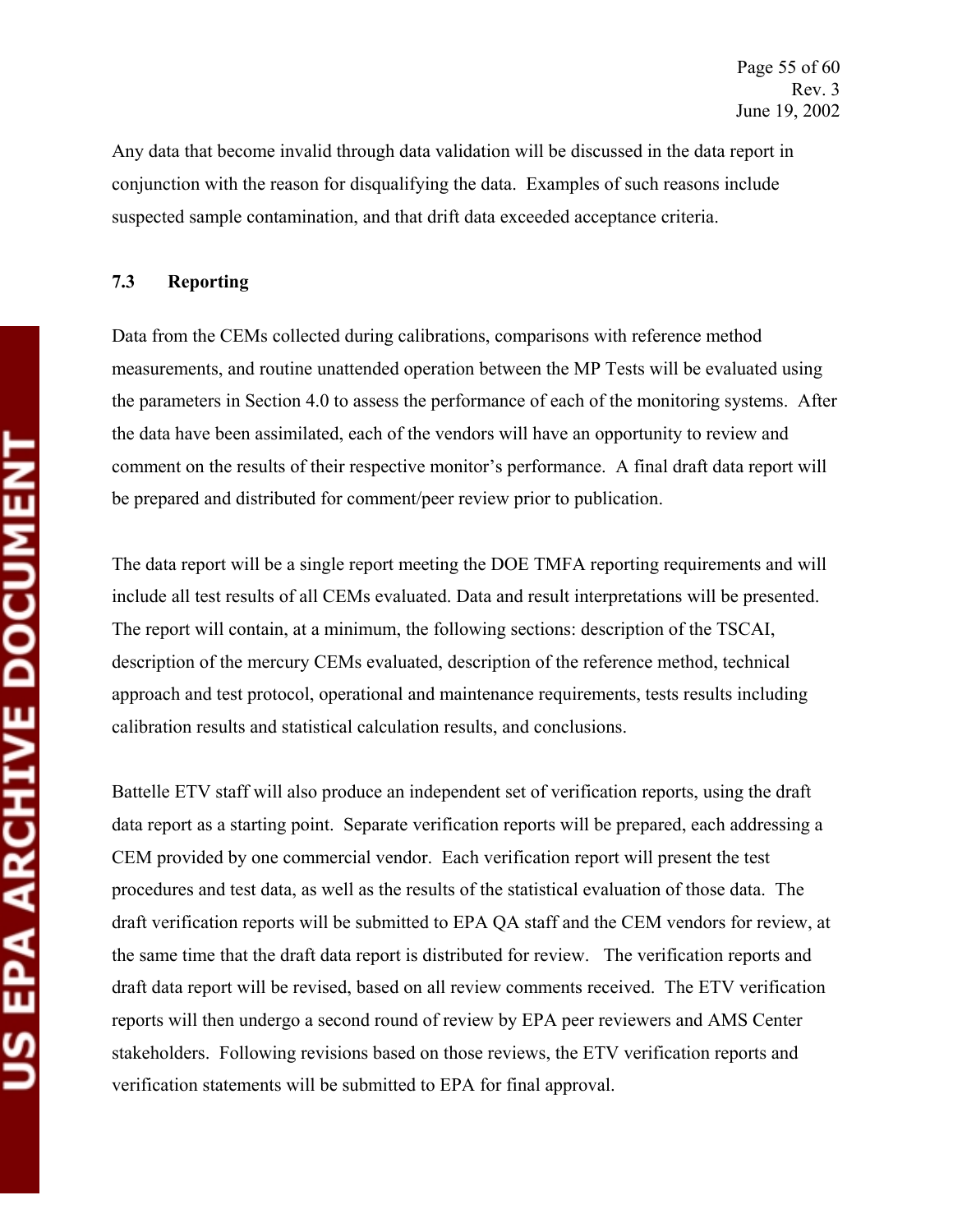### **8.0 HEALTH AND SAFETY**

All participants in this test (i.e., Shaw E&I, FIU, Battelle and EPA staff, and vendor representatives) will adhere to the health and safety requirements of the TSCAI facility. All parties involved in the test will participate in Safety Tailgate Meetings each morning. Vendor representatives will spend the majority of their time on site in the CEM Testbed trailer where the mercury CEM analyzers will be housed. Since the analytical instruments will be set up outside the radiation area, it is not anticipated that the vendors will have a need to perform any hands-on work inside the radiation area. Trained IT technicians will perform hands-on installation of instrument probes at the stack. Should there be a need for a vendor representative to perform hands-on work inside the radiation area, then they will be required to comply with the training requirements for hands-on work in the area (i.e., 24-hr HAZWOPER and Radiation Worker II).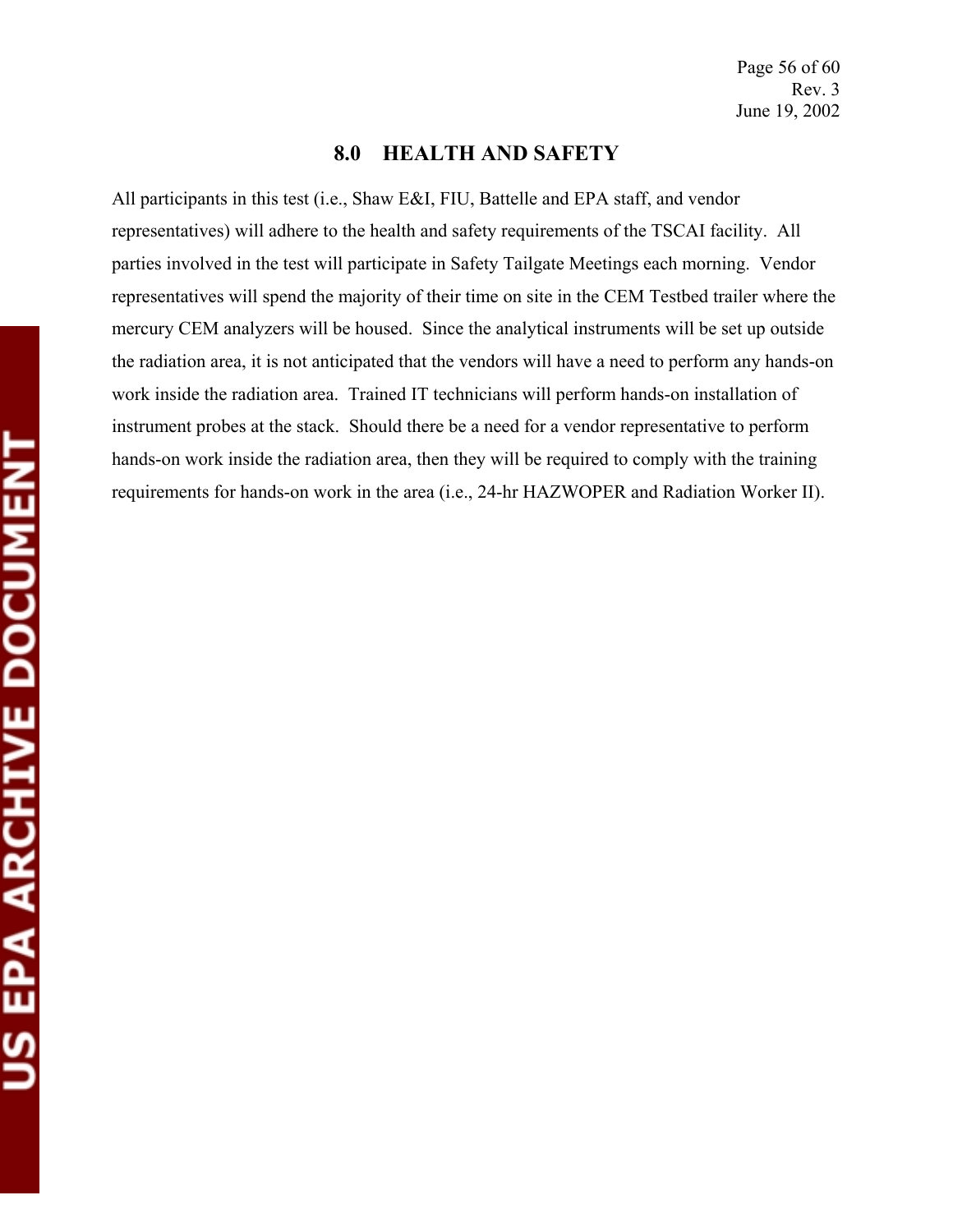### **9.0 BIBLIOGRAPHY**

- 1. Field Evaluation of MERCEM Mercury Emission Analyzer System at the Oak Ridge TSCA Incinerator, East Tennessee Technology Park, Oak Ridge, Tennessee, Prepared by Bechtel Jacobs Company LLC for the U.S. Department of Energy, March 2000.
- 2. Site-Specific Quality Assurance Test Plan for Particulate Matter Continuous Emission Monitoring Systems Field Study, TSCA Incinerator, Oak Ridge, Tennessee, Revision 2, prepared by Energy and Environmental Research Corporation for U.S. Department of Energy and Bechtel Jacobs Company LLC, August 6, 1999.
- 3. Project Scope for Field Demonstration of Continuous Emission Monitors for Mercury at the U.S. Department of Energy TSCA Incinerator, prepared by IT Corporation, May 2001.
- 4. Proposed Performance Specification 12 for Total Mercury Emission Monitoring Systems, U.S. EPA, Washington, D.C., April 19, 1996.
- 5. Test/QA plan for Pilot-Scale Verification of Continuous Emission Monitors for Mercury, U.S. EPA Environmental Technology Verification Program, prepared by Battelle, Columbus, Ohio, November 30, 2000.
- 6. Standard Test Method for Elemental, Oxidized, Particle-Bound, and Total Mercury in Flue Gas Generated From Coal-Fired Stationary Sources (Ontario Hydro Method), American Society for Testing and Materials, Draft Method, September 3, 2001.
- 7. Quality Management Plan for the ETV Advanced Monitoring Systems Center, Version 3.0, Battelle, Columbus, Ohio, December 12, 2001.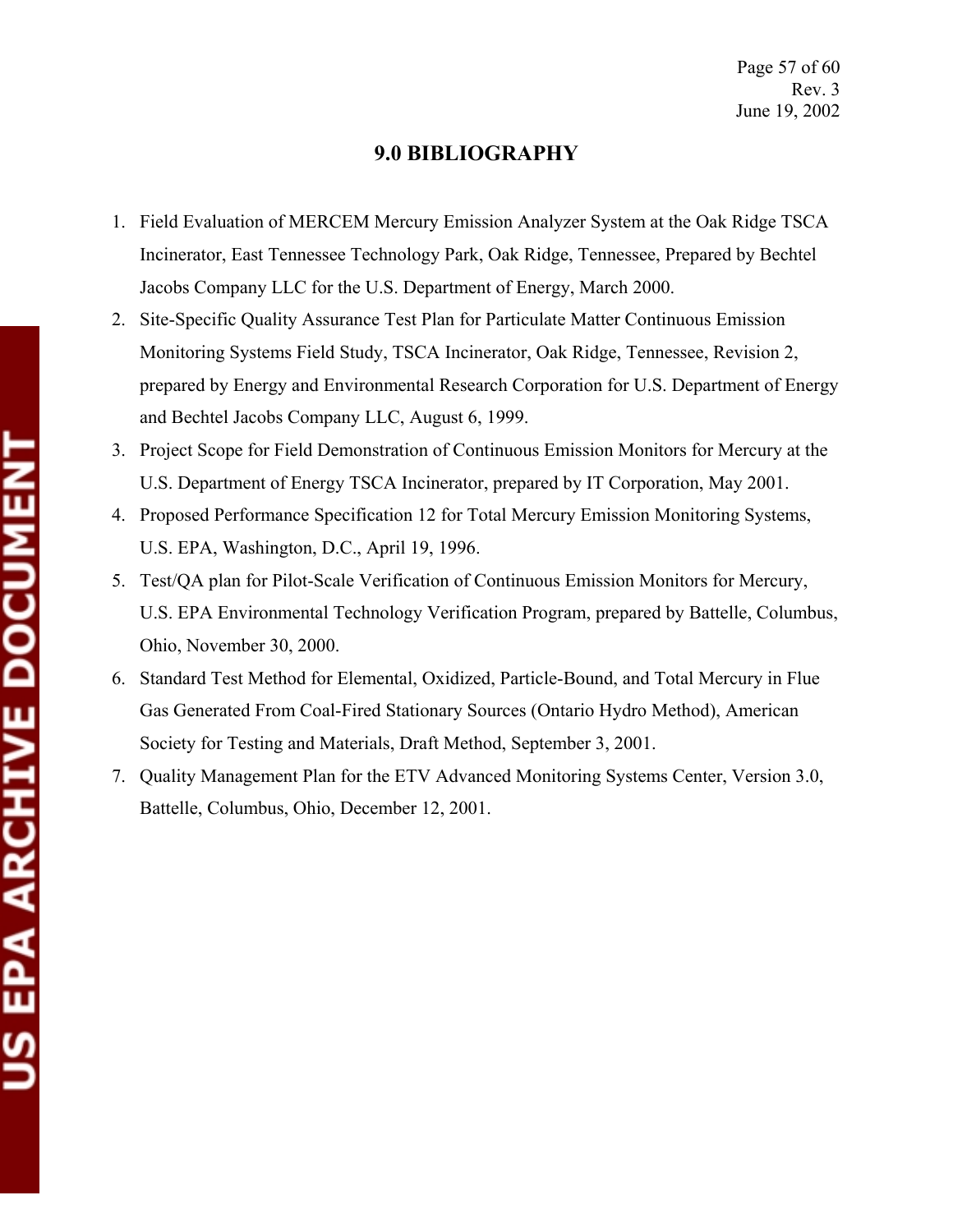Page 58 of 60 Rev. 3 June 19, 2002

### **APPENDIX A**

### **CEM INSTALLATION SPECIFICATIONS**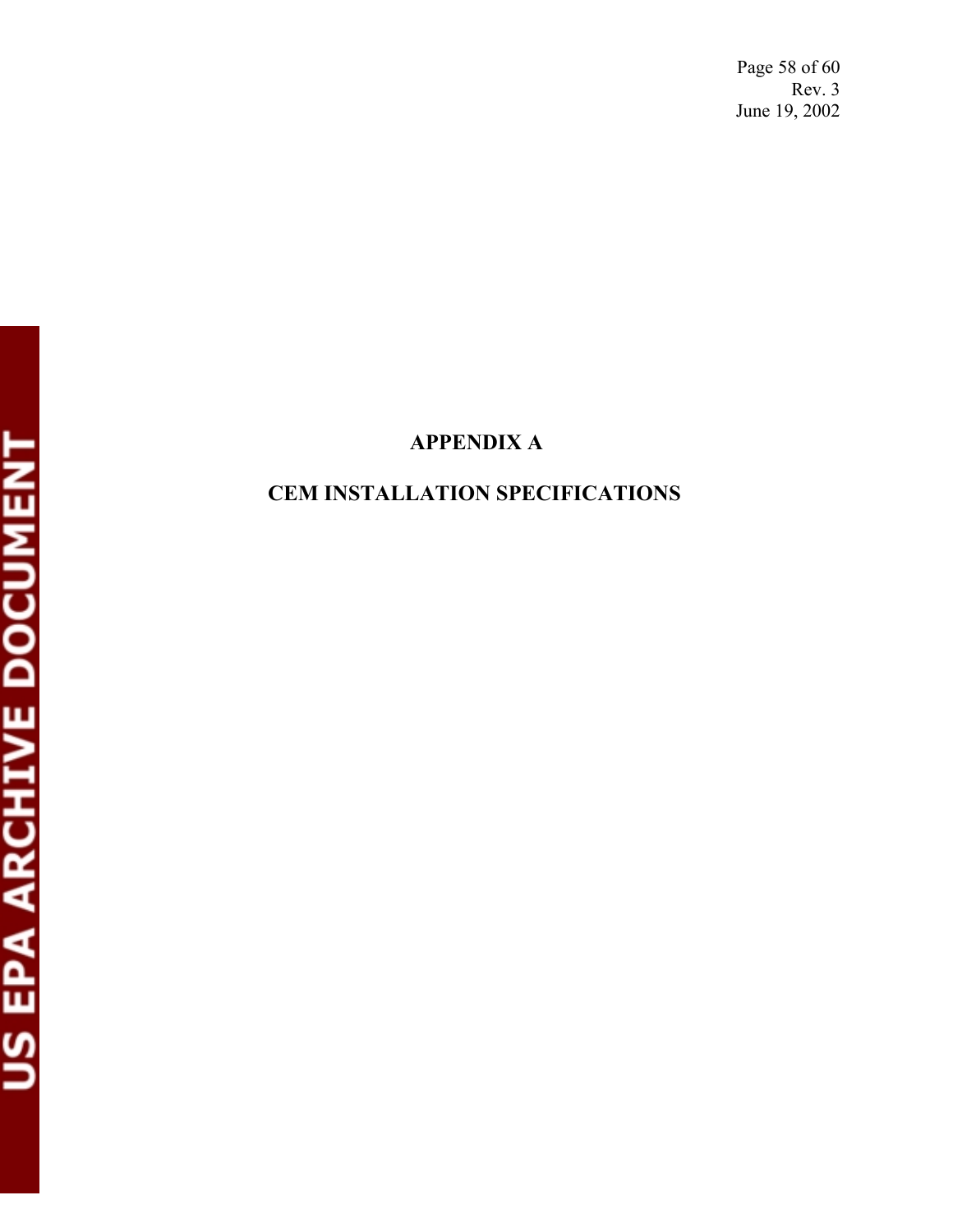| <b>AFFILIATION</b>                                                                         |                       |                                                                  |                     |                              |                 |                                 |  |
|--------------------------------------------------------------------------------------------|-----------------------|------------------------------------------------------------------|---------------------|------------------------------|-----------------|---------------------------------|--|
| Company                                                                                    |                       | Shaw E&I                                                         |                     | Contact                      |                 | Jim Dunn                        |  |
| <b>Address</b>                                                                             |                       | <b>PO Box 4699</b>                                               |                     |                              |                 |                                 |  |
|                                                                                            |                       | Highway 58, Blair Road                                           |                     |                              |                 |                                 |  |
|                                                                                            |                       | Bldg. K-1435S, Rm 1                                              |                     |                              |                 |                                 |  |
|                                                                                            |                       | Oak Ridge, TN 37831-7345                                         |                     |                              |                 |                                 |  |
| 865-241-3737<br>Phone                                                                      |                       | Fax<br>865-576-5380                                              |                     | E-mail                       | dunnje@ettp.net |                                 |  |
|                                                                                            |                       |                                                                  |                     |                              |                 |                                 |  |
| Location                                                                                   |                       | Oak Ridge, Tennessee                                             |                     |                              |                 |                                 |  |
| <b>Name of Plant</b>                                                                       |                       | East Tennessee Technology Park (formerly K-25)                   |                     |                              |                 |                                 |  |
| <b>Name of Facility</b>                                                                    |                       | Toxic Substances Control Act (TSCA) Incinerator                  |                     |                              |                 |                                 |  |
| <b>Address</b>                                                                             |                       | Same as above                                                    |                     |                              |                 |                                 |  |
| Incineration of RCRA hazardous, low level radioactive, PCB waste<br><b>Type of Process</b> |                       |                                                                  |                     |                              |                 |                                 |  |
| <b>Type of Gas Cleaning System</b>                                                         |                       |                                                                  | <b>Wet Scrubber</b> |                              |                 |                                 |  |
|                                                                                            |                       | <b>20% NaOH</b><br><b>Water Additives in Wet Scrubber System</b> |                     |                              |                 |                                 |  |
| <b>SAMPLING POINT LOCATION</b>                                                             |                       |                                                                  |                     |                              |                 |                                 |  |
|                                                                                            | <b>Vertical Stack</b> |                                                                  |                     | <b>Material</b>              |                 | <b>Fiber Reinforced Plastic</b> |  |
| Height (ft)                                                                                |                       |                                                                  | 100                 | <b>Inside Diameter (in.)</b> |                 | 53.75                           |  |
| <b>Outside Diameter (in.)</b>                                                              |                       |                                                                  | 54.5                | Wall Thickness (in.)         |                 | 0.375                           |  |
| <b>Mounting Location</b>                                                                   |                       |                                                                  | Outdoor platforms   | <b>Mounting Flanges</b>      |                 | 4" and 6" ID, 150-lb, 8 bolt    |  |
|                                                                                            |                       |                                                                  |                     |                              |                 | <b>ANSI</b> flanges             |  |
| <b>Elevation</b> (ft)<br><b>Lower Platform</b>                                             |                       |                                                                  |                     |                              |                 | 30                              |  |
| <b>Stack Diameters Downstream From Flow Disturbance</b>                                    |                       |                                                                  |                     |                              |                 | $\overline{4}$                  |  |
| <b>Stack Diameters Upstream From Flow Disturbance</b>                                      |                       |                                                                  |                     |                              |                 | 15.6                            |  |
| <b>Elevation</b> (ft)<br><b>Upper Platform</b>                                             |                       |                                                                  |                     |                              |                 | 51                              |  |
| <b>Stack Diameters Downstream From Flow Disturbance</b>                                    |                       |                                                                  |                     |                              |                 | 8                               |  |
| <b>Stack Diameters Upstream From Flow Disturbance</b>                                      |                       |                                                                  |                     | 11                           |                 |                                 |  |
| Vertical ladder; mobile crane can access platforms if needed<br><b>Accessibility</b>       |                       |                                                                  |                     |                              |                 |                                 |  |